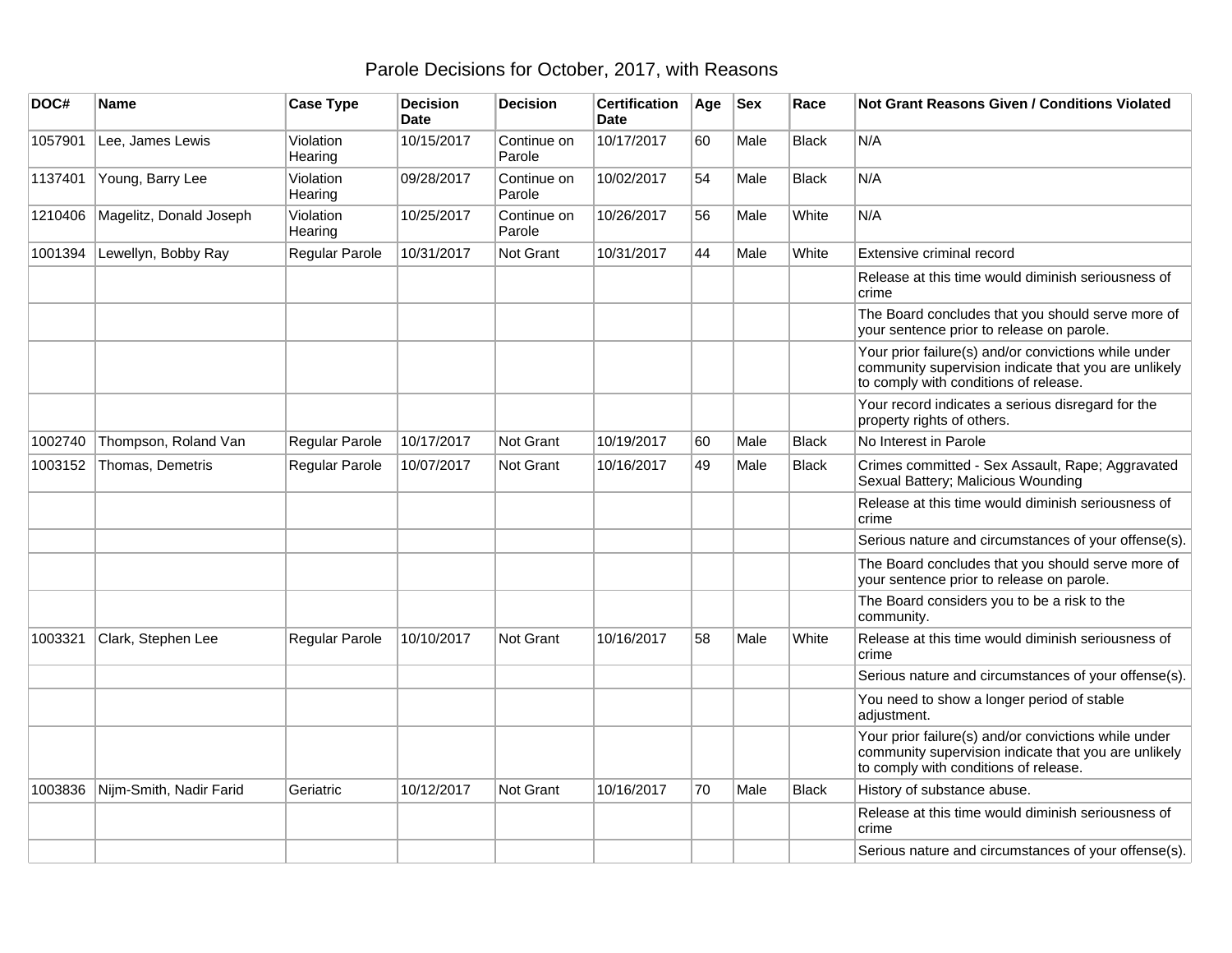| DOC#    | Name                    | <b>Case Type</b> | <b>Decision</b><br><b>Date</b> | <b>Decision</b>  | <b>Certification</b><br><b>Date</b> | Age | <b>Sex</b> | Race         | Not Grant Reasons Given / Conditions Violated                                                                                                         |
|---------|-------------------------|------------------|--------------------------------|------------------|-------------------------------------|-----|------------|--------------|-------------------------------------------------------------------------------------------------------------------------------------------------------|
| 1003836 | Nijm-Smith, Nadir Farid | Geriatric        | 10/12/2017                     | Not Grant        | 10/16/2017                          | 70  | Male       | <b>Black</b> | The Board concludes that you should serve more of<br>your sentence prior to release on parole.                                                        |
|         |                         |                  |                                |                  |                                     |     |            |              | You need to show a longer period of stable<br>adjustment.                                                                                             |
|         |                         |                  |                                |                  |                                     |     |            |              | Your record of institutional infractions indicates a<br>disregard for rules and that you are not ready to<br>conform to society.                      |
| 1004074 | Hancock, Ronnie Lamont  | Regular Parole   | 10/02/2017                     | <b>Not Grant</b> | 10/11/2017                          | 43  | Male       | <b>Black</b> | Considering your offense and your institutional<br>records, the Board concludes that you should serve<br>more of your sentence before being paroled.  |
|         |                         |                  |                                |                  |                                     |     |            |              | History of violence.                                                                                                                                  |
|         |                         |                  |                                |                  |                                     |     |            |              | Release at this time would diminish seriousness of<br>crime                                                                                           |
|         |                         |                  |                                |                  |                                     |     |            |              | Serious nature and circumstances of your offense(s).                                                                                                  |
|         |                         |                  |                                |                  |                                     |     |            |              | The Board concludes that you should serve more of<br>your sentence prior to release on parole.                                                        |
|         |                         |                  |                                |                  |                                     |     |            |              | You need to show a longer period of stable<br>adjustment.                                                                                             |
| 1005507 | Mayo, John Wayne        | Regular Parole   | 10/20/2017                     | <b>Not Grant</b> | 10/24/2017                          | 53  | Male       | <b>Black</b> | Release at this time would diminish seriousness of<br>crime                                                                                           |
|         |                         |                  |                                |                  |                                     |     |            |              | Serious nature and circumstances of your offense(s).                                                                                                  |
|         |                         |                  |                                |                  |                                     |     |            |              | The Board concludes that you should serve more of<br>your sentence prior to release on parole.                                                        |
|         |                         |                  |                                |                  |                                     |     |            |              | The Board considers you to be a risk to the<br>community.                                                                                             |
| 1005711 | Bailey, Jerome          | Regular Parole   | 10/28/2017                     | <b>Not Grant</b> | 10/31/2017                          | 65  | Male       | <b>Black</b> | Crimes committed - Homicide/Murder                                                                                                                    |
|         |                         |                  |                                |                  |                                     |     |            |              | Extensive criminal record                                                                                                                             |
|         |                         |                  |                                |                  |                                     |     |            |              | History of substance abuse.                                                                                                                           |
|         |                         |                  |                                |                  |                                     |     |            |              | History of violence.                                                                                                                                  |
|         |                         |                  |                                |                  |                                     |     |            |              | Serious nature and circumstances of your offense(s).                                                                                                  |
| 1005886 | Tyler, Ricky Alfred     | Regular Parole   | 10/31/2017                     | <b>Not Grant</b> | 10/31/2017                          | 61  | Male       | <b>Black</b> | Extensive criminal record                                                                                                                             |
|         |                         |                  |                                |                  |                                     |     |            |              | History of substance abuse.                                                                                                                           |
|         |                         |                  |                                |                  |                                     |     |            |              | Release at this time would diminish seriousness of<br>crime                                                                                           |
|         |                         |                  |                                |                  |                                     |     |            |              | Your prior failure(s) and/or convictions while under<br>community supervision indicate that you are unlikely<br>to comply with conditions of release. |
| 1006455 | Solis, Jose German      | Regular Parole   | 10/26/2017                     | Not Grant        | 10/31/2017                          | 53  | Male       | White        | Crimes committed - Homicide-1st Degree; Robbery;<br><b>Assault And Battery</b>                                                                        |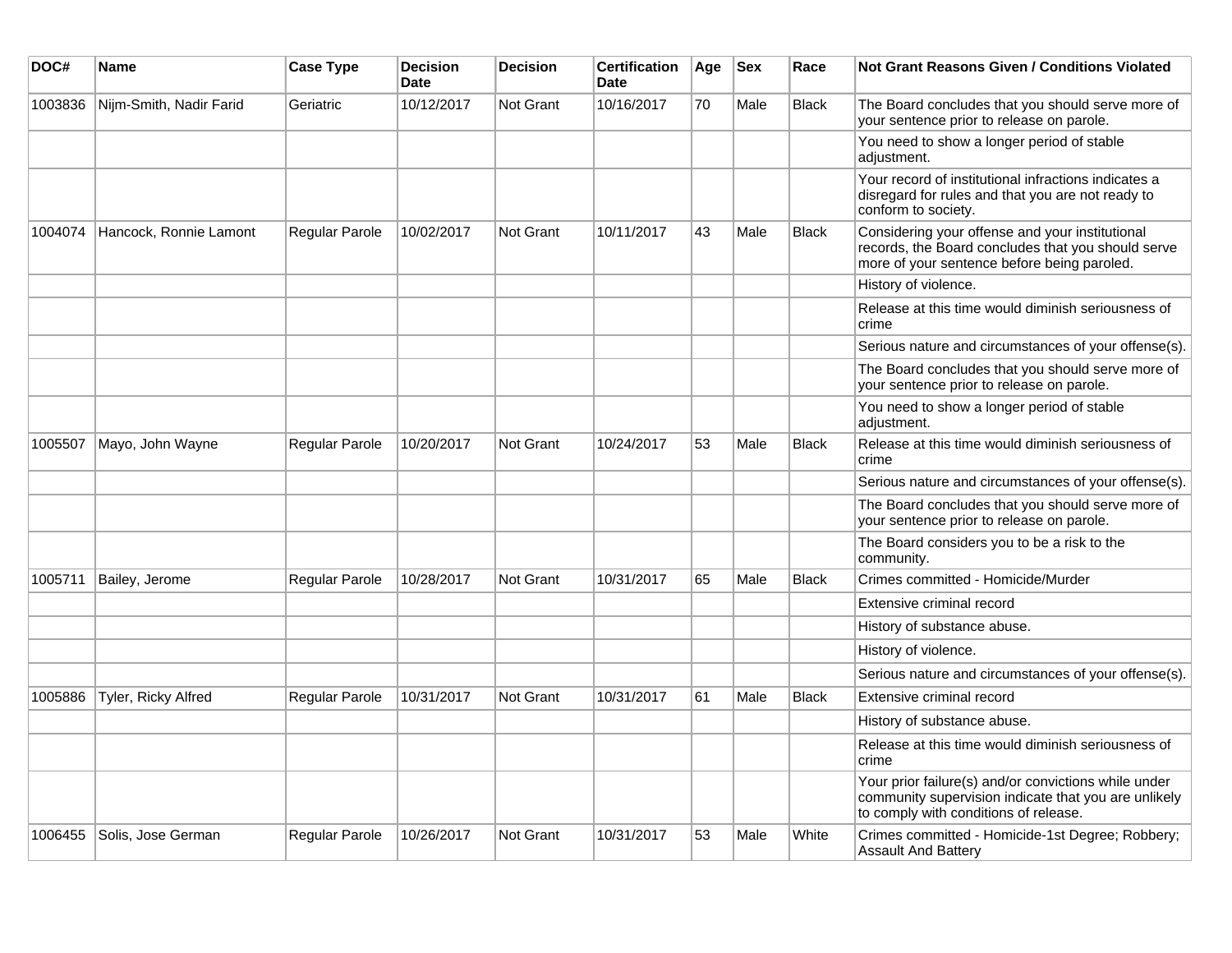| DOC#    | Name                   | <b>Case Type</b>      | <b>Decision</b><br>Date | <b>Decision</b>  | <b>Certification</b><br>Date | Age | <b>Sex</b> | Race         | <b>Not Grant Reasons Given / Conditions Violated</b>                                                                                                  |
|---------|------------------------|-----------------------|-------------------------|------------------|------------------------------|-----|------------|--------------|-------------------------------------------------------------------------------------------------------------------------------------------------------|
| 1006455 | Solis, Jose German     | Regular Parole        | 10/26/2017              | Not Grant        | 10/31/2017                   | 53  | Male       | White        | Release at this time would diminish seriousness of<br>crime                                                                                           |
|         |                        |                       |                         |                  |                              |     |            |              | Serious nature and circumstances of your offense(s).                                                                                                  |
|         |                        |                       |                         |                  |                              |     |            |              | The Board concludes that you should serve more of<br>your sentence prior to release on parole.                                                        |
| 1006915 | Thomas, Abe            | Regular Parole        | 10/20/2017              | <b>Not Grant</b> | 10/24/2017                   | 62  | Male       | <b>Black</b> | History of violence.                                                                                                                                  |
|         |                        |                       |                         |                  |                              |     |            |              | Release at this time would diminish seriousness of<br>crime                                                                                           |
|         |                        |                       |                         |                  |                              |     |            |              | Serious nature and circumstances of your offense(s).                                                                                                  |
|         |                        |                       |                         |                  |                              |     |            |              | The Board considers you to be a risk to the<br>community.                                                                                             |
| 1007097 | Copeland, Robert J III | <b>Regular Parole</b> | 10/12/2017              | Not Grant        | 10/16/2017                   | 66  | Male       | <b>Black</b> | Considering your offense and your institutional<br>records, the Board concludes that you should serve<br>more of your sentence before being paroled.  |
|         |                        |                       |                         |                  |                              |     |            |              | Crimes committed - Homicide-Capital; Robbery                                                                                                          |
|         |                        |                       |                         |                  |                              |     |            |              | Serious nature and circumstances of your offense(s).                                                                                                  |
|         |                        |                       |                         |                  |                              |     |            |              | The Board concludes that you should serve more of<br>your sentence prior to release on parole.                                                        |
|         |                        |                       |                         |                  |                              |     |            |              | Your record of institutional infractions indicates a<br>disregard for rules and that you are not ready to<br>conform to society.                      |
| 1008091 | Carney, Charlie Ray    | Regular Parole        | 10/25/2017              | <b>Not Grant</b> | 10/31/2017                   | 56  | Male       | <b>Black</b> | History of violence.                                                                                                                                  |
|         |                        |                       |                         |                  |                              |     |            |              | Release at this time would diminish seriousness of<br>crime                                                                                           |
|         |                        |                       |                         |                  |                              |     |            |              | Serious nature and circumstances of your offense(s).                                                                                                  |
|         |                        |                       |                         |                  |                              |     |            |              | The Board considers you to be a risk to the<br>community.                                                                                             |
|         |                        |                       |                         |                  |                              |     |            |              | Your prior failure(s) and/or convictions while under<br>community supervision indicate that you are unlikely<br>to comply with conditions of release. |
| 1009125 | Mayo, Jimmy Lee        | Regular Parole        | 10/07/2017              | <b>Not Grant</b> | 10/16/2017                   | 65  | Male       | <b>Black</b> | Crimes committed - Kidnap/Abduct; Sex Assault,<br>Rape; Sex Assault, Rape                                                                             |
|         |                        |                       |                         |                  |                              |     |            |              | Release at this time would diminish seriousness of<br>crime                                                                                           |
|         |                        |                       |                         |                  |                              |     |            |              | The Board considers you to be a risk to the<br>community.                                                                                             |
| 1010028 | Mills, Barry W Jr.     | Regular Parole        | 10/21/2017              | Not Grant        | 10/24/2017                   | 44  | Male       | White        | Conviction of a new crime while incarcerated                                                                                                          |
|         |                        |                       |                         |                  |                              |     |            |              | Crimes committed - Breaking And Entering; Breaking<br>And Entering; Breaking And Entering                                                             |
|         |                        |                       |                         |                  |                              |     |            |              | Extensive criminal record                                                                                                                             |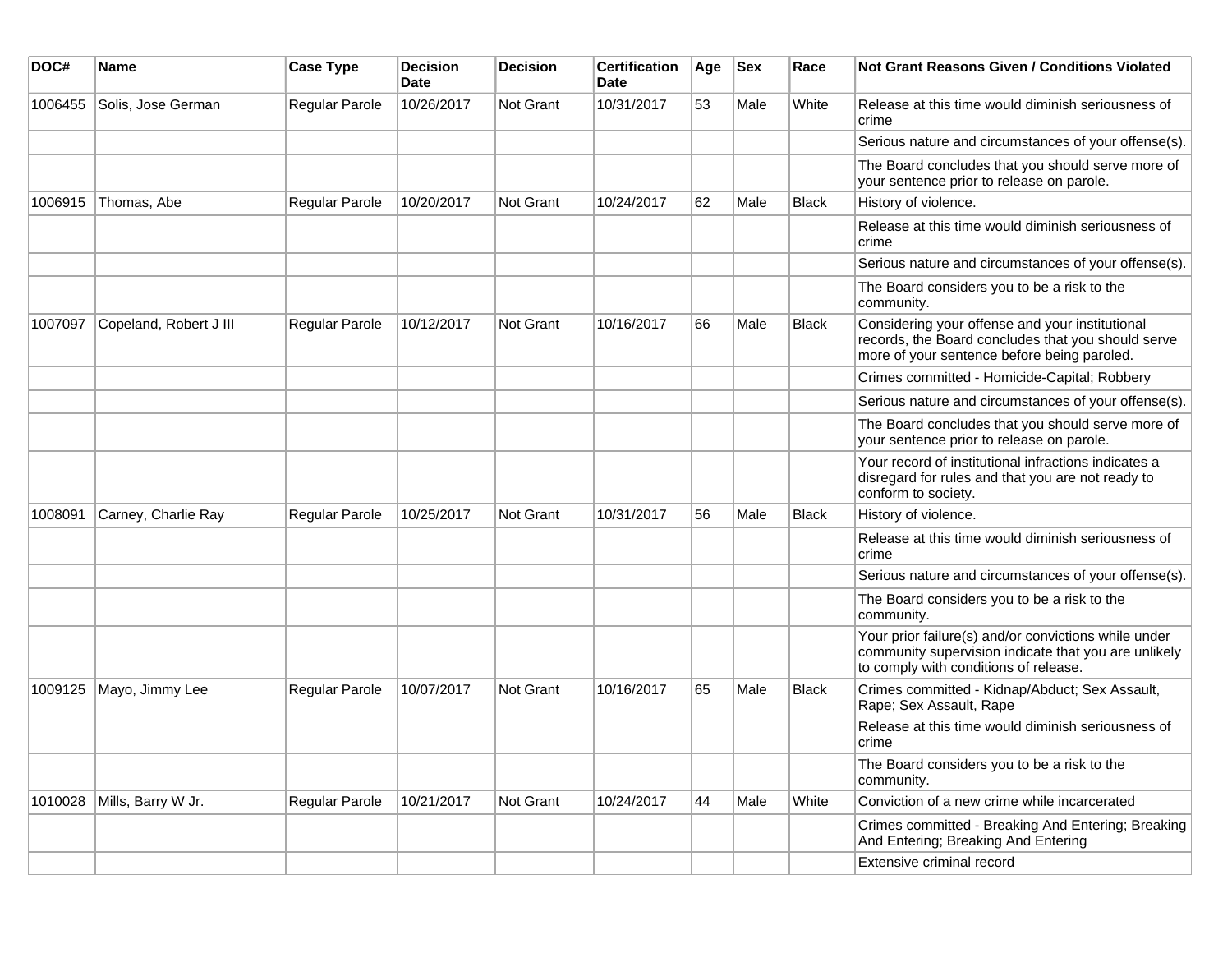| DOC#    | Name                       | <b>Case Type</b>      | <b>Decision</b><br><b>Date</b> | <b>Decision</b> | <b>Certification</b><br>Date | Age | <b>Sex</b>   | Race         | Not Grant Reasons Given / Conditions Violated                                                                                                        |
|---------|----------------------------|-----------------------|--------------------------------|-----------------|------------------------------|-----|--------------|--------------|------------------------------------------------------------------------------------------------------------------------------------------------------|
| 1010028 | Mills, Barry W Jr.         | Regular Parole        | 10/21/2017                     | Not Grant       | 10/24/2017                   | 44  | Male         | White        | History of substance abuse.                                                                                                                          |
|         |                            |                       |                                |                 |                              |     |              |              | The Board considers you to be a risk to the<br>community.                                                                                            |
|         |                            |                       |                                |                 |                              |     |              |              | Your record indicates a serious disregard for the<br>property rights of others.                                                                      |
| 1010569 | Herbert, Cortez Alonzo     | Regular Parole        | 10/31/2017                     | Not Grant       | 10/31/2017                   | 50  | Male         | <b>Black</b> | No Interest in Parole                                                                                                                                |
| 1010837 | Bender, James Earl         | Geriatric             | 10/22/2017                     | Not Grant       | 10/24/2017                   | 62  | Male         | <b>Black</b> | History of violence.                                                                                                                                 |
|         |                            |                       |                                |                 |                              |     |              |              | Release at this time would diminish seriousness of<br>crime                                                                                          |
|         |                            |                       |                                |                 |                              |     |              |              | Serious nature and circumstances of your offense(s).                                                                                                 |
|         |                            |                       |                                |                 |                              |     |              |              | The Board concludes that you should serve more of<br>your sentence prior to release on parole.                                                       |
|         |                            |                       |                                |                 |                              |     |              |              | The Board considers you to be a risk to the<br>community.                                                                                            |
| 1011277 | Jarrells, Judy Irene       | Regular Parole        | 10/04/2017                     | Not Grant       | 10/11/2017                   | 67  | Female White |              | Release at this time would diminish seriousness of<br>crime                                                                                          |
|         |                            |                       |                                |                 |                              |     |              |              | Serious nature and circumstances of your offense(s).                                                                                                 |
|         |                            |                       |                                |                 |                              |     |              |              | The Board concludes that you should serve more of<br>your sentence prior to release on parole.                                                       |
| 1011590 | Tate, Mays Wilson Jr.      | Regular Parole        | 10/25/2017                     | Not Grant       | 10/26/2017                   | 45  | Male         | White        | Considering your offense and your institutional<br>records, the Board concludes that you should serve<br>more of your sentence before being paroled. |
|         |                            |                       |                                |                 |                              |     |              |              | Crimes committed - Homicide-2Nd-Degree;<br>Homicide-2Nd-Degree; Homicide-2Nd-Degree                                                                  |
|         |                            |                       |                                |                 |                              |     |              |              | Extensive criminal record                                                                                                                            |
|         |                            |                       |                                |                 |                              |     |              |              | History of violence.                                                                                                                                 |
|         |                            |                       |                                |                 |                              |     |              |              | Poor institutional adjustment (for example,<br>motivation/attitude, unfavorable reports, lack of<br>program involvement, etc.)                       |
|         |                            |                       |                                |                 |                              |     |              |              | Release at this time would diminish seriousness of<br>crime                                                                                          |
|         |                            |                       |                                |                 |                              |     |              |              | Serious nature and circumstances of your offense(s).                                                                                                 |
|         |                            |                       |                                |                 |                              |     |              |              | The Board considers you to be a risk to the<br>community.                                                                                            |
| 1011981 | Fleming, Frederick William | <b>Regular Parole</b> | 10/31/2017                     | Not Grant       | 10/31/2017                   | 71  | Male         | Black        | Crimes committed - Sex Assault, Rape                                                                                                                 |
|         |                            |                       |                                |                 |                              |     |              |              | Release at this time would diminish seriousness of<br>crime                                                                                          |
|         |                            |                       |                                |                 |                              |     |              |              | Serious nature and circumstances of your offense(s).                                                                                                 |
|         |                            |                       |                                |                 |                              |     |              |              | The Board concludes that you should serve more of<br>your sentence prior to release on parole.                                                       |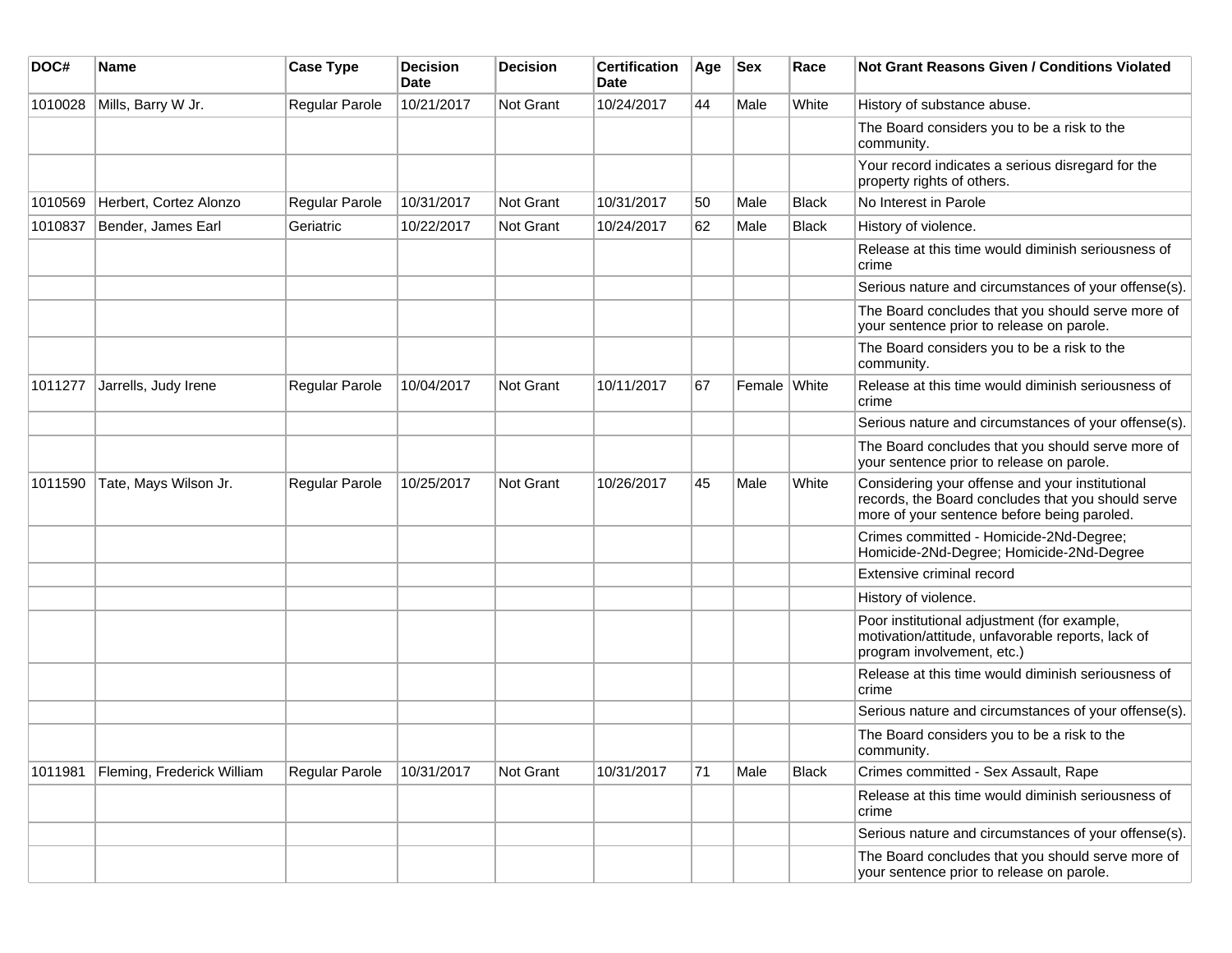| DOC#    | <b>Name</b>                | <b>Case Type</b>      | <b>Decision</b><br><b>Date</b> | <b>Decision</b> | <b>Certification</b><br>Date | Age | <b>Sex</b> | Race         | <b>Not Grant Reasons Given / Conditions Violated</b>                                                                                                        |
|---------|----------------------------|-----------------------|--------------------------------|-----------------|------------------------------|-----|------------|--------------|-------------------------------------------------------------------------------------------------------------------------------------------------------------|
| 1011981 | Fleming, Frederick William | Regular Parole        | 10/31/2017                     | Not Grant       | 10/31/2017                   | 71  | Male       | <b>Black</b> | The Board considers you to be a risk to the<br>community.                                                                                                   |
| 1012437 | Penn, Anthony Wesley Jr.   | Regular Parole        | 10/31/2017                     | Not Grant       | 10/31/2017                   | 41  | Male       | <b>Black</b> | Crimes committed - Homicide-1st Degree; Robbery;<br>Robbery                                                                                                 |
|         |                            |                       |                                |                 |                              |     |            |              | Extensive criminal record                                                                                                                                   |
|         |                            |                       |                                |                 |                              |     |            |              | History of substance abuse.                                                                                                                                 |
|         |                            |                       |                                |                 |                              |     |            |              | History of violence.                                                                                                                                        |
|         |                            |                       |                                |                 |                              |     |            |              | Release at this time would diminish seriousness of<br>crime                                                                                                 |
|         |                            |                       |                                |                 |                              |     |            |              | Serious nature and circumstances of your offense(s).                                                                                                        |
|         |                            |                       |                                |                 |                              |     |            |              | The Board concludes that you should serve more of<br>your sentence prior to release on parole.                                                              |
| 1012651 | Davis, Jeffrey             | Regular Parole        | 10/04/2017                     | Not Grant       | 10/11/2017                   | 58  | Male       | <b>Black</b> | Considering your offense and your institutional<br>records, the Board concludes that you should serve<br>more of your sentence before being paroled.        |
|         |                            |                       |                                |                 |                              |     |            |              | Release at this time would diminish seriousness of<br>crime                                                                                                 |
|         |                            |                       |                                |                 |                              |     |            |              | Serious nature and circumstances of your offense(s).                                                                                                        |
|         |                            |                       |                                |                 |                              |     |            |              | You need to show a longer period of stable<br>adjustment.                                                                                                   |
|         |                            |                       |                                |                 |                              |     |            |              | Your record of institutional infractions indicates a<br>disregard for rules and that you are not ready to<br>conform to society.                            |
| 1012686 | Campbell, Charles Manuel   | Regular Parole        | 10/18/2017                     | Not Grant       | 10/24/2017                   | 77  | Male       | White        | History of violence.                                                                                                                                        |
|         |                            |                       |                                |                 |                              |     |            |              | Poor institutional adjustment (for example,<br>motivation/attitude, unfavorable reports, lack of<br>program involvement, etc.)                              |
|         |                            |                       |                                |                 |                              |     |            |              | Release at this time would diminish seriousness of<br>crime                                                                                                 |
|         |                            |                       |                                |                 |                              |     |            |              | Serious nature and circumstances of your offense(s).                                                                                                        |
|         |                            |                       |                                |                 |                              |     |            |              | The Board concludes that you should serve more of<br>your sentence prior to release on parole.                                                              |
|         |                            |                       |                                |                 |                              |     |            |              | The Board considers you to be a risk to the<br>community.                                                                                                   |
|         |                            |                       |                                |                 |                              |     |            |              | You need further participation in institutional work<br>and/or educational programs to indicate your positive<br>progression towards re-entry into society. |
| 1013229 | Brooks, Jessie James       | <b>Regular Parole</b> | 10/16/2017                     | Not Grant       | 10/17/2017                   | 51  | Male       | White        | Crimes committed - Sex Assault, Rape; Sex Assault,<br>Rape; Sex Assault, Rape                                                                               |
|         |                            |                       |                                |                 |                              |     |            |              | Extensive criminal record                                                                                                                                   |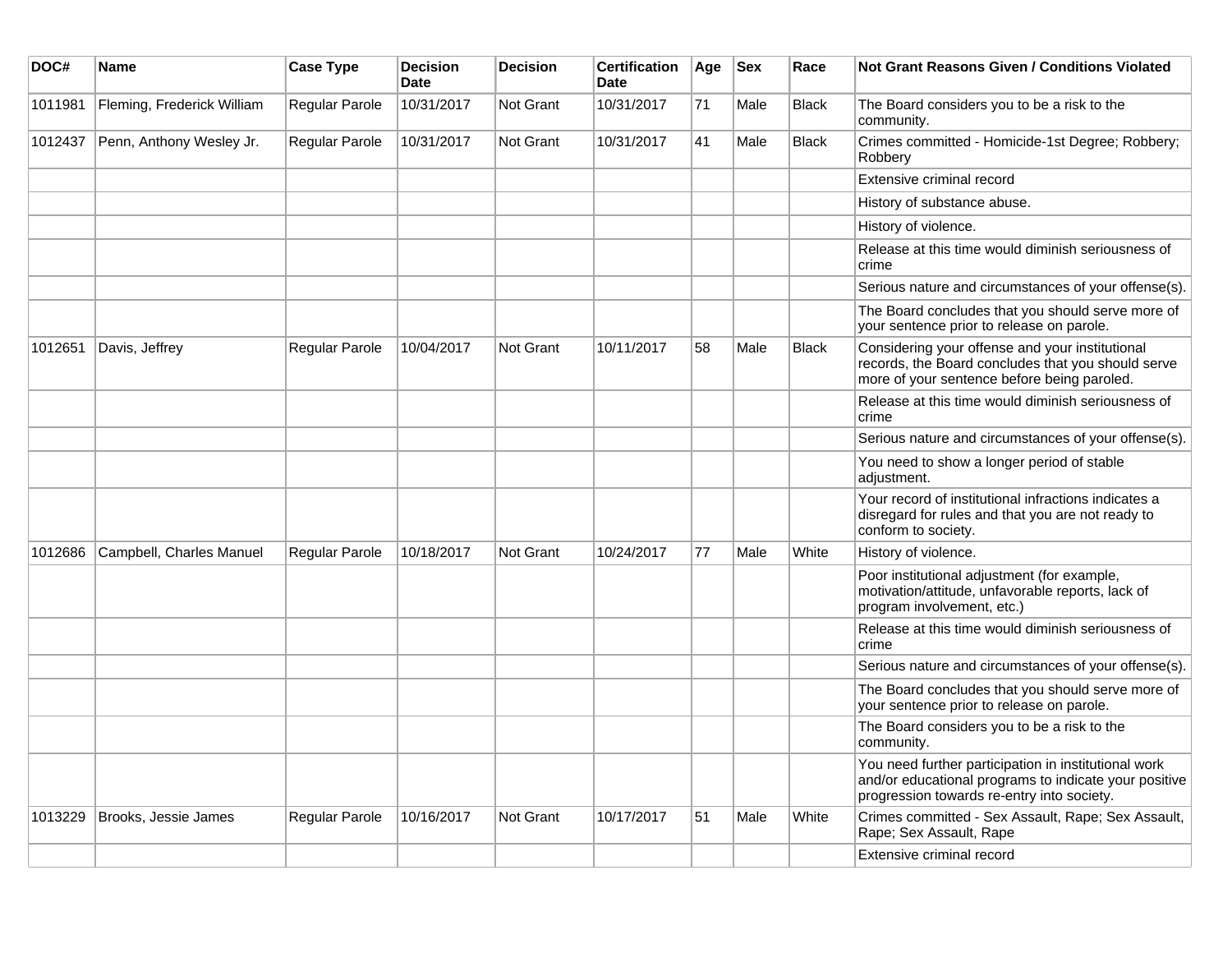| DOC#    | Name                  | <b>Case Type</b> | <b>Decision</b><br><b>Date</b> | Decision  | <b>Certification</b><br><b>Date</b> | Age | <b>Sex</b> | Race         | <b>Not Grant Reasons Given / Conditions Violated</b>                                                                                                  |
|---------|-----------------------|------------------|--------------------------------|-----------|-------------------------------------|-----|------------|--------------|-------------------------------------------------------------------------------------------------------------------------------------------------------|
| 1013229 | Brooks, Jessie James  | Regular Parole   | 10/16/2017                     | Not Grant | 10/17/2017                          | 51  | Male       | White        | Release at this time would diminish seriousness of<br>crime                                                                                           |
|         |                       |                  |                                |           |                                     |     |            |              | Serious nature and circumstances of your offense(s).                                                                                                  |
|         |                       |                  |                                |           |                                     |     |            |              | The Board concludes that you should serve more of<br>your sentence prior to release on parole.                                                        |
|         |                       |                  |                                |           |                                     |     |            |              | The Board considers you to be a risk to the<br>community.                                                                                             |
| 1016272 | Outlaw, Calvin Jerome | Regular Parole   | 10/13/2017                     | Not Grant | 10/16/2017                          | 42  | Male       | <b>Black</b> | Considering your offense and your institutional<br>records, the Board concludes that you should serve<br>more of your sentence before being paroled.  |
|         |                       |                  |                                |           |                                     |     |            |              | Release at this time would diminish seriousness of<br>crime                                                                                           |
|         |                       |                  |                                |           |                                     |     |            |              | The Board concludes that you should serve more of<br>your sentence prior to release on parole.                                                        |
|         |                       |                  |                                |           |                                     |     |            |              | The Board considers you to be a risk to the<br>community.                                                                                             |
|         |                       |                  |                                |           |                                     |     |            |              | Your record of institutional infractions indicates a<br>disregard for rules and that you are not ready to<br>conform to society.                      |
| 1016958 | Johnson, John Henry   | Regular Parole   | 10/25/2017                     | Not Grant | 10/26/2017                          | 51  | Male       | <b>Black</b> | Crimes committed - Robbery; Robbery; Robbery -<br>Attempted                                                                                           |
|         |                       |                  |                                |           |                                     |     |            |              | Extensive criminal record                                                                                                                             |
|         |                       |                  |                                |           |                                     |     |            |              | History of violence.                                                                                                                                  |
|         |                       |                  |                                |           |                                     |     |            |              | Release at this time would diminish seriousness of<br>crime                                                                                           |
|         |                       |                  |                                |           |                                     |     |            |              | Serious nature and circumstances of your offense(s).                                                                                                  |
|         |                       |                  |                                |           |                                     |     |            |              | Your prior failure(s) and/or convictions while under<br>community supervision indicate that you are unlikely<br>to comply with conditions of release. |
| 1019290 | Swailes, Leon         | Regular Parole   | 10/09/2017                     | Not Grant | 10/16/2017                          | 70  | Male       | <b>Black</b> | Extensive criminal record                                                                                                                             |
|         |                       |                  |                                |           |                                     |     |            |              | Poor institutional adjustment (for example,<br>motivation/attitude, unfavorable reports, lack of<br>program involvement, etc.)                        |
|         |                       |                  |                                |           |                                     |     |            |              | Your prior failure(s) and/or convictions while under<br>community supervision indicate that you are unlikely<br>to comply with conditions of release. |
|         |                       |                  |                                |           |                                     |     |            |              | Your record of institutional infractions indicates a<br>disregard for rules and that you are not ready to<br>conform to society.                      |
| 1020425 | Johnson, Lewis Edward | Regular Parole   | 10/15/2017                     | Not Grant | 10/16/2017                          | 56  | Male       | Black        | History of violence.                                                                                                                                  |
|         |                       |                  |                                |           |                                     |     |            |              | Release at this time would diminish seriousness of<br>crime                                                                                           |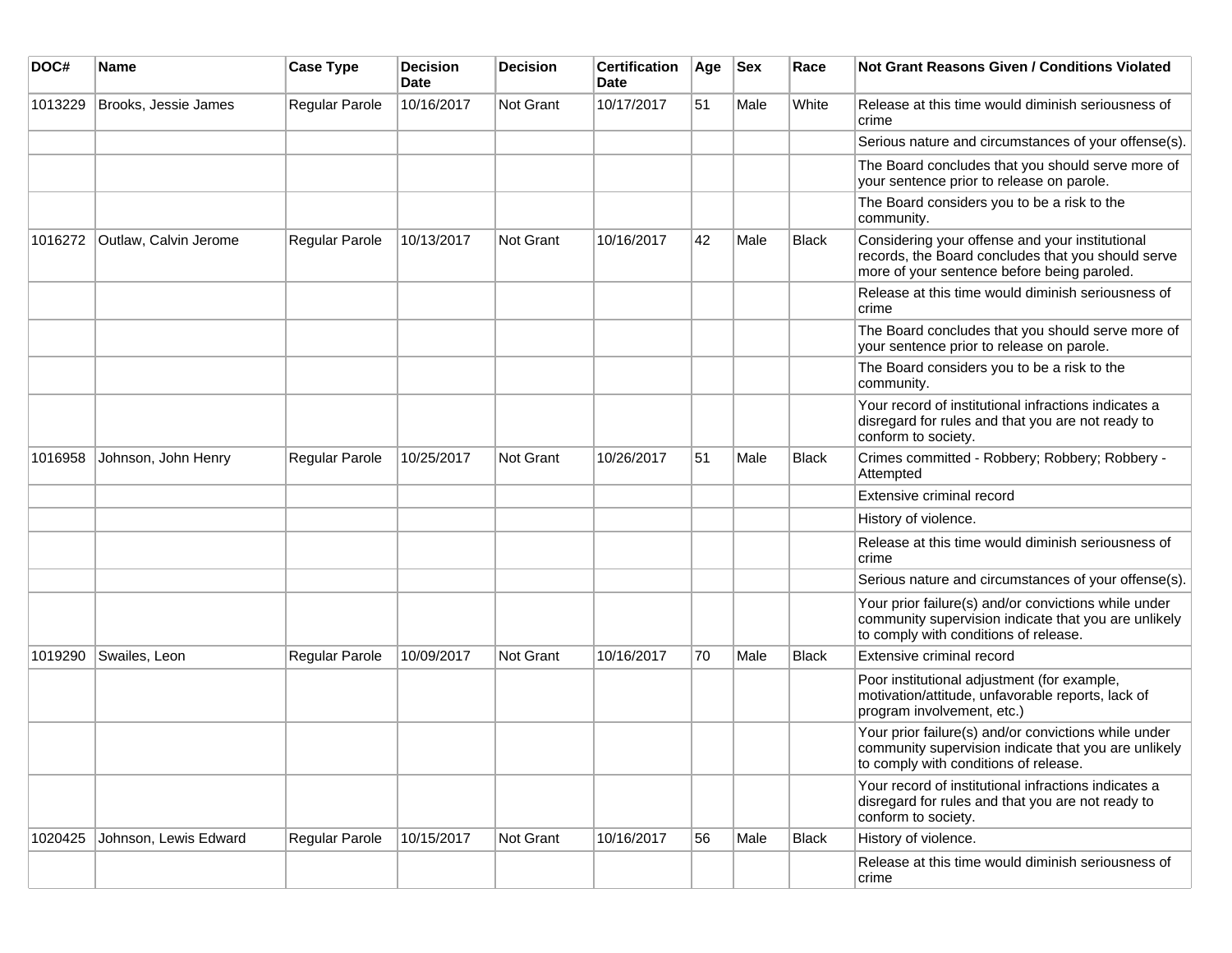| DOC#    | <b>Name</b>             | <b>Case Type</b> | <b>Decision</b><br><b>Date</b> | <b>Decision</b>  | <b>Certification</b><br><b>Date</b> | Age | <b>Sex</b> | Race         | <b>Not Grant Reasons Given / Conditions Violated</b>                                                                                                  |
|---------|-------------------------|------------------|--------------------------------|------------------|-------------------------------------|-----|------------|--------------|-------------------------------------------------------------------------------------------------------------------------------------------------------|
| 1020425 | Johnson, Lewis Edward   | Regular Parole   | 10/15/2017                     | <b>Not Grant</b> | 10/16/2017                          | 56  | Male       | <b>Black</b> | Serious nature and circumstances of your offense(s).                                                                                                  |
|         |                         |                  |                                |                  |                                     |     |            |              | The Board concludes that you should serve more of<br>your sentence prior to release on parole.                                                        |
| 1020562 | Chestnut, David Wayne   | Regular Parole   | 10/26/2017                     | <b>Not Grant</b> | 10/31/2017                          | 61  | Male       | <b>Black</b> | Crimes committed - Kidnap/Abduct; Kidnap/Abduct;<br>Assault                                                                                           |
|         |                         |                  |                                |                  |                                     |     |            |              | Release at this time would diminish seriousness of<br>crime                                                                                           |
|         |                         |                  |                                |                  |                                     |     |            |              | Serious nature and circumstances of your offense(s).                                                                                                  |
|         |                         |                  |                                |                  |                                     |     |            |              | The Board considers you to be a risk to the<br>community.                                                                                             |
|         |                         |                  |                                |                  |                                     |     |            |              | Your prior failure(s) and/or convictions while under<br>community supervision indicate that you are unlikely<br>to comply with conditions of release. |
| 1020937 | Holden, Michael Richard | Regular Parole   | 10/26/2017                     | Not Grant        | 10/31/2017                          | 59  | Male       | White        | Crimes committed - Aggravated Sexual Battery;<br>Aggravated Sexual Battery; Aggravated Sexual<br>Battery                                              |
|         |                         |                  |                                |                  |                                     |     |            |              | Release at this time would diminish seriousness of<br>crime                                                                                           |
|         |                         |                  |                                |                  |                                     |     |            |              | Serious nature and circumstances of your offense(s).                                                                                                  |
|         |                         |                  |                                |                  |                                     |     |            |              | The Board considers you to be a risk to the<br>community.                                                                                             |
| 1021518 | Resio, Edward T         | Regular Parole   | 10/10/2017                     | <b>Not Grant</b> | 10/16/2017                          | 56  | Male       | White        | Extensive criminal record                                                                                                                             |
|         |                         |                  |                                |                  |                                     |     |            |              | History of violence.                                                                                                                                  |
|         |                         |                  |                                |                  |                                     |     |            |              | Release at this time would diminish seriousness of<br>crime                                                                                           |
|         |                         |                  |                                |                  |                                     |     |            |              | Serious nature and circumstances of your offense(s).                                                                                                  |
|         |                         |                  |                                |                  |                                     |     |            |              | The Board considers you to be a risk to the<br>community.                                                                                             |
|         |                         |                  |                                |                  |                                     |     |            |              | Your prior failure(s) and/or convictions while under<br>community supervision indicate that you are unlikely<br>to comply with conditions of release. |
| 1022934 | Unroe, Calvin Wayne     | Regular Parole   | 10/09/2017                     | <b>Not Grant</b> | 10/16/2017                          | 54  | Male       | White        | Considering your offense and your institutional<br>records, the Board concludes that you should serve<br>more of your sentence before being paroled.  |
|         |                         |                  |                                |                  |                                     |     |            |              | Extensive criminal record                                                                                                                             |
|         |                         |                  |                                |                  |                                     |     |            |              | Release at this time would diminish seriousness of<br>crime                                                                                           |
|         |                         |                  |                                |                  |                                     |     |            |              | Serious nature and circumstances of your offense(s).                                                                                                  |
|         |                         |                  |                                |                  |                                     |     |            |              | The Board considers you to be a risk to the<br>community.                                                                                             |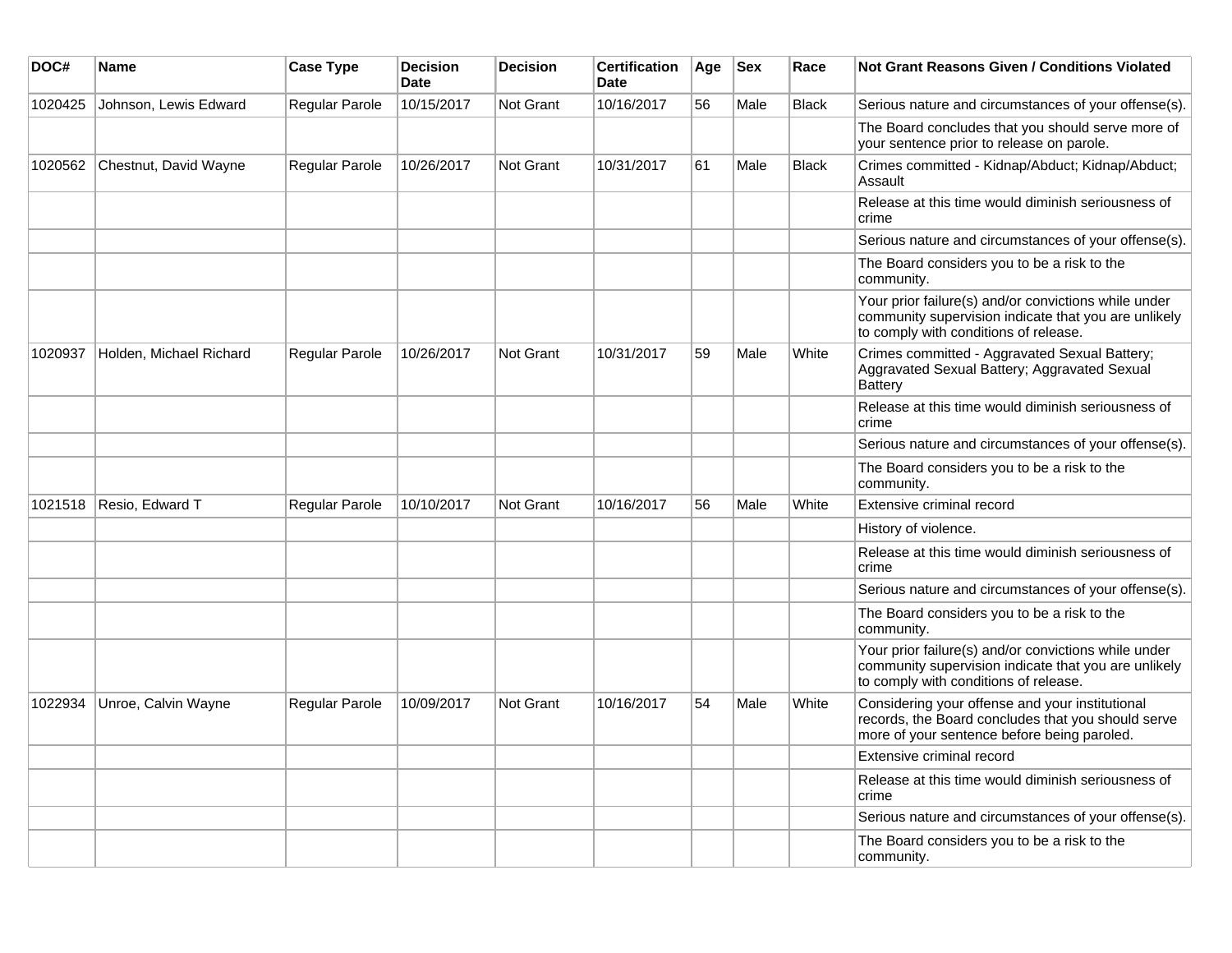| DOC#    | <b>Name</b>            | <b>Case Type</b>      | <b>Decision</b><br>Date | <b>Decision</b> | <b>Certification</b><br>Date | Age | <b>Sex</b> | Race         | Not Grant Reasons Given / Conditions Violated                                                                                                         |
|---------|------------------------|-----------------------|-------------------------|-----------------|------------------------------|-----|------------|--------------|-------------------------------------------------------------------------------------------------------------------------------------------------------|
| 1022934 | Unroe, Calvin Wayne    | Regular Parole        | 10/09/2017              | Not Grant       | 10/16/2017                   | 54  | Male       | White        | Your prior failure(s) and/or convictions while under<br>community supervision indicate that you are unlikely<br>to comply with conditions of release. |
| 1023218 | Mcculloch, James Carl  | Geriatric             | 10/07/2017              | Not Grant       | 10/16/2017                   | 60  | Male       | White        | Crimes committed - Homicide-1st Degree                                                                                                                |
|         |                        |                       |                         |                 |                              |     |            |              | Release at this time would diminish seriousness of<br>crime                                                                                           |
|         |                        |                       |                         |                 |                              |     |            |              | Serious nature and circumstances of your offense(s).                                                                                                  |
|         |                        |                       |                         |                 |                              |     |            |              | You need to show a longer period of stable<br>adjustment.                                                                                             |
| 1023384 | Johnson, George Edward | <b>Regular Parole</b> | 10/02/2017              | Not Grant       | 10/11/2017                   | 44  | Male       | <b>Black</b> | Considering your offense and your institutional<br>records, the Board concludes that you should serve<br>more of your sentence before being paroled.  |
|         |                        |                       |                         |                 |                              |     |            |              | Release at this time would diminish seriousness of<br>crime                                                                                           |
|         |                        |                       |                         |                 |                              |     |            |              | Serious nature and circumstances of your offense(s).                                                                                                  |
| 1023630 | Bradley, Ricky Ray     | Regular Parole        | 10/12/2017              | Not Grant       | 10/16/2017                   | 59  | Male       | White        | Crimes committed - Larc-Grand; Larc-Grand; Larc-<br>Grand                                                                                             |
|         |                        |                       |                         |                 |                              |     |            |              | Extensive criminal record                                                                                                                             |
|         |                        |                       |                         |                 |                              |     |            |              | Other                                                                                                                                                 |
|         |                        |                       |                         |                 |                              |     |            |              | Serious nature and circumstances of your offense(s).                                                                                                  |
| 1024526 | Mitchell, Danny Leon   | <b>Regular Parole</b> | 10/09/2017              | Not Grant       | 10/16/2017                   | 55  | Male       | <b>Black</b> | History of substance abuse.                                                                                                                           |
|         |                        |                       |                         |                 |                              |     |            |              | Release at this time would diminish seriousness of<br>crime                                                                                           |
|         |                        |                       |                         |                 |                              |     |            |              | The Board concludes that you should serve more of<br>your sentence prior to release on parole.                                                        |
|         |                        |                       |                         |                 |                              |     |            |              | Your prior failure(s) and/or convictions while under<br>community supervision indicate that you are unlikely<br>to comply with conditions of release. |
| 1027393 | Brown, William         | Regular Parole        | 10/26/2017              | Not Grant       | 10/31/2017                   | 61  | Male       | Black        | Conviction of a new crime while incarcerated                                                                                                          |
|         |                        |                       |                         |                 |                              |     |            |              | Crimes committed - Homicide-Capital; Robbery;<br>Robbery                                                                                              |
|         |                        |                       |                         |                 |                              |     |            |              | Extensive criminal record                                                                                                                             |
|         |                        |                       |                         |                 |                              |     |            |              | History of substance abuse.                                                                                                                           |
|         |                        |                       |                         |                 |                              |     |            |              | History of violence.                                                                                                                                  |
|         |                        |                       |                         |                 |                              |     |            |              | Release at this time would diminish seriousness of<br>crime                                                                                           |
|         |                        |                       |                         |                 |                              |     |            |              | Serious nature and circumstances of your offense(s).                                                                                                  |
|         |                        |                       |                         |                 |                              |     |            |              | Your prior failure(s) and/or convictions while under<br>community supervision indicate that you are unlikely<br>to comply with conditions of release. |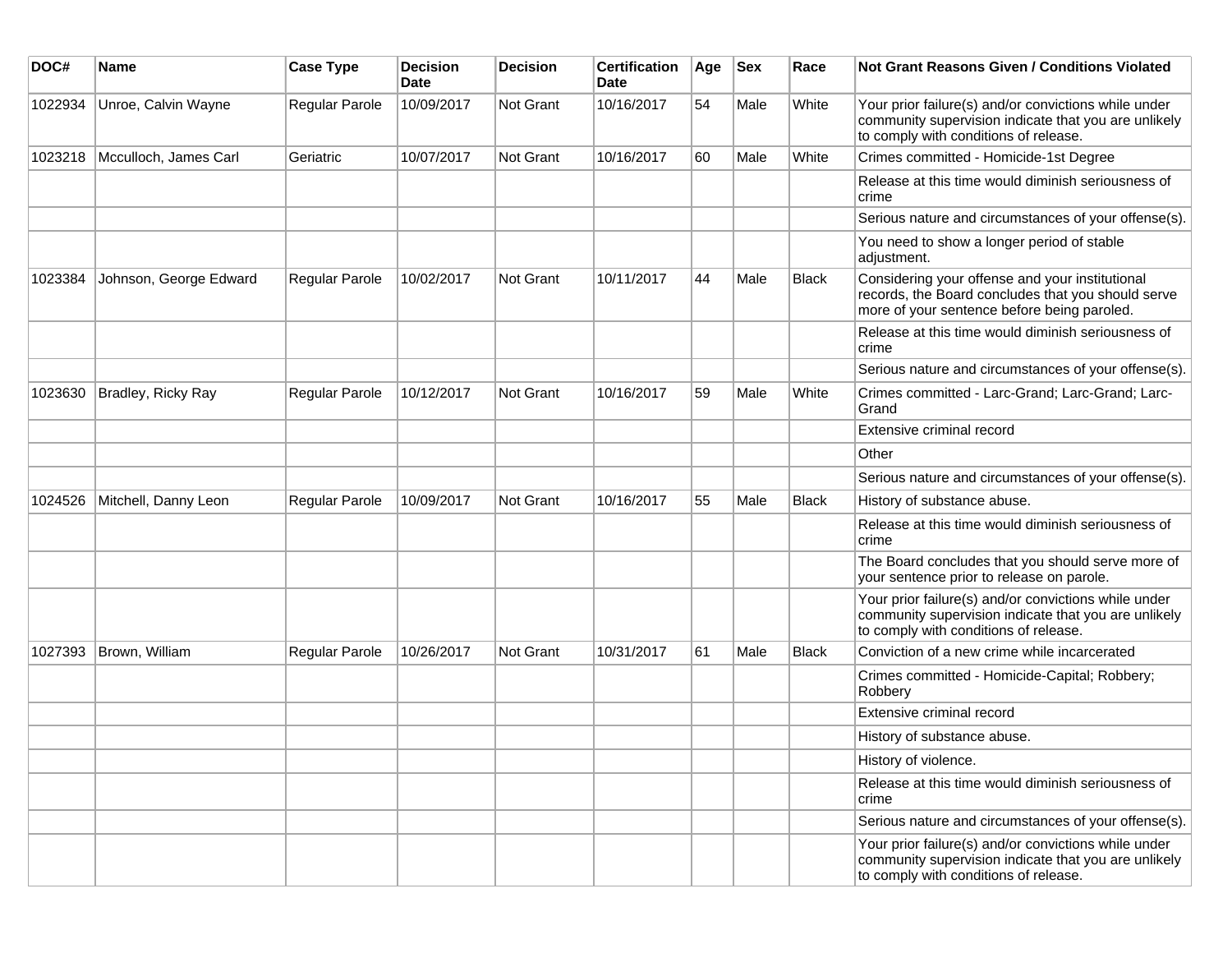| DOC#    | <b>Name</b>              | <b>Case Type</b>      | <b>Decision</b><br><b>Date</b> | <b>Decision</b> | <b>Certification</b><br>Date | Age | <b>Sex</b> | Race         | <b>Not Grant Reasons Given / Conditions Violated</b>                                                                                                 |
|---------|--------------------------|-----------------------|--------------------------------|-----------------|------------------------------|-----|------------|--------------|------------------------------------------------------------------------------------------------------------------------------------------------------|
| 1027735 | Dilda, Stancil L         | Regular Parole        | 10/07/2017                     | Not Grant       | 10/16/2017                   | 53  | Male       | White        | Considering your offense and your institutional<br>records, the Board concludes that you should serve<br>more of your sentence before being paroled. |
|         |                          |                       |                                |                 |                              |     |            |              | Conviction of a new crime while incarcerated                                                                                                         |
|         |                          |                       |                                |                 |                              |     |            |              | Extensive criminal record                                                                                                                            |
|         |                          |                       |                                |                 |                              |     |            |              | Poor institutional adjustment (for example,<br>motivation/attitude, unfavorable reports, lack of<br>program involvement, etc.)                       |
|         |                          |                       |                                |                 |                              |     |            |              | Release at this time would diminish seriousness of<br>crime                                                                                          |
|         |                          |                       |                                |                 |                              |     |            |              | The Board concludes that you should serve more of<br>your sentence prior to release on parole.                                                       |
| 1030111 | Greene, Lewis Devon      | Regular Parole        | 10/31/2017                     | Not Grant       | 10/31/2017                   | 54  | Male       | <b>Black</b> | No Interest in Parole                                                                                                                                |
| 1031513 | Williams, Keith Donnell  | Regular Parole        | 10/11/2017                     | Not Grant       | 10/16/2017                   | 60  | Male       | <b>Black</b> | Release at this time would diminish seriousness of<br>crime                                                                                          |
|         |                          |                       |                                |                 |                              |     |            |              | Serious nature and circumstances of your offense(s).                                                                                                 |
|         |                          |                       |                                |                 |                              |     |            |              | The Board considers you to be a risk to the<br>community.                                                                                            |
| 1034766 | Turner, Anthony Leroy    | <b>Regular Parole</b> | 10/08/2017                     | Not Grant       | 10/16/2017                   | 48  | Male       | <b>Black</b> | Considering your offense and your institutional<br>records, the Board concludes that you should serve<br>more of your sentence before being paroled. |
|         |                          |                       |                                |                 |                              |     |            |              | History of violence.                                                                                                                                 |
|         |                          |                       |                                |                 |                              |     |            |              | Release at this time would diminish seriousness of<br>crime                                                                                          |
|         |                          |                       |                                |                 |                              |     |            |              | Serious nature and circumstances of your offense(s).                                                                                                 |
|         |                          |                       |                                |                 |                              |     |            |              | The Board considers you to be a risk to the<br>community.                                                                                            |
| 1035178 | Hines, Jamari Jayceon    | <b>Regular Parole</b> | 10/17/2017                     | Not Grant       | 10/19/2017                   | 44  | Male       | <b>Black</b> | Release at this time would diminish seriousness of<br>crime                                                                                          |
|         |                          |                       |                                |                 |                              |     |            |              | Serious nature and circumstances of your offense(s).                                                                                                 |
| 1036968 | Fox, Winston             | Regular Parole        | 10/30/2017                     | Not Grant       | 10/31/2017                   | 49  | Male       | White        | Release at this time would diminish seriousness of<br>crime                                                                                          |
|         |                          |                       |                                |                 |                              |     |            |              | Serious nature and circumstances of your offense(s).                                                                                                 |
|         |                          |                       |                                |                 |                              |     |            |              | The Board concludes that you should serve more of<br>your sentence prior to release on parole.                                                       |
| 1036969 | Jennings, Daniel Lorenzo | Regular Parole        | 10/13/2017                     | Not Grant       | 10/16/2017                   | 58  | Male       | <b>Black</b> | Crimes committed - Kidnap/Abduct; Kidnap/Abduct;<br>Kidnap/Abduct                                                                                    |
|         |                          |                       |                                |                 |                              |     |            |              | Release at this time would diminish seriousness of<br>crime                                                                                          |
|         |                          |                       |                                |                 |                              |     |            |              | Serious nature and circumstances of your offense(s).                                                                                                 |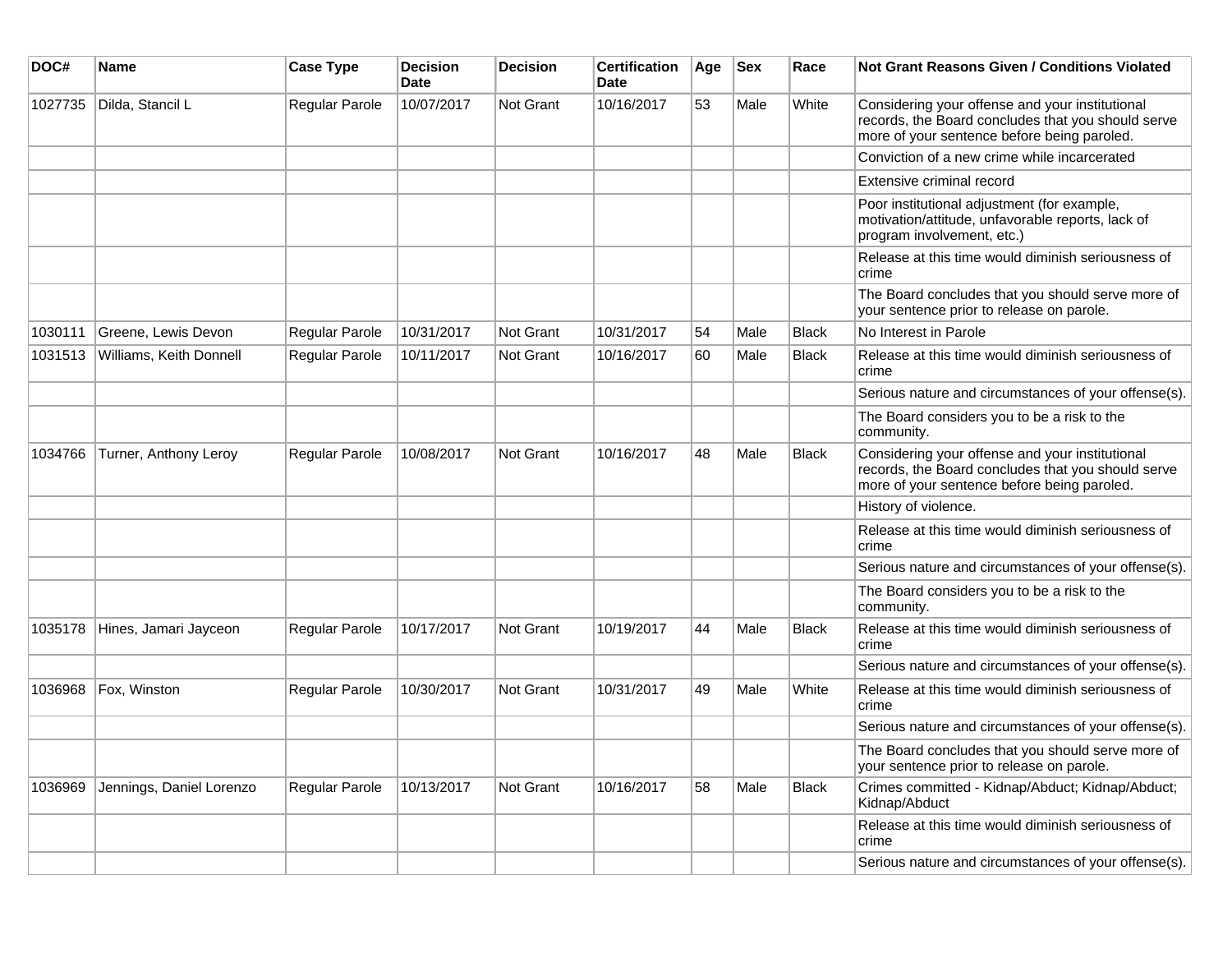| DOC#    | Name                       | <b>Case Type</b>      | <b>Decision</b><br><b>Date</b> | <b>Decision</b>  | <b>Certification</b><br><b>Date</b> | Age | <b>Sex</b> | Race         | <b>Not Grant Reasons Given / Conditions Violated</b>                                                                                                  |
|---------|----------------------------|-----------------------|--------------------------------|------------------|-------------------------------------|-----|------------|--------------|-------------------------------------------------------------------------------------------------------------------------------------------------------|
| 1036969 | Jennings, Daniel Lorenzo   | <b>Regular Parole</b> | 10/13/2017                     | <b>Not Grant</b> | 10/16/2017                          | 58  | Male       | <b>Black</b> | The Board considers you to be a risk to the<br>community.                                                                                             |
| 1037736 | Delotch, Neville Lerenzo   | Regular Parole        | 10/14/2017                     | Not Grant        | 10/16/2017                          | 44  | Male       | Black        | Release at this time would diminish seriousness of<br>crime                                                                                           |
|         |                            |                       |                                |                  |                                     |     |            |              | Serious nature and circumstances of your offense(s).                                                                                                  |
|         |                            |                       |                                |                  |                                     |     |            |              | Your prior failure(s) and/or convictions while under<br>community supervision indicate that you are unlikely<br>to comply with conditions of release. |
| 1037888 | Hale, Jessie Mcdonald      | <b>Regular Parole</b> | 10/02/2017                     | <b>Not Grant</b> | 10/11/2017                          | 56  | Male       | White        | Crimes committed - Homicide/Murder; Homicide-<br>Capital; Abduct-No Ransom Or Asslt                                                                   |
|         |                            |                       |                                |                  |                                     |     |            |              | Extensive criminal record                                                                                                                             |
|         |                            |                       |                                |                  |                                     |     |            |              | History of violence.                                                                                                                                  |
|         |                            |                       |                                |                  |                                     |     |            |              | Release at this time would diminish seriousness of<br>crime                                                                                           |
|         |                            |                       |                                |                  |                                     |     |            |              | Serious nature and circumstances of your offense(s).                                                                                                  |
| 1039177 | Warrick, Alfred D          | Geriatric             | 10/22/2017                     | <b>Not Grant</b> | 10/25/2017                          | 72  | Male       | <b>Black</b> | Extensive criminal record                                                                                                                             |
|         |                            |                       |                                |                  |                                     |     |            |              | History of violence.                                                                                                                                  |
|         |                            |                       |                                |                  |                                     |     |            |              | Release at this time would diminish seriousness of<br>crime                                                                                           |
|         |                            |                       |                                |                  |                                     |     |            |              | Your prior failure(s) and/or convictions while under<br>community supervision indicate that you are unlikely<br>to comply with conditions of release. |
| 1039767 | Lapolice, Fred Denman      | <b>Regular Parole</b> | 10/11/2017                     | <b>Not Grant</b> | 10/16/2017                          | 53  | Male       | White        | Release at this time would diminish seriousness of<br>crime                                                                                           |
|         |                            |                       |                                |                  |                                     |     |            |              | Serious nature and circumstances of your offense(s).                                                                                                  |
| 1041258 | Ganzie, Marcus             | <b>Regular Parole</b> | 10/14/2017                     | Not Grant        | 10/16/2017                          | 41  | Male       | <b>Black</b> | Considering your offense and your institutional<br>records, the Board concludes that you should serve<br>more of your sentence before being paroled.  |
|         |                            |                       |                                |                  |                                     |     |            |              | Release at this time would diminish seriousness of<br>crime                                                                                           |
|         |                            |                       |                                |                  |                                     |     |            |              | Serious nature and circumstances of your offense(s).                                                                                                  |
| 1041504 | Sullivan, Theodore Diondre | <b>Regular Parole</b> | 10/12/2017                     | <b>Not Grant</b> | 10/16/2017                          | 51  | Male       | <b>Black</b> | Considering your offense and your institutional<br>records, the Board concludes that you should serve<br>more of your sentence before being paroled.  |
|         |                            |                       |                                |                  |                                     |     |            |              | Poor institutional adjustment (for example,<br>motivation/attitude, unfavorable reports, lack of<br>program involvement, etc.)                        |
|         |                            |                       |                                |                  |                                     |     |            |              | Serious nature and circumstances of your offense(s).                                                                                                  |
|         |                            |                       |                                |                  |                                     |     |            |              | You need to show a longer period of stable<br>adjustment.                                                                                             |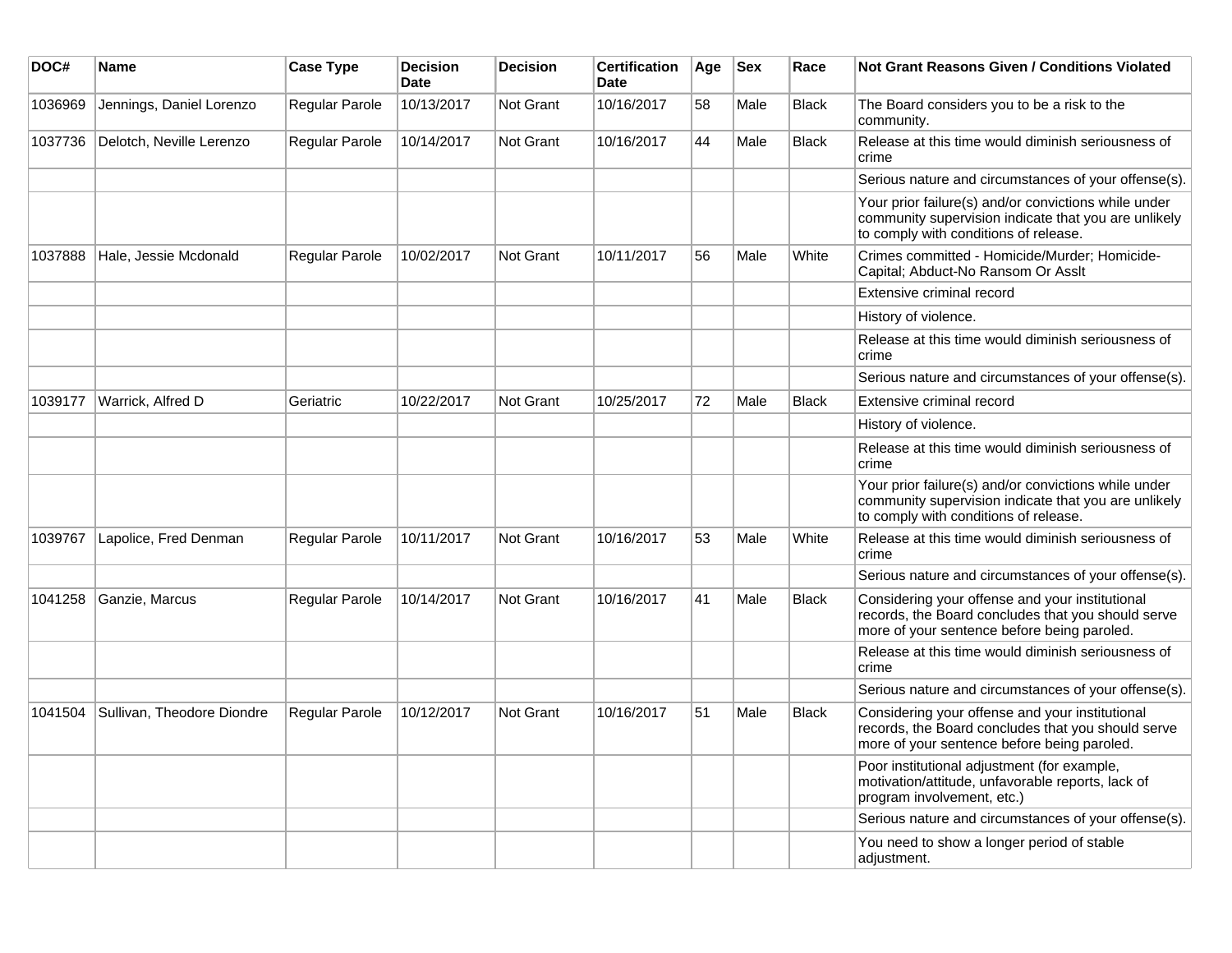| DOC#    | Name                       | <b>Case Type</b>      | <b>Decision</b><br><b>Date</b> | <b>Decision</b>  | <b>Certification</b><br><b>Date</b> | Age | <b>Sex</b> | Race                            | Not Grant Reasons Given / Conditions Violated                                                                                                               |
|---------|----------------------------|-----------------------|--------------------------------|------------------|-------------------------------------|-----|------------|---------------------------------|-------------------------------------------------------------------------------------------------------------------------------------------------------------|
| 1041504 | Sullivan, Theodore Diondre | Regular Parole        | 10/12/2017                     | Not Grant        | 10/16/2017                          | 51  | Male       | <b>Black</b>                    | Your record of institutional infractions indicates a<br>disregard for rules and that you are not ready to<br>conform to society.                            |
| 1042840 | Houchens, Barry Neil       | Geriatric             | 10/13/2017                     | Not Grant        | 10/16/2017                          | 60  | Male       | White                           | Crimes committed - Homicide/Murder;<br>Homicide/Murder; Malicious Wounding                                                                                  |
|         |                            |                       |                                |                  |                                     |     |            |                                 | History of violence.                                                                                                                                        |
|         |                            |                       |                                |                  |                                     |     |            |                                 | Release at this time would diminish seriousness of<br>crime                                                                                                 |
|         |                            |                       |                                |                  |                                     |     |            |                                 | Serious nature and circumstances of your offense(s).                                                                                                        |
|         |                            |                       |                                |                  |                                     |     |            |                                 | The Board considers you to be a risk to the<br>community.                                                                                                   |
| 1043530 | Oconnor, Edward F          | <b>Regular Parole</b> | 10/09/2017                     | Not Grant        | 10/16/2017                          | 44  | Male       | White                           | Crimes committed - Homicide/Murder; Robbery;<br>Robbery                                                                                                     |
|         |                            |                       |                                |                  |                                     |     |            |                                 | Release at this time would diminish seriousness of<br>crime                                                                                                 |
|         |                            |                       |                                |                  |                                     |     |            |                                 | Serious nature and circumstances of your offense(s).                                                                                                        |
|         |                            |                       |                                |                  |                                     |     |            |                                 | The Board concludes that you should serve more of<br>your sentence prior to release on parole.                                                              |
| 1044990 | Harper, Edwin Phillip      | Regular Parole        | 10/10/2017                     | Not Grant        | 10/16/2017                          | 52  | Male       | White                           | No Interest in Parole                                                                                                                                       |
| 1046049 | Hunter, Bernard            | Regular Parole        | 10/20/2017                     | <b>Not Grant</b> | 10/24/2017                          | 62  | Male       | <b>Black</b>                    | Crimes committed - Homicide-1st Degree; Homicide-<br>2Nd-Degree; Kidnap/Abduct                                                                              |
|         |                            |                       |                                |                  |                                     |     |            |                                 | Poor institutional adjustment (for example,<br>motivation/attitude, unfavorable reports, lack of<br>program involvement, etc.)                              |
|         |                            |                       |                                |                  |                                     |     |            |                                 | Release at this time would diminish seriousness of<br>crime                                                                                                 |
|         |                            |                       |                                |                  |                                     |     |            |                                 | Serious nature and circumstances of your offense(s).                                                                                                        |
|         |                            |                       |                                |                  |                                     |     |            |                                 | You need further participation in institutional work<br>and/or educational programs to indicate your positive<br>progression towards re-entry into society. |
| 1046356 | Herana, Leonaro Ocampo     | Regular Parole        | 10/13/2017                     | <b>Not Grant</b> | 10/16/2017                          | 67  | Male       | Asian or<br>Pacific<br>Islander | Conviction of a new crime while incarcerated                                                                                                                |
|         |                            |                       |                                |                  |                                     |     |            |                                 | Crimes committed - Sex Assault, Rape; Sex Assault,<br>Rape; Aggravated Sexual Battery                                                                       |
|         |                            |                       |                                |                  |                                     |     |            |                                 | Release at this time would diminish seriousness of<br>crime                                                                                                 |
|         |                            |                       |                                |                  |                                     |     |            |                                 | Serious nature and circumstances of your offense(s).                                                                                                        |
|         |                            |                       |                                |                  |                                     |     |            |                                 | The Board considers you to be a risk to the<br>community.                                                                                                   |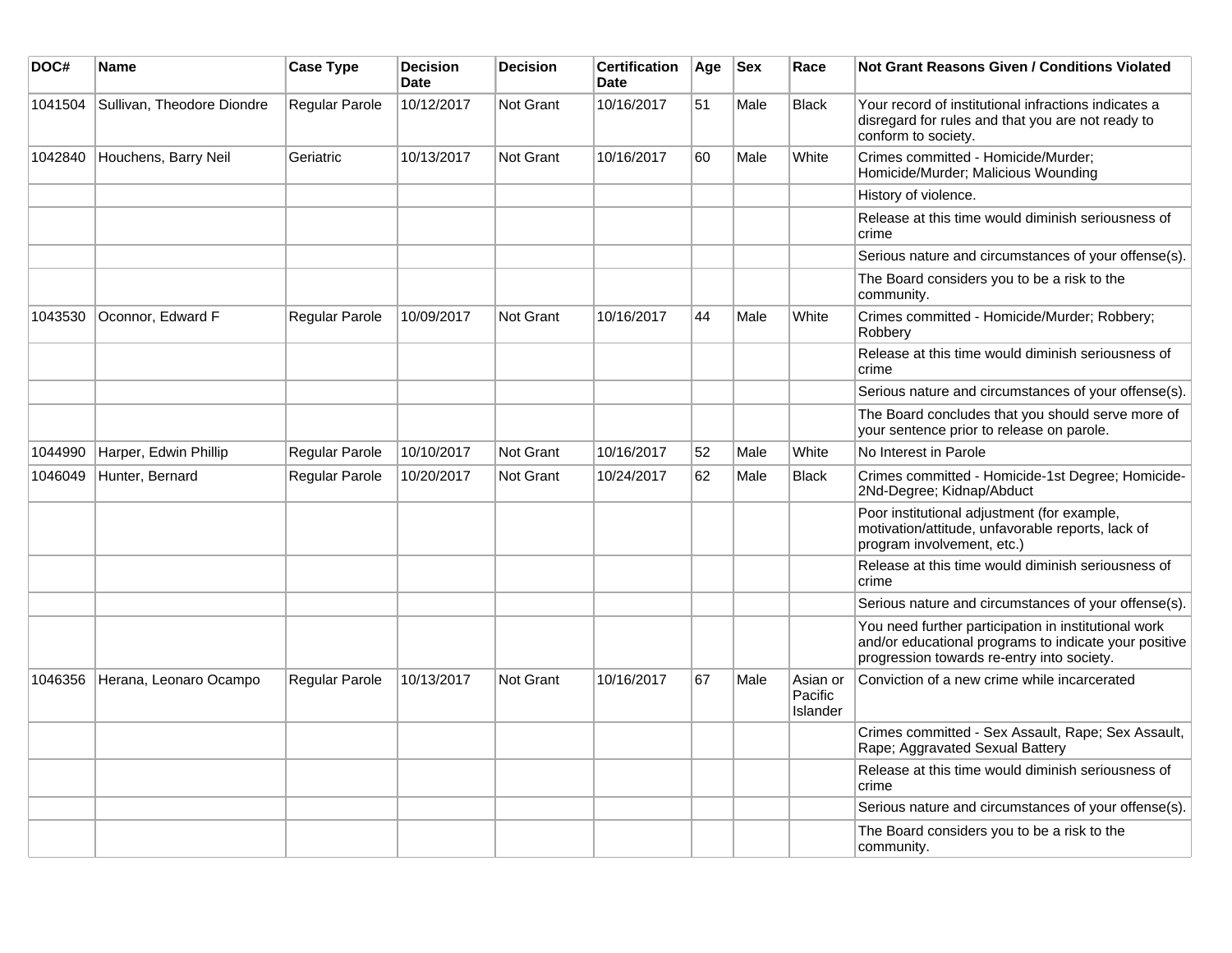| DOC#    | <b>Name</b>            | <b>Case Type</b> | <b>Decision</b><br><b>Date</b> | <b>Decision</b>  | <b>Certification</b><br><b>Date</b> | Age | <b>Sex</b> | Race         | <b>Not Grant Reasons Given / Conditions Violated</b>                                                                                                        |
|---------|------------------------|------------------|--------------------------------|------------------|-------------------------------------|-----|------------|--------------|-------------------------------------------------------------------------------------------------------------------------------------------------------------|
| 1047173 | Cross, Michael Irven   | Regular Parole   | 10/25/2017                     | Not Grant        | 10/26/2017                          | 64  | Male       | <b>Black</b> | Considering your offense and your institutional<br>records, the Board concludes that you should serve<br>more of your sentence before being paroled.        |
|         |                        |                  |                                |                  |                                     |     |            |              | Conviction of a new crime while incarcerated                                                                                                                |
|         |                        |                  |                                |                  |                                     |     |            |              | History of violence.                                                                                                                                        |
|         |                        |                  |                                |                  |                                     |     |            |              | Release at this time would diminish seriousness of<br>crime                                                                                                 |
|         |                        |                  |                                |                  |                                     |     |            |              | Serious nature and circumstances of your offense(s).                                                                                                        |
| 1047581 | Elliott, Randy Lynn    | Regular Parole   | 10/22/2017                     | <b>Not Grant</b> | 10/25/2017                          | 55  | Male       | <b>Black</b> | Crimes committed - Homicide/Murder; Sex Assault,<br>Rape; Larc-Grand                                                                                        |
|         |                        |                  |                                |                  |                                     |     |            |              | History of violence.                                                                                                                                        |
|         |                        |                  |                                |                  |                                     |     |            |              | Serious nature and circumstances of your offense(s).                                                                                                        |
|         |                        |                  |                                |                  |                                     |     |            |              | The Board concludes that you should serve more of<br>your sentence prior to release on parole.                                                              |
|         |                        |                  |                                |                  |                                     |     |            |              | The Board considers you to be a risk to the<br>community.                                                                                                   |
| 1047777 | Seibert, Douglas Bruce | Regular Parole   | 10/25/2017                     | <b>Not Grant</b> | 10/26/2017                          | 68  | Male       | White        | Extensive criminal record                                                                                                                                   |
|         |                        |                  |                                |                  |                                     |     |            |              | Release at this time would diminish seriousness of<br>crime                                                                                                 |
|         |                        |                  |                                |                  |                                     |     |            |              | Serious nature and circumstances of your offense(s).                                                                                                        |
|         |                        |                  |                                |                  |                                     |     |            |              | The Board concludes that you should serve more of<br>your sentence prior to release on parole.                                                              |
|         |                        |                  |                                |                  |                                     |     |            |              | The Board considers you to be a risk to the<br>community.                                                                                                   |
| 1048457 | Drewery, Adam          | Regular Parole   | 10/11/2017                     | Not Grant        | 10/16/2017                          | 56  | Male       | White        | Crimes committed - Kidnap/Abduct; Forcible<br>Sodomy; Forcible Sodomy                                                                                       |
|         |                        |                  |                                |                  |                                     |     |            |              | Release at this time would diminish seriousness of<br>crime                                                                                                 |
|         |                        |                  |                                |                  |                                     |     |            |              | Serious nature and circumstances of your offense(s).                                                                                                        |
|         |                        |                  |                                |                  |                                     |     |            |              | The Board considers you to be a risk to the<br>community.                                                                                                   |
| 1048503 | Hughes, Timothy Wayne  | Regular Parole   | 10/04/2017                     | <b>Not Grant</b> | 10/11/2017                          | 57  | Male       | White        | History of substance abuse.                                                                                                                                 |
|         |                        |                  |                                |                  |                                     |     |            |              | History of violence.                                                                                                                                        |
|         |                        |                  |                                |                  |                                     |     |            |              | Release at this time would diminish seriousness of<br>crime                                                                                                 |
|         |                        |                  |                                |                  |                                     |     |            |              | Serious nature and circumstances of your offense(s).                                                                                                        |
|         |                        |                  |                                |                  |                                     |     |            |              | You need further participation in institutional work<br>and/or educational programs to indicate your positive<br>progression towards re-entry into society. |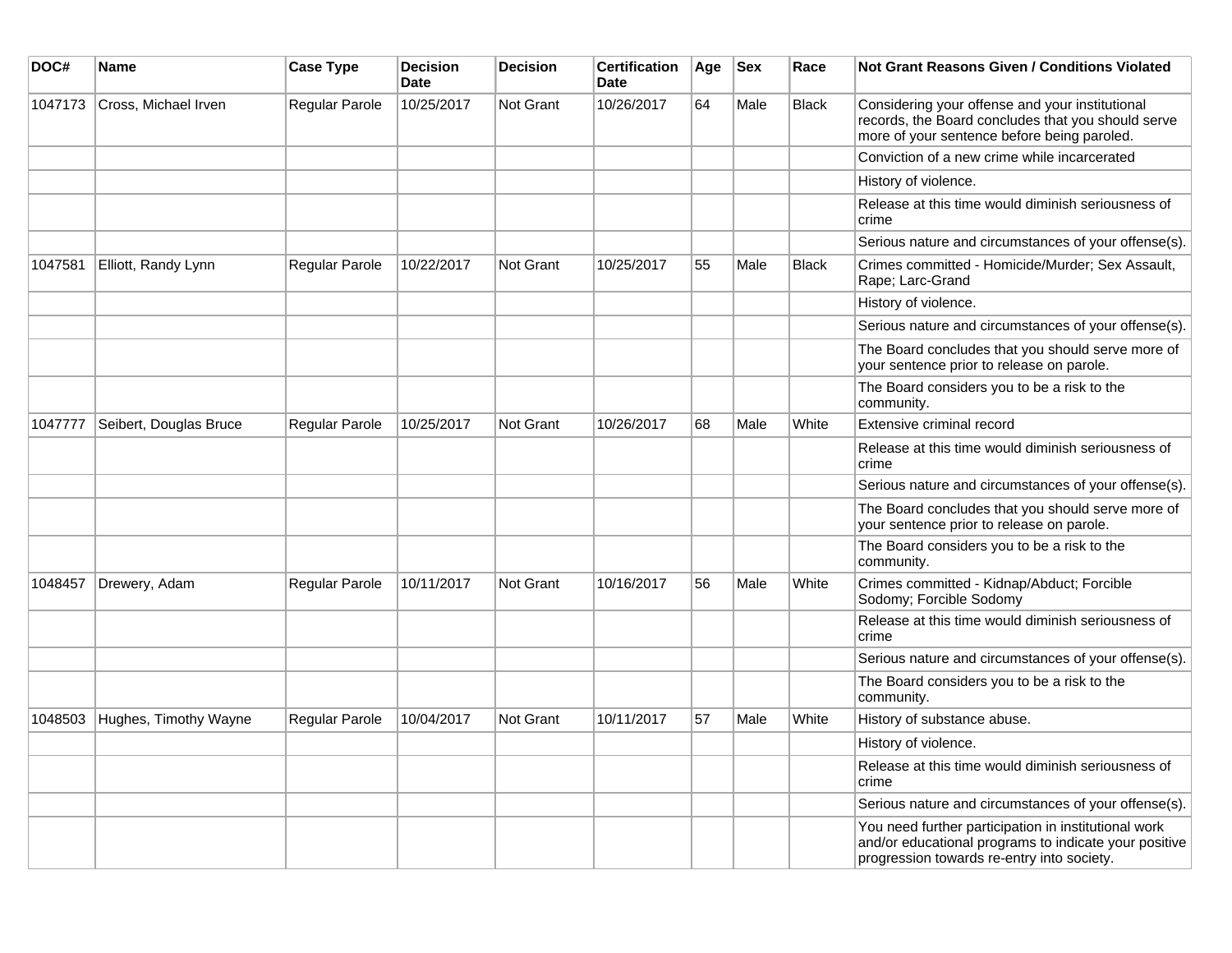| DOC#    | <b>Name</b>                | <b>Case Type</b> | <b>Decision</b><br><b>Date</b> | <b>Decision</b> | <b>Certification</b><br>Date | Age | <b>Sex</b> | Race  | <b>Not Grant Reasons Given / Conditions Violated</b>                                                                                                        |
|---------|----------------------------|------------------|--------------------------------|-----------------|------------------------------|-----|------------|-------|-------------------------------------------------------------------------------------------------------------------------------------------------------------|
| 1048503 | Hughes, Timothy Wayne      | Regular Parole   | 10/04/2017                     | Not Grant       | 10/11/2017                   | 57  | Male       | White | You need to show a longer period of stable<br>adjustment.                                                                                                   |
| 1048504 | Johnson, Richard Jr.       | Geriatric        | 10/10/2017                     | Not Grant       | 10/16/2017                   | 75  | Male       | Black | Crimes committed - Homicide/Murder; Homicide-<br>Attempted; Kidnap/Abduct                                                                                   |
|         |                            |                  |                                |                 |                              |     |            |       | Release at this time would diminish seriousness of<br>crime                                                                                                 |
|         |                            |                  |                                |                 |                              |     |            |       | Serious nature and circumstances of your offense(s).                                                                                                        |
|         |                            |                  |                                |                 |                              |     |            |       | The Board concludes that you should serve more of<br>your sentence prior to release on parole.                                                              |
|         |                            |                  |                                |                 |                              |     |            |       | You need to show a longer period of stable<br>adjustment.                                                                                                   |
| 1049505 | Roberts, Anthony Rumont    | Geriatric        | 09/30/2017                     | Not Grant       | 10/11/2017                   | 61  | Male       | Black | Crimes committed - Homicide-1st Degree; Firing Into<br>Occupied Vehicle; Use Of Firearm In Felony                                                           |
|         |                            |                  |                                |                 |                              |     |            |       | Release at this time would diminish seriousness of<br>crime                                                                                                 |
|         |                            |                  |                                |                 |                              |     |            |       | Serious nature and circumstances of your offense(s).                                                                                                        |
|         |                            |                  |                                |                 |                              |     |            |       | The Board concludes that you should serve more of<br>your sentence prior to release on parole.                                                              |
|         |                            |                  |                                |                 |                              |     |            |       | The Board considers you to be a risk to the<br>community.                                                                                                   |
| 1049657 | Lansdown, Troy Maurice     | Regular Parole   | 10/22/2017                     | Not Grant       | 10/25/2017                   | 55  | Male       | Black | Release at this time would diminish seriousness of<br>crime                                                                                                 |
|         |                            |                  |                                |                 |                              |     |            |       | Serious nature and circumstances of your offense(s).                                                                                                        |
|         |                            |                  |                                |                 |                              |     |            |       | You need to show a longer period of stable<br>adjustment.                                                                                                   |
|         |                            |                  |                                |                 |                              |     |            |       | Your prior failure(s) and/or convictions while under<br>community supervision indicate that you are unlikely<br>to comply with conditions of release.       |
| 1050050 | Slayton, Charles Scott Sr. | Regular Parole   | 10/08/2017                     | Not Grant       | 10/16/2017                   | 57  | Male       | White | Extensive criminal record                                                                                                                                   |
|         |                            |                  |                                |                 |                              |     |            |       | Release at this time would diminish seriousness of<br>crime                                                                                                 |
|         |                            |                  |                                |                 |                              |     |            |       | Serious nature and circumstances of your offense(s).                                                                                                        |
|         |                            |                  |                                |                 |                              |     |            |       | You need further participation in institutional work<br>and/or educational programs to indicate your positive<br>progression towards re-entry into society. |
|         |                            |                  |                                |                 |                              |     |            |       | Your prior failure(s) and/or convictions while under<br>community supervision indicate that you are unlikely<br>to comply with conditions of release.       |
|         |                            |                  |                                |                 |                              |     |            |       | Your record indicates a serious disregard for the<br>property rights of others.                                                                             |
| 1050391 | Hutson, Robert E Jr.       | Regular Parole   | 10/09/2017                     | Not Grant       | 10/12/2017                   | 46  | Male       | White | Crimes committed - Homicide/Murder; Robbery -<br>Attempted; Malicious Wounding                                                                              |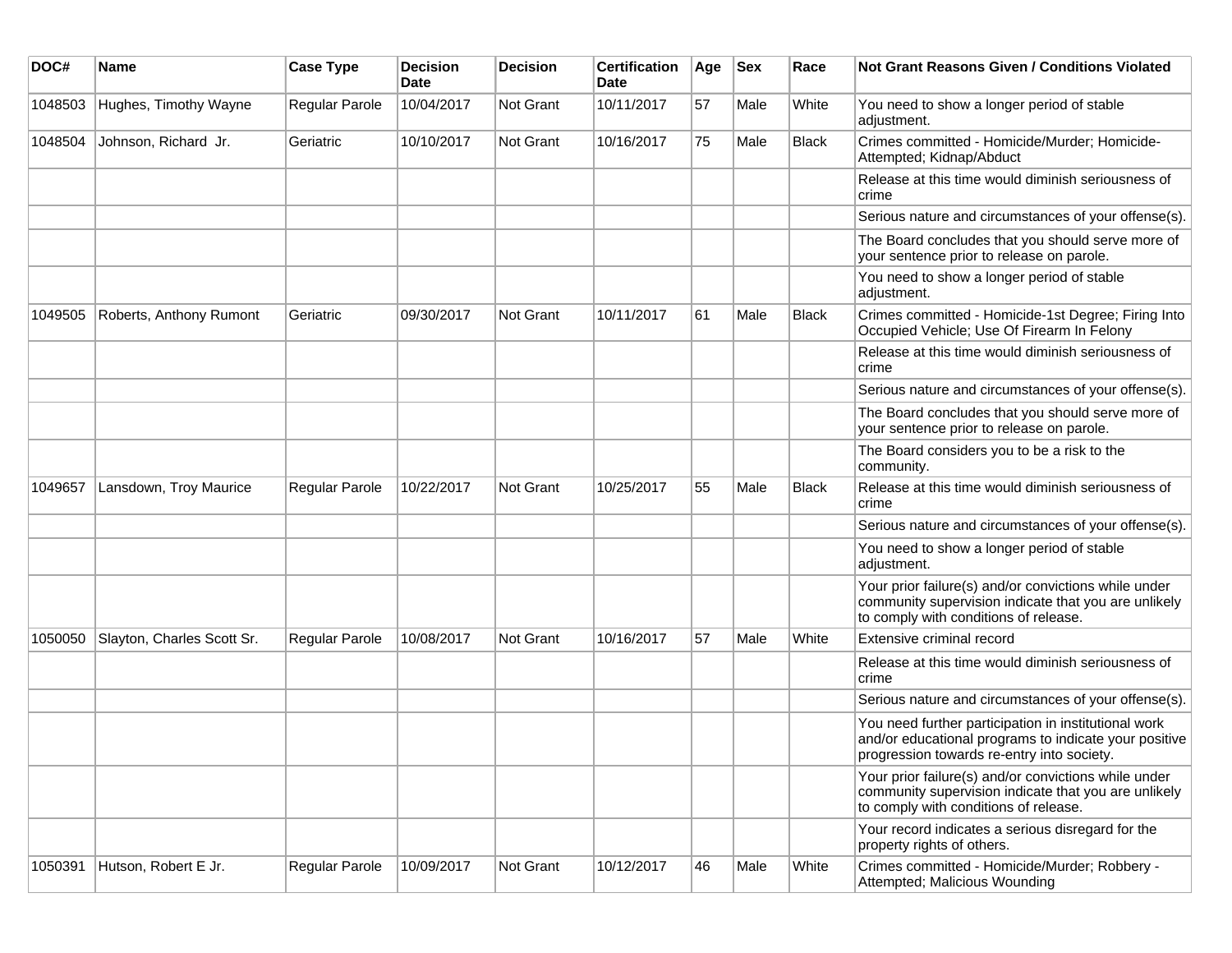| DOC#    | Name                        | <b>Case Type</b> | <b>Decision</b><br><b>Date</b> | <b>Decision</b> | <b>Certification</b><br>Date | Age | <b>Sex</b> | Race         | Not Grant Reasons Given / Conditions Violated                                                                                                         |
|---------|-----------------------------|------------------|--------------------------------|-----------------|------------------------------|-----|------------|--------------|-------------------------------------------------------------------------------------------------------------------------------------------------------|
| 1050391 | Hutson, Robert E Jr.        | Regular Parole   | 10/09/2017                     | Not Grant       | 10/12/2017                   | 46  | Male       | White        | Release at this time would diminish seriousness of<br>crime                                                                                           |
|         |                             |                  |                                |                 |                              |     |            |              | Serious nature and circumstances of your offense(s).                                                                                                  |
|         |                             |                  |                                |                 |                              |     |            |              | The Board concludes that you should serve more of<br>your sentence prior to release on parole.                                                        |
| 1052083 | Wiggins, Gregory            | Regular Parole   | 10/08/2017                     | Not Grant       | 10/16/2017                   | 55  | Male       | Black        | Extensive criminal record                                                                                                                             |
|         |                             |                  |                                |                 |                              |     |            |              | The Board concludes that you should serve more of<br>your sentence prior to release on parole.                                                        |
|         |                             |                  |                                |                 |                              |     |            |              | The Board considers you to be a risk to the<br>community.                                                                                             |
|         |                             |                  |                                |                 |                              |     |            |              | Your prior failure(s) and/or convictions while under<br>community supervision indicate that you are unlikely<br>to comply with conditions of release. |
| 1052675 | Shell, Reginald             | Regular Parole   | 10/18/2017                     | Not Grant       | 10/19/2017                   | 51  | Male       | <b>Black</b> | Release at this time would diminish seriousness of<br>crime                                                                                           |
|         |                             |                  |                                |                 |                              |     |            |              | Serious nature and circumstances of your offense(s).                                                                                                  |
|         |                             |                  |                                |                 |                              |     |            |              | You need to show a longer period of stable<br>adjustment.                                                                                             |
| 1053212 | Davis, Charles Randolph Sr. | Regular Parole   | 10/23/2017                     | Not Grant       | 10/25/2017                   | 64  | Male       | <b>Black</b> | Crimes committed - Homicide/Murder;<br>Kidnap/Abduct; Robbery                                                                                         |
|         |                             |                  |                                |                 |                              |     |            |              | Extensive criminal record                                                                                                                             |
|         |                             |                  |                                |                 |                              |     |            |              | History of violence.                                                                                                                                  |
|         |                             |                  |                                |                 |                              |     |            |              | Release at this time would diminish seriousness of<br>crime                                                                                           |
|         |                             |                  |                                |                 |                              |     |            |              | Serious nature and circumstances of your offense(s).                                                                                                  |
| 1053392 | Collins, Larry Wayne        | Regular Parole   | 09/30/2017                     | Not Grant       | 10/02/2017                   | 58  | Male       | White        | Considering your offense and your institutional<br>records, the Board concludes that you should serve<br>more of your sentence before being paroled.  |
|         |                             |                  |                                |                 |                              |     |            |              | Crimes committed - Homicide-1st Degree; Burglary;<br>Larc-Grand                                                                                       |
|         |                             |                  |                                |                 |                              |     |            |              | History of substance abuse.                                                                                                                           |
|         |                             |                  |                                |                 |                              |     |            |              | Release at this time would diminish seriousness of<br>crime                                                                                           |
|         |                             |                  |                                |                 |                              |     |            |              | Serious nature and circumstances of your offense(s).                                                                                                  |
|         |                             |                  |                                |                 |                              |     |            |              | The Board considers you to be a risk to the<br>community.                                                                                             |
|         |                             |                  |                                |                 |                              |     |            |              | Your prior failure(s) and/or convictions while under<br>community supervision indicate that you are unlikely<br>to comply with conditions of release. |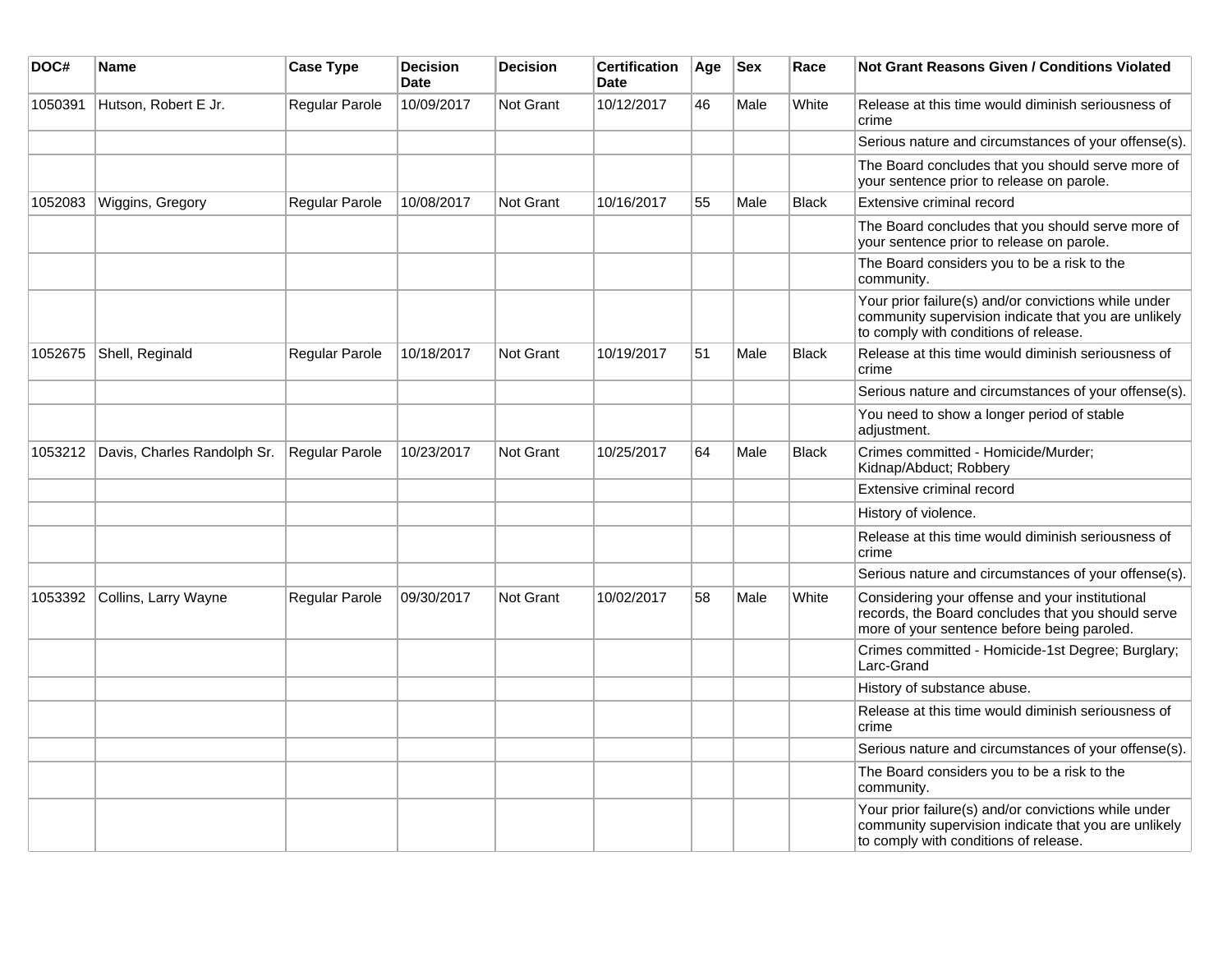| DOC#    | <b>Name</b>             | <b>Case Type</b>      | <b>Decision</b><br><b>Date</b> | <b>Decision</b> | <b>Certification</b><br>Date | Age | <b>Sex</b> | Race         | <b>Not Grant Reasons Given / Conditions Violated</b>                                                                                                 |
|---------|-------------------------|-----------------------|--------------------------------|-----------------|------------------------------|-----|------------|--------------|------------------------------------------------------------------------------------------------------------------------------------------------------|
| 1054241 | Akers, Elvin Ricky      | Regular Parole        | 10/26/2017                     | Not Grant       | 10/31/2017                   | 54  | Male       | White        | Considering your offense and your institutional<br>records, the Board concludes that you should serve<br>more of your sentence before being paroled. |
|         |                         |                       |                                |                 |                              |     |            |              | Crimes committed - Sex Assault, Rape; Aggravated<br>Sexual Battery; Aggravated Sexual Battery                                                        |
|         |                         |                       |                                |                 |                              |     |            |              | Extensive criminal record                                                                                                                            |
|         |                         |                       |                                |                 |                              |     |            |              | History of substance abuse.                                                                                                                          |
|         |                         |                       |                                |                 |                              |     |            |              | Release at this time would diminish seriousness of<br>crime                                                                                          |
|         |                         |                       |                                |                 |                              |     |            |              | Serious nature and circumstances of your offense(s).                                                                                                 |
|         |                         |                       |                                |                 |                              |     |            |              | The Board considers you to be a risk to the<br>community.                                                                                            |
| 1054877 | Jones, Donald Eugene    | Regular Parole        | 10/24/2017                     | Not Grant       | 10/26/2017                   | 61  | Male       | <b>Black</b> | Considering your offense and your institutional<br>records, the Board concludes that you should serve<br>more of your sentence before being paroled. |
|         |                         |                       |                                |                 |                              |     |            |              | Extensive criminal record                                                                                                                            |
|         |                         |                       |                                |                 |                              |     |            |              | History of violence.                                                                                                                                 |
|         |                         |                       |                                |                 |                              |     |            |              | Release at this time would diminish seriousness of<br>crime                                                                                          |
|         |                         |                       |                                |                 |                              |     |            |              | The Board concludes that you should serve more of<br>your sentence prior to release on parole.                                                       |
|         |                         |                       |                                |                 |                              |     |            |              | The Board considers you to be a risk to the<br>community.                                                                                            |
| 1055387 | Gardner, Adrian Revelle | Regular Parole        | 10/22/2017                     | Not Grant       | 10/25/2017                   | 52  | Male       | <b>Black</b> | Release at this time would diminish seriousness of<br>crime                                                                                          |
|         |                         |                       |                                |                 |                              |     |            |              | Serious nature and circumstances of your offense(s).                                                                                                 |
| 1056682 | Baldwin, William Lacy   | <b>Regular Parole</b> | 10/02/2017                     | Not Grant       | 10/11/2017                   | 47  | Male       | White        | Release at this time would diminish seriousness of<br>crime                                                                                          |
|         |                         |                       |                                |                 |                              |     |            |              | Serious nature and circumstances of your offense(s).                                                                                                 |
|         |                         |                       |                                |                 |                              |     |            |              | The Board concludes that you should serve more of<br>your sentence prior to release on parole.                                                       |
| 1057590 | Wilkins, Leon           | Geriatric             | 10/07/2017                     | Not Grant       | 10/16/2017                   | 66  | Male       | <b>Black</b> | Extensive criminal record                                                                                                                            |
|         |                         |                       |                                |                 |                              |     |            |              | History of violence.                                                                                                                                 |
|         |                         |                       |                                |                 |                              |     |            |              | Release at this time would diminish seriousness of<br>crime                                                                                          |
|         |                         |                       |                                |                 |                              |     |            |              | Serious nature and circumstances of your offense(s).                                                                                                 |
| 1058054 | Hughes, Caleb Daniel    | Regular Parole        | 09/30/2017                     | Not Grant       | 10/02/2017                   | 51  | Male       | White        | Crimes committed - Kidnap/Abduct; Unauth Use Of<br>Veh                                                                                               |
|         |                         |                       |                                |                 |                              |     |            |              | Release at this time would diminish seriousness of<br>crime                                                                                          |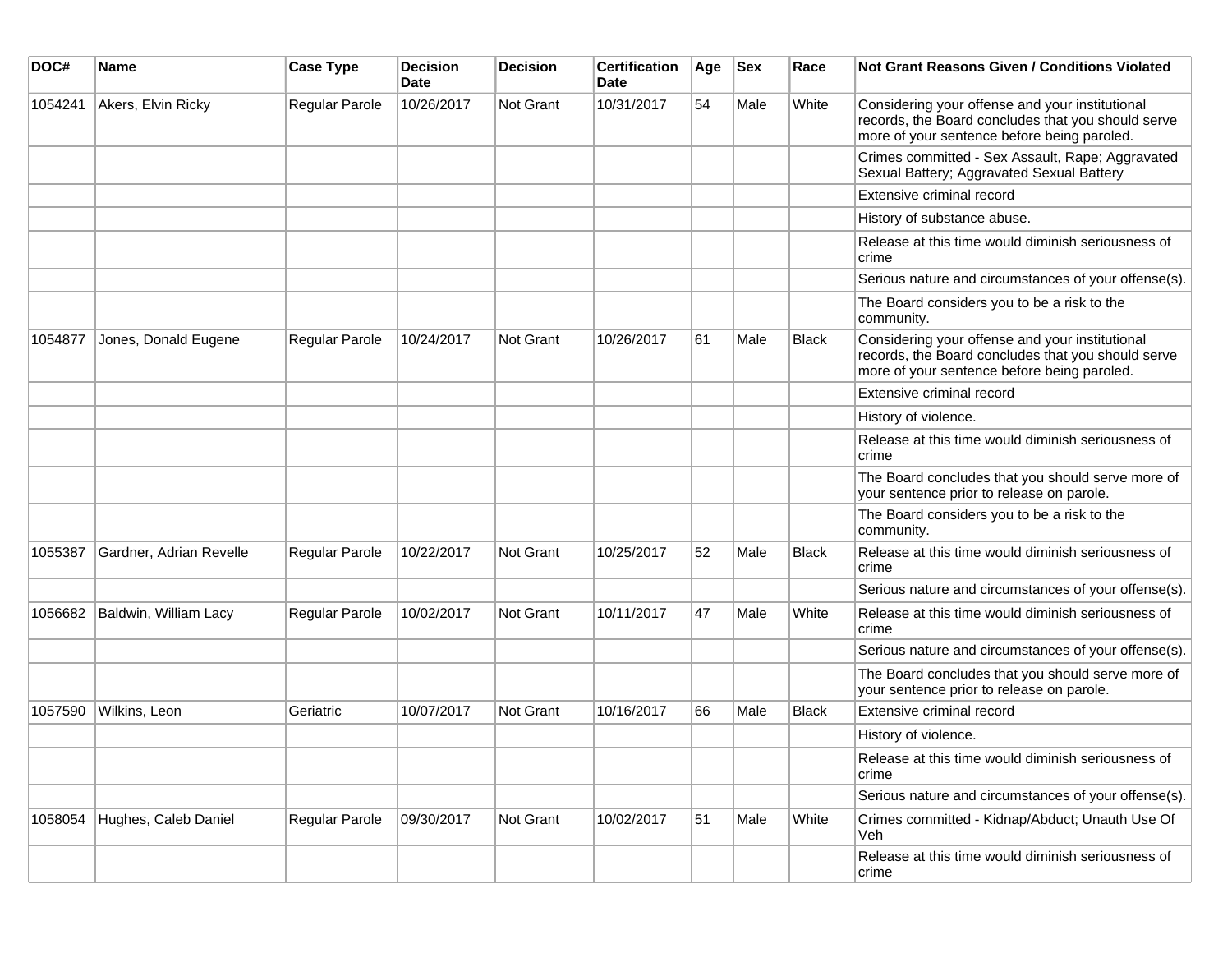| DOC#    | Name                          | <b>Case Type</b> | <b>Decision</b><br><b>Date</b> | <b>Decision</b>  | <b>Certification</b><br><b>Date</b> | Age | <b>Sex</b> | Race         | Not Grant Reasons Given / Conditions Violated                                                                                                               |
|---------|-------------------------------|------------------|--------------------------------|------------------|-------------------------------------|-----|------------|--------------|-------------------------------------------------------------------------------------------------------------------------------------------------------------|
| 1058054 | Hughes, Caleb Daniel          | Regular Parole   | 09/30/2017                     | Not Grant        | 10/02/2017                          | 51  | Male       | White        | Serious nature and circumstances of your offense(s).                                                                                                        |
|         |                               |                  |                                |                  |                                     |     |            |              | The Board considers you to be a risk to the<br>community.                                                                                                   |
| 1058416 | Pettus, Lloyd Eugene          | Geriatric        | 10/31/2017                     | <b>Not Grant</b> | 10/31/2017                          | 60  | Male       | <b>Black</b> | Crimes committed - Homicide-1st Degree                                                                                                                      |
|         |                               |                  |                                |                  |                                     |     |            |              | History of violence.                                                                                                                                        |
|         |                               |                  |                                |                  |                                     |     |            |              | Release at this time would diminish seriousness of<br>crime                                                                                                 |
|         |                               |                  |                                |                  |                                     |     |            |              | Serious nature and circumstances of your offense(s).                                                                                                        |
|         |                               |                  |                                |                  |                                     |     |            |              | You need further participation in institutional work<br>and/or educational programs to indicate your positive<br>progression towards re-entry into society. |
| 1059557 | Lewis, Leon Leroy             | Geriatric        | 10/13/2017                     | <b>Not Grant</b> | 10/16/2017                          | 64  | Male       | <b>Black</b> | Considering your offense and your institutional<br>records, the Board concludes that you should serve<br>more of your sentence before being paroled.        |
|         |                               |                  |                                |                  |                                     |     |            |              | Poor institutional adjustment (for example,<br>motivation/attitude, unfavorable reports, lack of<br>program involvement, etc.)                              |
|         |                               |                  |                                |                  |                                     |     |            |              | Release at this time would diminish seriousness of<br>crime                                                                                                 |
|         |                               |                  |                                |                  |                                     |     |            |              | Serious nature and circumstances of your offense(s).                                                                                                        |
|         |                               |                  |                                |                  |                                     |     |            |              | The Board concludes that you should serve more of<br>your sentence prior to release on parole.                                                              |
| 1060112 | Ashley, Benjamin Charles      | Geriatric        | 10/21/2017                     | Not Grant        | 10/25/2017                          | 66  | Male       | <b>Black</b> | Crimes committed - Forcible Sodomy                                                                                                                          |
|         |                               |                  |                                |                  |                                     |     |            |              | Release at this time would diminish seriousness of<br>crime                                                                                                 |
|         |                               |                  |                                |                  |                                     |     |            |              | Serious nature and circumstances of your offense(s).                                                                                                        |
|         |                               |                  |                                |                  |                                     |     |            |              | The Board considers you to be a risk to the<br>community.                                                                                                   |
| 1060289 | Gunn, Joe L                   | Geriatric        | 10/28/2017                     | <b>Not Grant</b> | 10/31/2017                          | 77  | Male       | Black        | Crimes committed - Malicious Wounding                                                                                                                       |
|         |                               |                  |                                |                  |                                     |     |            |              | Extensive criminal record                                                                                                                                   |
|         |                               |                  |                                |                  |                                     |     |            |              | History of violence.                                                                                                                                        |
|         |                               |                  |                                |                  |                                     |     |            |              | Serious nature and circumstances of your offense(s).                                                                                                        |
|         | 1061238 Atkins, Anthony Goble | Regular Parole   | 09/30/2017                     | Not Grant        | 10/02/2017                          | 56  | Male       | White        | Crimes committed - Aggravated Sexual Battery;<br>Forcible Sodomy; Assault                                                                                   |
|         |                               |                  |                                |                  |                                     |     |            |              | Release at this time would diminish seriousness of<br>crime                                                                                                 |
|         |                               |                  |                                |                  |                                     |     |            |              | Serious nature and circumstances of your offense(s).                                                                                                        |
|         |                               |                  |                                |                  |                                     |     |            |              | The Board concludes that you should serve more of<br>your sentence prior to release on parole.                                                              |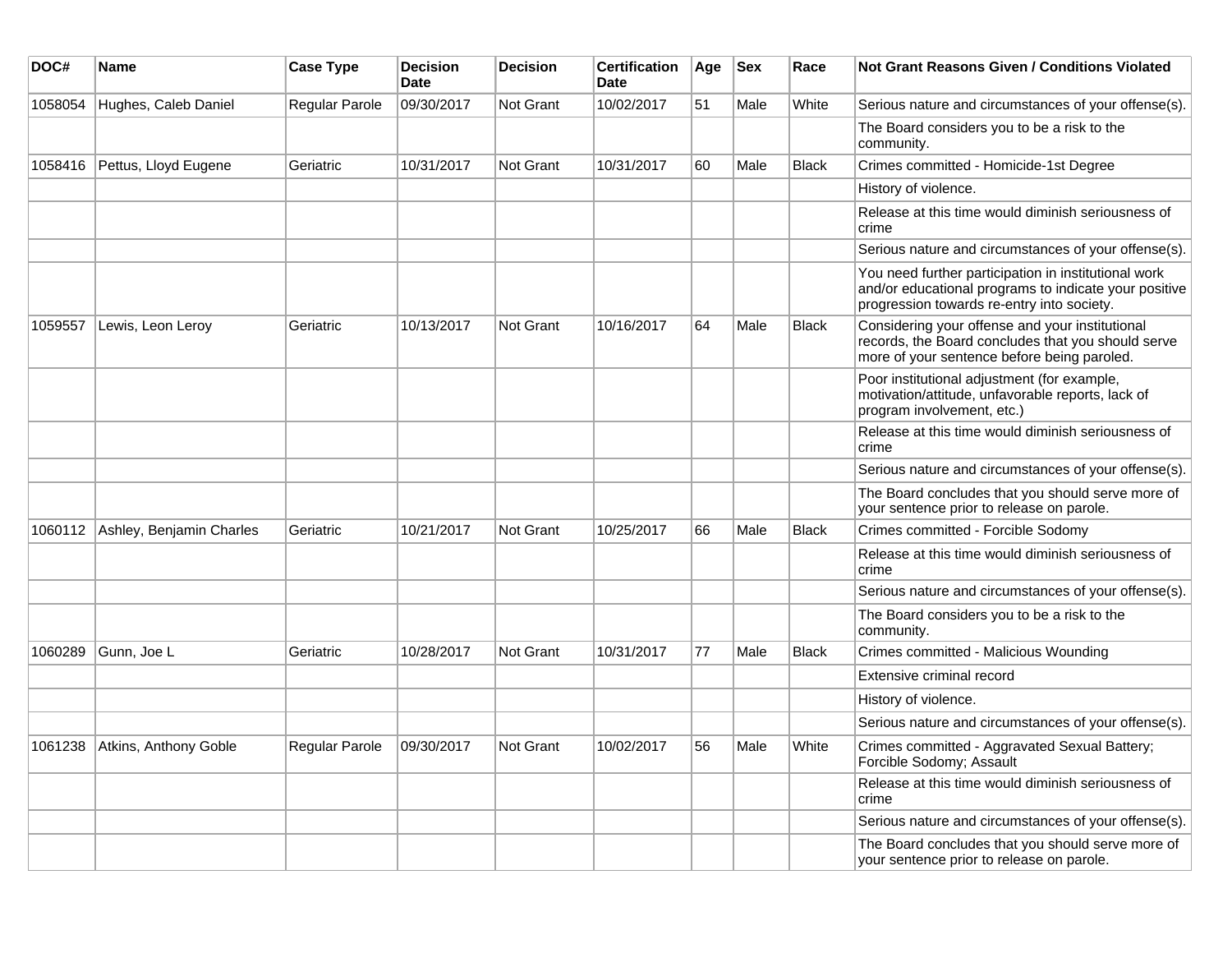| DOC#    | <b>Name</b>              | <b>Case Type</b> | <b>Decision</b><br>Date | <b>Decision</b>  | <b>Certification</b><br>Date | Age | <b>Sex</b> | Race         | Not Grant Reasons Given / Conditions Violated                                                                                                         |
|---------|--------------------------|------------------|-------------------------|------------------|------------------------------|-----|------------|--------------|-------------------------------------------------------------------------------------------------------------------------------------------------------|
| 1061238 | Atkins, Anthony Goble    | Regular Parole   | 09/30/2017              | Not Grant        | 10/02/2017                   | 56  | Male       | White        | The Board considers you to be a risk to the<br>community.                                                                                             |
| 1061308 | Stokes, Richard M        | Regular Parole   | 10/24/2017              | Not Grant        | 10/25/2017                   | 41  | Male       | White        | Crimes committed - Attempted 1st Degree Murder;<br>Statutory Burglary; Statutory Burglary                                                             |
|         |                          |                  |                         |                  |                              |     |            |              | Extensive criminal record                                                                                                                             |
|         |                          |                  |                         |                  |                              |     |            |              | Release at this time would diminish seriousness of<br>crime                                                                                           |
|         |                          |                  |                         |                  |                              |     |            |              | Your prior failure(s) and/or convictions while under<br>community supervision indicate that you are unlikely<br>to comply with conditions of release. |
| 1061842 | Humphrey, Lionel William | Regular Parole   | 10/31/2017              | Not Grant        | 10/31/2017                   | 71  | Male       | <b>Black</b> | No Interest in Parole                                                                                                                                 |
| 1063343 | Cummings, Randy          | Regular Parole   | 09/30/2017              | <b>Not Grant</b> | 10/02/2017                   | 55  | Male       | <b>Black</b> | Crimes committed - Mayhem/Maiming; Use Of<br>Firearm In Felony                                                                                        |
|         |                          |                  |                         |                  |                              |     |            |              | Release at this time would diminish seriousness of<br>crime                                                                                           |
|         |                          |                  |                         |                  |                              |     |            |              | Serious nature and circumstances of your offense(s).                                                                                                  |
| 1063698 | Bellamy, Larry Hampton   | Regular Parole   | 10/31/2017              | Not Grant        | 10/31/2017                   | 59  | Male       | <b>Black</b> | Extensive criminal record                                                                                                                             |
|         |                          |                  |                         |                  |                              |     |            |              | Poor institutional adjustment (for example,<br>motivation/attitude, unfavorable reports, lack of<br>program involvement, etc.)                        |
|         |                          |                  |                         |                  |                              |     |            |              | Release at this time would diminish seriousness of<br>crime                                                                                           |
|         |                          |                  |                         |                  |                              |     |            |              | Serious nature and circumstances of your offense(s).                                                                                                  |
|         |                          |                  |                         |                  |                              |     |            |              | Your prior failure(s) and/or convictions while under<br>community supervision indicate that you are unlikely<br>to comply with conditions of release. |
| 1064519 | Delph, David Lee         | Geriatric        | 10/30/2017              | Not Grant        | 10/31/2017                   | 72  | Male       | White        | Crimes committed - Malicious Wounding                                                                                                                 |
|         |                          |                  |                         |                  |                              |     |            |              | Release at this time would diminish seriousness of<br>crime                                                                                           |
|         |                          |                  |                         |                  |                              |     |            |              | Serious nature and circumstances of your offense(s).                                                                                                  |
| 1065920 | Brown, Floyd Keith       | Regular Parole   | 10/25/2017              | Not Grant        | 10/26/2017                   | 56  | Male       | Black        | Crimes committed - Sex Assault, Rape; Forcible<br>Sodomy; Forcible Sodomy                                                                             |
|         |                          |                  |                         |                  |                              |     |            |              | Extensive criminal record                                                                                                                             |
|         |                          |                  |                         |                  |                              |     |            |              | Release at this time would diminish seriousness of<br>crime                                                                                           |
|         |                          |                  |                         |                  |                              |     |            |              | Serious nature and circumstances of your offense(s).                                                                                                  |
|         |                          |                  |                         |                  |                              |     |            |              | Your prior failure(s) and/or convictions while under<br>community supervision indicate that you are unlikely<br>to comply with conditions of release. |
| 1066581 | Gregory, William James   | Regular Parole   | 10/31/2017              | Not Grant        | 10/31/2017                   | 54  | Male       | Black        | Extensive criminal record                                                                                                                             |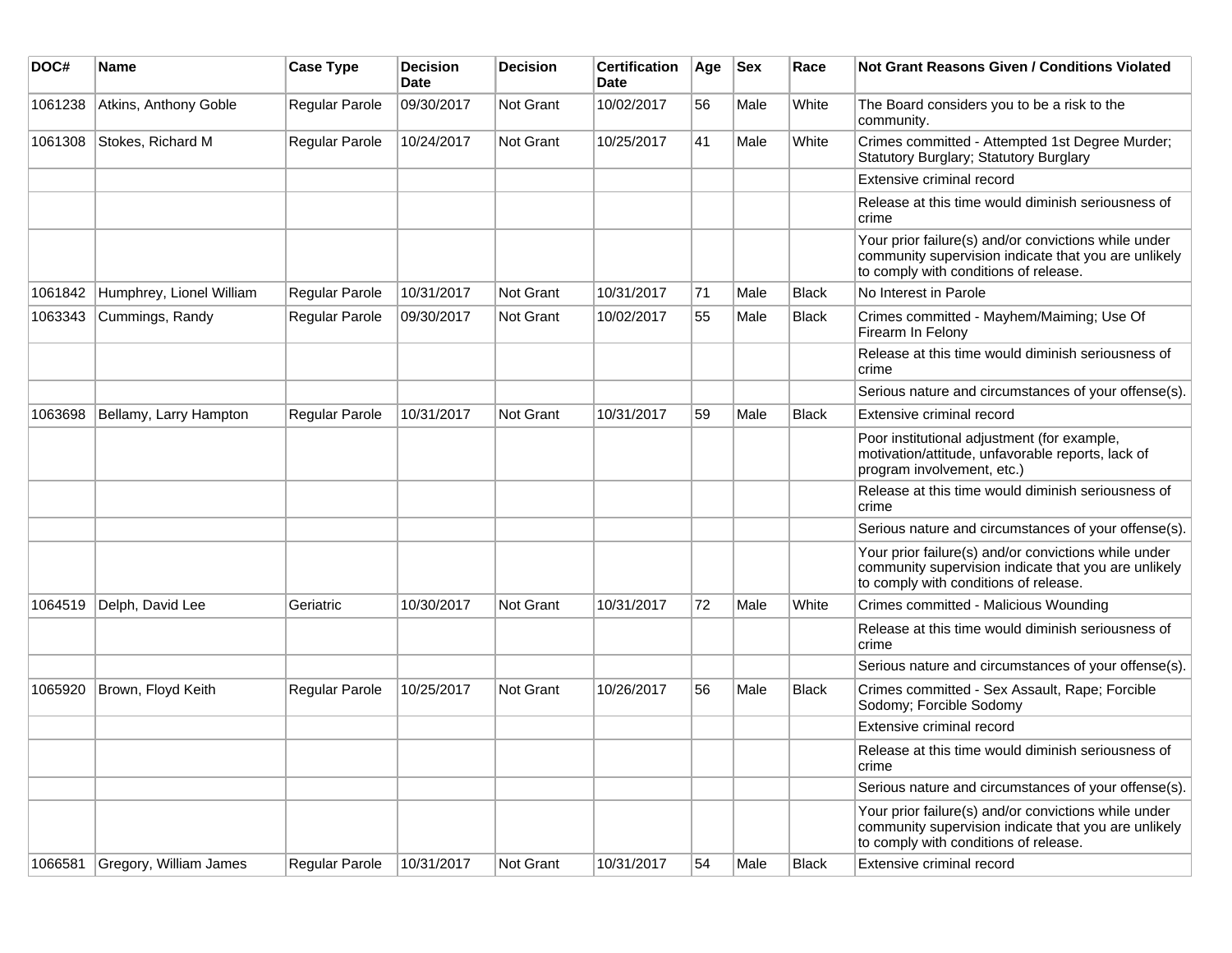| DOC#    | Name                   | <b>Case Type</b>      | <b>Decision</b><br>Date | <b>Decision</b>  | <b>Certification</b><br>Date | Age | <b>Sex</b> | Race         | <b>Not Grant Reasons Given / Conditions Violated</b>                                                                                                  |
|---------|------------------------|-----------------------|-------------------------|------------------|------------------------------|-----|------------|--------------|-------------------------------------------------------------------------------------------------------------------------------------------------------|
| 1066581 | Gregory, William James | <b>Regular Parole</b> | 10/31/2017              | Not Grant        | 10/31/2017                   | 54  | Male       | <b>Black</b> | History of substance abuse.                                                                                                                           |
|         |                        |                       |                         |                  |                              |     |            |              | History of violence.                                                                                                                                  |
|         |                        |                       |                         |                  |                              |     |            |              | Release at this time would diminish seriousness of<br>crime                                                                                           |
|         |                        |                       |                         |                  |                              |     |            |              | The Board concludes that you should serve more of<br>your sentence prior to release on parole.                                                        |
|         |                        |                       |                         |                  |                              |     |            |              | Your prior failure(s) and/or convictions while under<br>community supervision indicate that you are unlikely<br>to comply with conditions of release. |
| 1067348 | Miles, Ronald          | Geriatric             | 10/07/2017              | <b>Not Grant</b> | 10/16/2017                   | 62  | Male       | <b>Black</b> | Extensive criminal record                                                                                                                             |
|         |                        |                       |                         |                  |                              |     |            |              | History of violence.                                                                                                                                  |
|         |                        |                       |                         |                  |                              |     |            |              | Release at this time would diminish seriousness of<br>crime                                                                                           |
|         |                        |                       |                         |                  |                              |     |            |              | Serious nature and circumstances of your offense(s).                                                                                                  |
|         |                        |                       |                         |                  |                              |     |            |              | The Board concludes that you should serve more of<br>your sentence prior to release on parole.                                                        |
|         |                        |                       |                         |                  |                              |     |            |              | The Board considers you to be a risk to the<br>community.                                                                                             |
|         |                        |                       |                         |                  |                              |     |            |              | You need to show a longer period of stable<br>adjustment.                                                                                             |
| 1068705 | White, Tyrone          | Regular Parole        | 10/07/2017              | Not Grant        | 10/16/2017                   | 63  | Male       | <b>Black</b> | Crimes committed - Sex Assault, Rape; Sex Assault,<br>Rape; Malicious Wounding                                                                        |
|         |                        |                       |                         |                  |                              |     |            |              | Release at this time would diminish seriousness of<br>crime                                                                                           |
|         |                        |                       |                         |                  |                              |     |            |              | Serious nature and circumstances of your offense(s).                                                                                                  |
|         |                        |                       |                         |                  |                              |     |            |              | The Board considers you to be a risk to the<br>community.                                                                                             |
|         |                        |                       |                         |                  |                              |     |            |              | Your prior failure(s) and/or convictions while under<br>community supervision indicate that you are unlikely<br>to comply with conditions of release. |
| 1069181 | Waller, James Thomas   | Regular Parole        | 10/10/2017              | <b>Not Grant</b> | 10/16/2017                   | 58  | Male       | Black        | Conviction of a new crime while incarcerated                                                                                                          |
|         |                        |                       |                         |                  |                              |     |            |              | History of violence.                                                                                                                                  |
|         |                        |                       |                         |                  |                              |     |            |              | Serious nature and circumstances of your offense(s).                                                                                                  |
|         |                        |                       |                         |                  |                              |     |            |              | The Board considers you to be a risk to the<br>community.                                                                                             |
| 1069539 | Williams, Derrick J    | Regular Parole        | 10/04/2017              | Not Grant        | 10/11/2017                   | 46  | Male       | <b>Black</b> | Considering your offense and your institutional<br>records, the Board concludes that you should serve<br>more of your sentence before being paroled.  |
|         |                        |                       |                         |                  |                              |     |            |              | History of violence.                                                                                                                                  |
|         |                        |                       |                         |                  |                              |     |            |              | Serious nature and circumstances of your offense(s).                                                                                                  |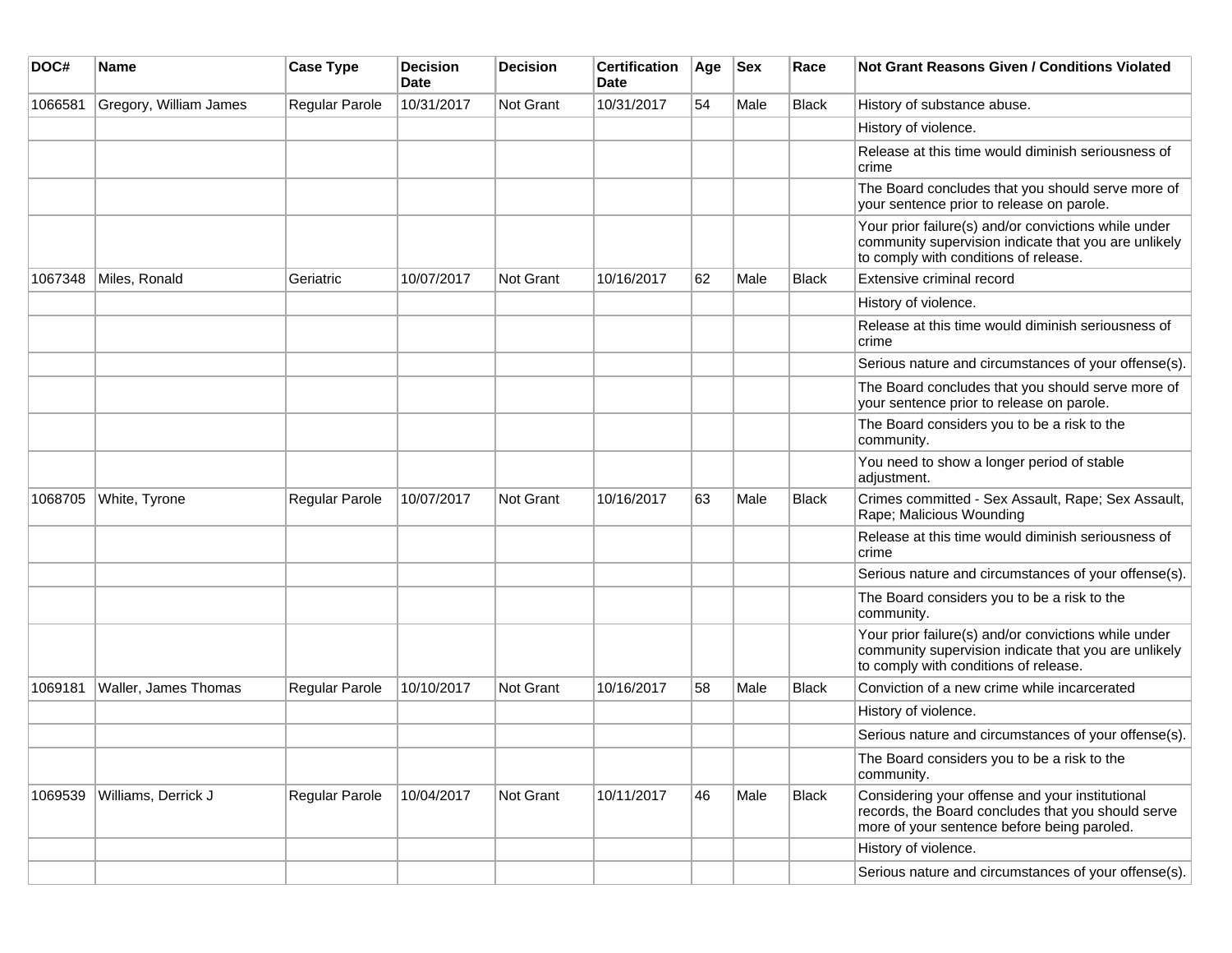| DOC#    | Name                       | <b>Case Type</b> | <b>Decision</b><br><b>Date</b> | <b>Decision</b> | <b>Certification</b><br><b>Date</b> | Age | <b>Sex</b> | Race         | <b>Not Grant Reasons Given / Conditions Violated</b>                                                                                                        |
|---------|----------------------------|------------------|--------------------------------|-----------------|-------------------------------------|-----|------------|--------------|-------------------------------------------------------------------------------------------------------------------------------------------------------------|
| 1069539 | Williams, Derrick J        | Regular Parole   | 10/04/2017                     | Not Grant       | 10/11/2017                          | 46  | Male       | <b>Black</b> | The Board considers you to be a risk to the<br>community.                                                                                                   |
| 1069756 | Gorham, Kenneth Lee        | Regular Parole   | 10/11/2017                     | Not Grant       | 10/16/2017                          | 55  | Male       | <b>Black</b> | Crimes committed - Sex Assault, Rape; Sex Assault,<br>Rape; Sex Assault, Rape                                                                               |
|         |                            |                  |                                |                 |                                     |     |            |              | Release at this time would diminish seriousness of<br>crime                                                                                                 |
|         |                            |                  |                                |                 |                                     |     |            |              | Serious nature and circumstances of your offense(s).                                                                                                        |
|         |                            |                  |                                |                 |                                     |     |            |              | The Board concludes that you should serve more of<br>your sentence prior to release on parole.                                                              |
|         |                            |                  |                                |                 |                                     |     |            |              | The Board considers you to be a risk to the<br>community.                                                                                                   |
| 1070234 | Coles, Clarence Adam Jr.   | Regular Parole   | 10/25/2017                     | Not Grant       | 10/26/2017                          | 43  | Male       | Black        | Extensive criminal record                                                                                                                                   |
|         |                            |                  |                                |                 |                                     |     |            |              | Release at this time would diminish seriousness of<br>crime                                                                                                 |
|         |                            |                  |                                |                 |                                     |     |            |              | The Board concludes that you should serve more of<br>your sentence prior to release on parole.                                                              |
|         |                            |                  |                                |                 |                                     |     |            |              | You need further participation in institutional work<br>and/or educational programs to indicate your positive<br>progression towards re-entry into society. |
|         |                            |                  |                                |                 |                                     |     |            |              | Your prior failure(s) and/or convictions while under<br>community supervision indicate that you are unlikely<br>to comply with conditions of release.       |
| 1072399 | Ricks, Clarence            | Regular Parole   | 10/02/2017                     | Not Grant       | 10/11/2017                          | 57  | Male       | Black        | History of substance abuse.                                                                                                                                 |
|         |                            |                  |                                |                 |                                     |     |            |              | Poor institutional adjustment (for example,<br>motivation/attitude, unfavorable reports, lack of<br>program involvement, etc.)                              |
|         |                            |                  |                                |                 |                                     |     |            |              | Release at this time would diminish seriousness of<br>crime                                                                                                 |
|         |                            |                  |                                |                 |                                     |     |            |              | Serious nature and circumstances of your offense(s).                                                                                                        |
|         |                            |                  |                                |                 |                                     |     |            |              | The Board considers you to be a risk to the<br>community.                                                                                                   |
|         |                            |                  |                                |                 |                                     |     |            |              | You need to show a longer period of stable<br>adjustment.                                                                                                   |
|         |                            |                  |                                |                 |                                     |     |            |              | Your record of institutional infractions indicates a<br>disregard for rules and that you are not ready to<br>conform to society.                            |
| 1072408 | Worrell, Horace Wilson Jr. | Regular Parole   | 10/19/2017                     | Not Grant       | 10/19/2017                          | 53  | Male       | White        | Extensive criminal record                                                                                                                                   |
|         |                            |                  |                                |                 |                                     |     |            |              | Release at this time would diminish seriousness of<br>crime                                                                                                 |
|         |                            |                  |                                |                 |                                     |     |            |              | The Board concludes that you should serve more of<br>your sentence prior to release on parole.                                                              |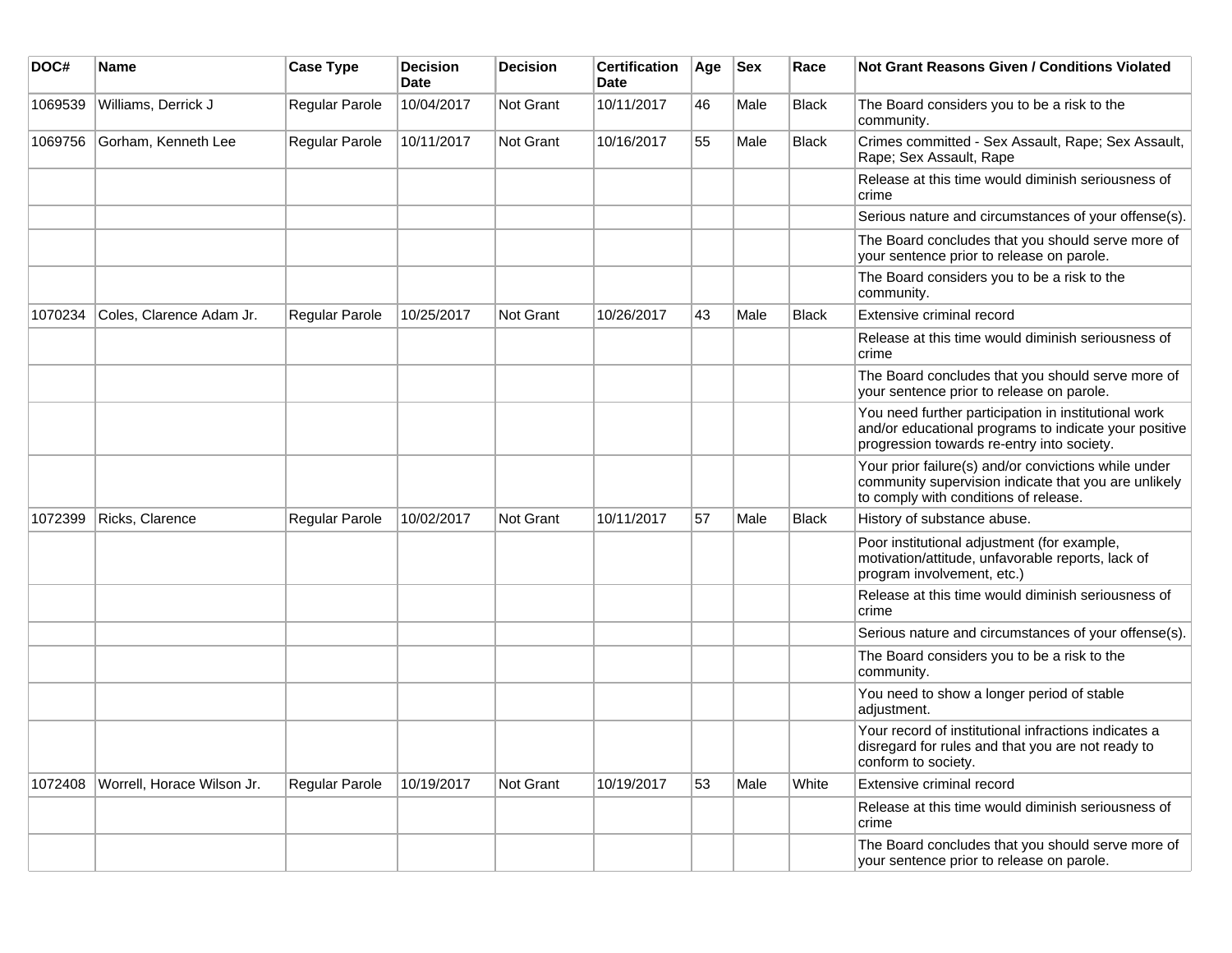| DOC#    | Name                       | <b>Case Type</b> | <b>Decision</b><br>Date | <b>Decision</b>  | <b>Certification</b><br>Date | Age | <b>Sex</b> | Race         | <b>Not Grant Reasons Given / Conditions Violated</b>                                                                                                  |
|---------|----------------------------|------------------|-------------------------|------------------|------------------------------|-----|------------|--------------|-------------------------------------------------------------------------------------------------------------------------------------------------------|
| 1072408 | Worrell, Horace Wilson Jr. | Regular Parole   | 10/19/2017              | Not Grant        | 10/19/2017                   | 53  | Male       | White        | You need to show a longer period of stable<br>adjustment.                                                                                             |
|         |                            |                  |                         |                  |                              |     |            |              | Your prior failure(s) and/or convictions while under<br>community supervision indicate that you are unlikely<br>to comply with conditions of release. |
| 1073163 | Taylor, Robert Michael     | Regular Parole   | 10/11/2017              | <b>Not Grant</b> | 10/16/2017                   | 58  | Male       | White        | Crimes committed -                                                                                                                                    |
|         |                            |                  |                         |                  |                              |     |            |              | Release at this time would diminish seriousness of<br>crime                                                                                           |
|         |                            |                  |                         |                  |                              |     |            |              | Serious nature and circumstances of your offense(s).                                                                                                  |
|         |                            |                  |                         |                  |                              |     |            |              | The Board concludes that you should serve more of<br>your sentence prior to release on parole.                                                        |
|         |                            |                  |                         |                  |                              |     |            |              | The Board considers you to be a risk to the<br>community.                                                                                             |
|         |                            |                  |                         |                  |                              |     |            |              | Your prior failure(s) and/or convictions while under<br>community supervision indicate that you are unlikely<br>to comply with conditions of release. |
| 1075166 | Simons, Carl Gene          | Regular Parole   | 10/22/2017              | <b>Not Grant</b> | 10/24/2017                   | 60  | Male       | White        | Extensive criminal record                                                                                                                             |
|         |                            |                  |                         |                  |                              |     |            |              | History of violence.                                                                                                                                  |
|         |                            |                  |                         |                  |                              |     |            |              | Release at this time would diminish seriousness of<br>crime                                                                                           |
|         |                            |                  |                         |                  |                              |     |            |              | Serious nature and circumstances of your offense(s).                                                                                                  |
|         |                            |                  |                         |                  |                              |     |            |              | The Board considers you to be a risk to the<br>community.                                                                                             |
|         |                            |                  |                         |                  |                              |     |            |              | Your prior failure(s) and/or convictions while under<br>community supervision indicate that you are unlikely<br>to comply with conditions of release. |
| 1075731 | Bratton, Christopher Dale  | Regular Parole   | 10/09/2017              | <b>Not Grant</b> | 10/16/2017                   | 49  | Male       | Black        | Crimes committed - Homicide/Murder; Breaking And<br>Entering, Armed; Statutory Burglary                                                               |
|         |                            |                  |                         |                  |                              |     |            |              | Release at this time would diminish seriousness of<br>crime                                                                                           |
|         |                            |                  |                         |                  |                              |     |            |              | Serious nature and circumstances of your offense(s).                                                                                                  |
|         |                            |                  |                         |                  |                              |     |            |              | The Board concludes that you should serve more of<br>your sentence prior to release on parole.                                                        |
| 1076211 | Sullivan, Joseph           | Regular Parole   | 10/18/2017              | <b>Not Grant</b> | 10/19/2017                   | 56  | Male       | <b>Black</b> | Considering your offense and your institutional<br>records, the Board concludes that you should serve<br>more of your sentence before being paroled.  |
|         |                            |                  |                         |                  |                              |     |            |              | Crimes committed - Sex Assault, Rape; Robbery;<br><b>Burglary</b>                                                                                     |
|         |                            |                  |                         |                  |                              |     |            |              | Release at this time would diminish seriousness of<br>crime                                                                                           |
|         |                            |                  |                         |                  |                              |     |            |              | Serious nature and circumstances of your offense(s).                                                                                                  |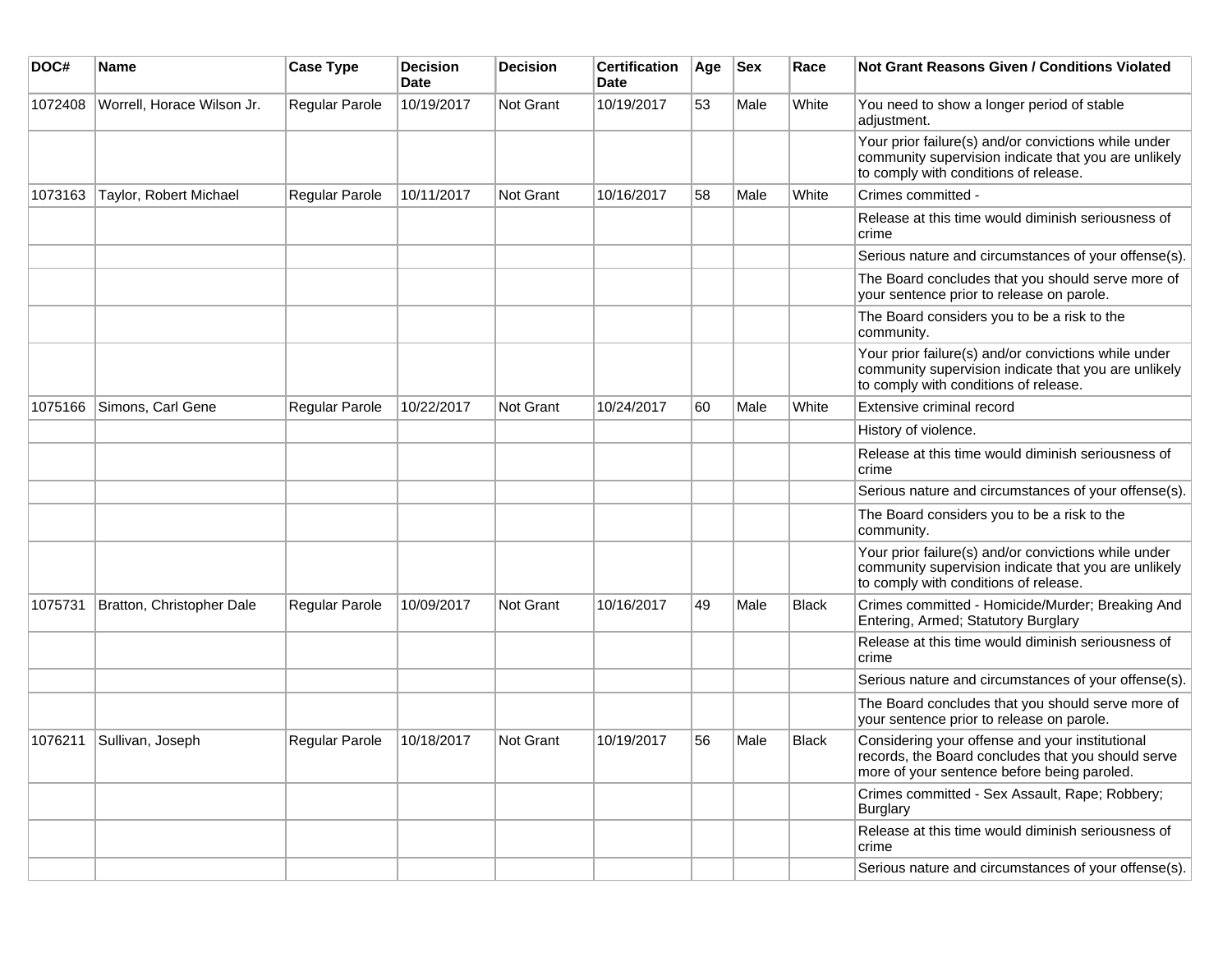| DOC#    | <b>Name</b>             | <b>Case Type</b> | <b>Decision</b><br><b>Date</b> | <b>Decision</b>  | <b>Certification</b><br>Date | Age | <b>Sex</b> | Race         | <b>Not Grant Reasons Given / Conditions Violated</b>                                                                                                  |
|---------|-------------------------|------------------|--------------------------------|------------------|------------------------------|-----|------------|--------------|-------------------------------------------------------------------------------------------------------------------------------------------------------|
| 1076211 | Sullivan, Joseph        | Regular Parole   | 10/18/2017                     | Not Grant        | 10/19/2017                   | 56  | Male       | Black        | The Board concludes that you should serve more of<br>your sentence prior to release on parole.                                                        |
| 1076488 | Kellam, Lloyd Alonza    | Geriatric        | 10/10/2017                     | <b>Not Grant</b> | 10/16/2017                   | 65  | Male       | <b>Black</b> | Considering your offense and your institutional<br>records, the Board concludes that you should serve<br>more of your sentence before being paroled.  |
|         |                         |                  |                                |                  |                              |     |            |              | History of substance abuse.                                                                                                                           |
|         |                         |                  |                                |                  |                              |     |            |              | History of violence.                                                                                                                                  |
|         |                         |                  |                                |                  |                              |     |            |              | Serious nature and circumstances of your offense(s).                                                                                                  |
|         |                         |                  |                                |                  |                              |     |            |              | The Board concludes that you should serve more of<br>your sentence prior to release on parole.                                                        |
|         |                         |                  |                                |                  |                              |     |            |              | You need to show a longer period of stable<br>adjustment.                                                                                             |
|         |                         |                  |                                |                  |                              |     |            |              | Your prior failure(s) and/or convictions while under<br>community supervision indicate that you are unlikely<br>to comply with conditions of release. |
|         |                         |                  |                                |                  |                              |     |            |              | Your record of institutional infractions indicates a<br>disregard for rules and that you are not ready to<br>conform to society.                      |
| 1078321 | Godfrey, Robert Dewayne | Regular Parole   | 10/07/2017                     | <b>Not Grant</b> | 10/16/2017                   | 48  | Male       | White        | Conviction of a new crime while incarcerated                                                                                                          |
|         |                         |                  |                                |                  |                              |     |            |              | Crimes committed - Homicide-1st Degree; Robbery;<br>Conspiracy - Dangerous Drugs                                                                      |
|         |                         |                  |                                |                  |                              |     |            |              | Extensive criminal record                                                                                                                             |
|         |                         |                  |                                |                  |                              |     |            |              | History of violence.                                                                                                                                  |
|         |                         |                  |                                |                  |                              |     |            |              | Release at this time would diminish seriousness of<br>crime                                                                                           |
|         |                         |                  |                                |                  |                              |     |            |              | Serious nature and circumstances of your offense(s).                                                                                                  |
| 1079580 | Curtis, Robert Lynn     | Regular Parole   | 10/31/2017                     | <b>Not Grant</b> | 10/31/2017                   | 58  | Male       | White        | Release at this time would diminish seriousness of<br>crime                                                                                           |
|         |                         |                  |                                |                  |                              |     |            |              | Serious nature and circumstances of your offense(s).                                                                                                  |
|         |                         |                  |                                |                  |                              |     |            |              | The Board concludes that you should serve more of<br>your sentence prior to release on parole.                                                        |
|         |                         |                  |                                |                  |                              |     |            |              | Your prior failure(s) and/or convictions while under<br>community supervision indicate that you are unlikely<br>to comply with conditions of release. |
| 1080676 | Seale, Charles Franklin | Regular Parole   | 10/07/2017                     | <b>Not Grant</b> | 10/16/2017                   | 63  | Male       | White        | History of violence.                                                                                                                                  |
|         |                         |                  |                                |                  |                              |     |            |              | Release at this time would diminish seriousness of<br>crime                                                                                           |
|         |                         |                  |                                |                  |                              |     |            |              | The Board concludes that you should serve more of<br>your sentence prior to release on parole.                                                        |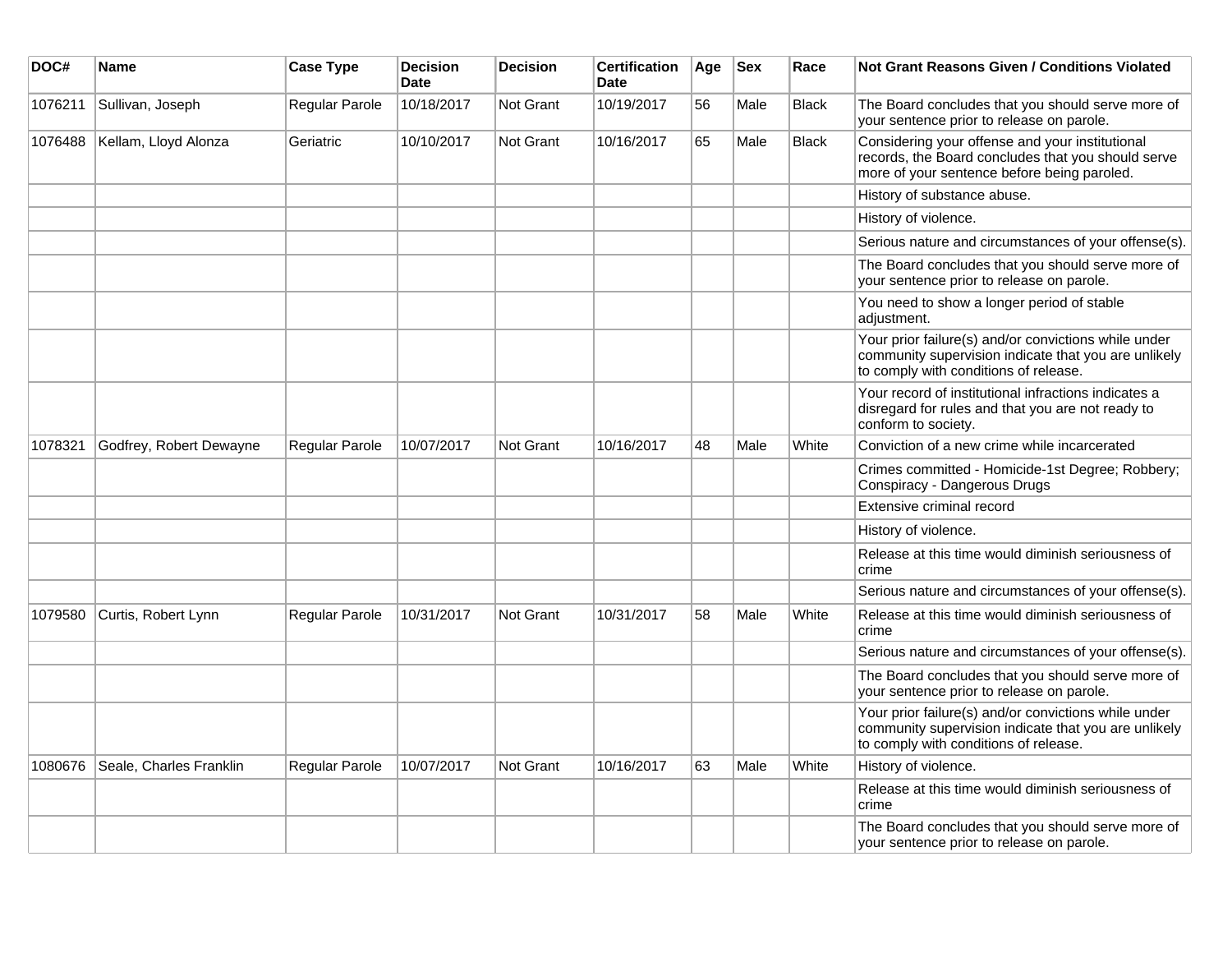| DOC#    | Name                      | <b>Case Type</b> | <b>Decision</b><br><b>Date</b> | <b>Decision</b> | <b>Certification</b><br><b>Date</b> | Age | <b>Sex</b> | Race         | <b>Not Grant Reasons Given / Conditions Violated</b>                                                                                                        |
|---------|---------------------------|------------------|--------------------------------|-----------------|-------------------------------------|-----|------------|--------------|-------------------------------------------------------------------------------------------------------------------------------------------------------------|
| 1080676 | Seale, Charles Franklin   | Regular Parole   | 10/07/2017                     | Not Grant       | 10/16/2017                          | 63  | Male       | White        | Your prior failure(s) and/or convictions while under<br>community supervision indicate that you are unlikely<br>to comply with conditions of release.       |
| 1081098 | Shareef, Ramzee Arabee    | Geriatric        | 10/11/2017                     | Not Grant       | 10/16/2017                          | 63  | Male       | <b>Black</b> | Crimes committed - Homicide-1st Degree; Robbery;<br>Robbery                                                                                                 |
|         |                           |                  |                                |                 |                                     |     |            |              | Release at this time would diminish seriousness of<br>crime                                                                                                 |
|         |                           |                  |                                |                 |                                     |     |            |              | Serious nature and circumstances of your offense(s).                                                                                                        |
|         |                           |                  |                                |                 |                                     |     |            |              | You need further participation in institutional work<br>and/or educational programs to indicate your positive<br>progression towards re-entry into society. |
|         |                           |                  |                                |                 |                                     |     |            |              | Your record indicates a serious disregard for the<br>property rights of others.                                                                             |
| 1081416 | Darby, Brian Lee          | Regular Parole   | 10/22/2017                     | Not Grant       | 10/24/2017                          | 53  | Male       | White        | Considering your offense and your institutional<br>records, the Board concludes that you should serve<br>more of your sentence before being paroled.        |
|         |                           |                  |                                |                 |                                     |     |            |              | Poor institutional adjustment (for example,<br>motivation/attitude, unfavorable reports, lack of<br>program involvement, etc.)                              |
|         |                           |                  |                                |                 |                                     |     |            |              | Release at this time would diminish seriousness of<br>crime                                                                                                 |
|         |                           |                  |                                |                 |                                     |     |            |              | Serious nature and circumstances of your offense(s).                                                                                                        |
|         |                           |                  |                                |                 |                                     |     |            |              | Your record of institutional infractions indicates a<br>disregard for rules and that you are not ready to<br>conform to society.                            |
| 1082616 | Johnson, Michael M        | Regular Parole   | 10/08/2017                     | Not Grant       | 10/16/2017                          | 55  | Male       | <b>Black</b> | Crimes committed - Sex Assault, Rape; Burglary;<br>Sodomv                                                                                                   |
|         |                           |                  |                                |                 |                                     |     |            |              | Extensive criminal record                                                                                                                                   |
|         |                           |                  |                                |                 |                                     |     |            |              | History of substance abuse.                                                                                                                                 |
|         |                           |                  |                                |                 |                                     |     |            |              | History of violence.                                                                                                                                        |
|         |                           |                  |                                |                 |                                     |     |            |              | Release at this time would diminish seriousness of<br>crime                                                                                                 |
|         |                           |                  |                                |                 |                                     |     |            |              | Serious nature and circumstances of your offense(s).                                                                                                        |
|         |                           |                  |                                |                 |                                     |     |            |              | The Board considers you to be a risk to the<br>community.                                                                                                   |
| 1083446 | Patera, Richard           | Regular Parole   | 10/18/2017                     | Not Grant       | 10/24/2017                          | 62  | Male       | White        | Release at this time would diminish seriousness of<br>crime                                                                                                 |
|         |                           |                  |                                |                 |                                     |     |            |              | Serious nature and circumstances of your offense(s).                                                                                                        |
| 1083593 | Alwaalee, Zakkee Alexande | Geriatric        | 10/31/2017                     | Not Grant       | 10/31/2017                          | 69  | Male       | <b>Black</b> | Extensive criminal record                                                                                                                                   |
|         |                           |                  |                                |                 |                                     |     |            |              | History of violence.                                                                                                                                        |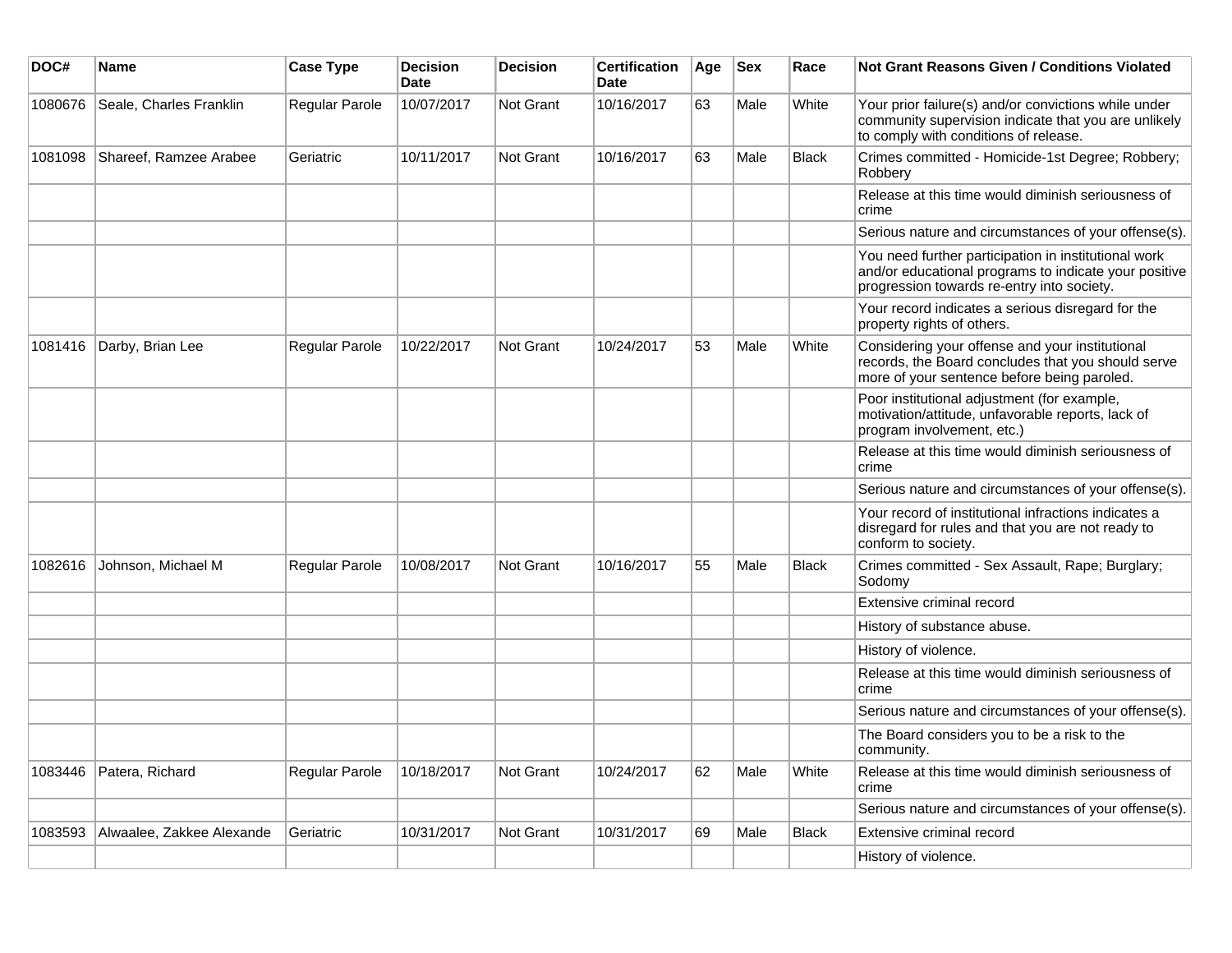| DOC#    | <b>Name</b>               | <b>Case Type</b> | <b>Decision</b><br><b>Date</b> | <b>Decision</b>  | <b>Certification</b><br>Date | Age | <b>Sex</b> | Race         | <b>Not Grant Reasons Given / Conditions Violated</b>                                                                                                  |
|---------|---------------------------|------------------|--------------------------------|------------------|------------------------------|-----|------------|--------------|-------------------------------------------------------------------------------------------------------------------------------------------------------|
| 1083593 | Alwaalee, Zakkee Alexande | Geriatric        | 10/31/2017                     | <b>Not Grant</b> | 10/31/2017                   | 69  | Male       | Black        | Release at this time would diminish seriousness of<br>crime                                                                                           |
|         |                           |                  |                                |                  |                              |     |            |              | Serious nature and circumstances of your offense(s).                                                                                                  |
|         |                           |                  |                                |                  |                              |     |            |              | The Board concludes that you should serve more of<br>your sentence prior to release on parole.                                                        |
|         |                           |                  |                                |                  |                              |     |            |              | Your prior failure(s) and/or convictions while under<br>community supervision indicate that you are unlikely<br>to comply with conditions of release. |
| 1084036 | Niblett, Obediah Junior   | Geriatric        | 10/31/2017                     | <b>Not Grant</b> | 10/31/2017                   | 63  | Male       | <b>Black</b> | Crimes committed - Kidnap/Abduct                                                                                                                      |
|         |                           |                  |                                |                  |                              |     |            |              | Extensive criminal record                                                                                                                             |
|         |                           |                  |                                |                  |                              |     |            |              | Release at this time would diminish seriousness of<br>crime                                                                                           |
|         |                           |                  |                                |                  |                              |     |            |              | Serious nature and circumstances of your offense(s).                                                                                                  |
|         |                           |                  |                                |                  |                              |     |            |              | The Board considers you to be a risk to the<br>community.                                                                                             |
| 1084094 | Turner, Chris O           | Geriatric        | 10/23/2017                     | Not Grant        | 10/25/2017                   | 62  | Male       | <b>Black</b> | No Interest in Parole                                                                                                                                 |
| 1086271 | Pettaway, Demetrius L     | Regular Parole   | 10/13/2017                     | Not Grant        | 10/16/2017                   | 43  | Male       | <b>Black</b> | No Interest in Parole                                                                                                                                 |
| 1089180 | Parker, Preston           | Geriatric        | 10/08/2017                     | <b>Not Grant</b> | 10/16/2017                   | 77  | Male       | Black        | Crimes committed - Homicide-1st Degree; Homicide-<br>2Nd-Degree; Burglary                                                                             |
|         |                           |                  |                                |                  |                              |     |            |              | Extensive criminal record                                                                                                                             |
|         |                           |                  |                                |                  |                              |     |            |              | History of substance abuse.                                                                                                                           |
|         |                           |                  |                                |                  |                              |     |            |              | History of violence.                                                                                                                                  |
|         |                           |                  |                                |                  |                              |     |            |              | Release at this time would diminish seriousness of<br>crime                                                                                           |
|         |                           |                  |                                |                  |                              |     |            |              | Serious nature and circumstances of your offense(s).                                                                                                  |
| 1089943 | Cleek, William Kendall    | Regular Parole   | 10/07/2017                     | <b>Not Grant</b> | 10/16/2017                   | 70  | Male       | White        | Crimes committed - Sex Assault, Rape; Aggravated<br>Sexual Battery; Aggravated Sexual Battery                                                         |
|         |                           |                  |                                |                  |                              |     |            |              | Release at this time would diminish seriousness of<br>crime                                                                                           |
|         |                           |                  |                                |                  |                              |     |            |              | Serious nature and circumstances of your offense(s).                                                                                                  |
|         |                           |                  |                                |                  |                              |     |            |              | The Board concludes that you should serve more of<br>your sentence prior to release on parole.                                                        |
|         |                           |                  |                                |                  |                              |     |            |              | The Board considers you to be a risk to the<br>community.                                                                                             |
| 1090545 | Burnopp, Timothy Joseph   | Regular Parole   | 10/30/2017                     | Not Grant        | 10/31/2017                   | 53  | Male       | White        | Release at this time would diminish seriousness of<br>crime                                                                                           |
|         |                           |                  |                                |                  |                              |     |            |              | Serious nature and circumstances of your offense(s).                                                                                                  |
|         |                           |                  |                                |                  |                              |     |            |              | The Board considers you to be a risk to the<br>community.                                                                                             |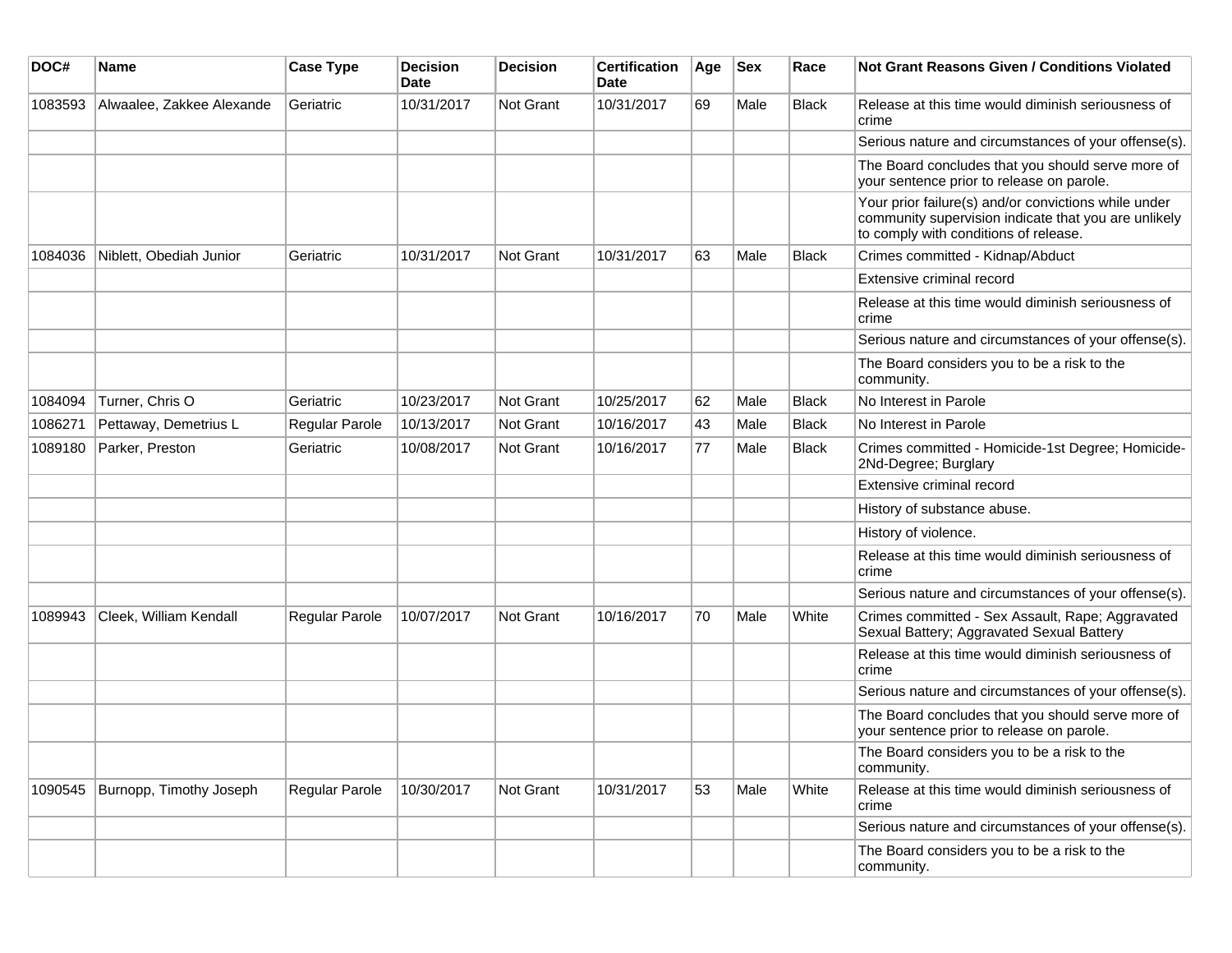| DOC#    | <b>Name</b>              | <b>Case Type</b>      | <b>Decision</b><br><b>Date</b> | <b>Decision</b>  | <b>Certification</b><br>Date | Age | <b>Sex</b> | Race         | <b>Not Grant Reasons Given / Conditions Violated</b>                                                                                                  |
|---------|--------------------------|-----------------------|--------------------------------|------------------|------------------------------|-----|------------|--------------|-------------------------------------------------------------------------------------------------------------------------------------------------------|
| 1091120 | Sanders, Matthew Bobby   | Geriatric             | 10/07/2017                     | <b>Not Grant</b> | 10/16/2017                   | 65  | Male       | <b>Black</b> | Crimes committed - Kidnap/Abduct; Kidnap/Abduct;<br>Kidnap/Abduct                                                                                     |
|         |                          |                       |                                |                  |                              |     |            |              | Extensive criminal record                                                                                                                             |
|         |                          |                       |                                |                  |                              |     |            |              | History of violence.                                                                                                                                  |
|         |                          |                       |                                |                  |                              |     |            |              | Release at this time would diminish seriousness of<br>crime                                                                                           |
|         |                          |                       |                                |                  |                              |     |            |              | The Board concludes that you should serve more of<br>your sentence prior to release on parole.                                                        |
|         |                          |                       |                                |                  |                              |     |            |              | The Board considers you to be a risk to the<br>community.                                                                                             |
| 1091794 | Connaway, Billy Ray      | <b>Regular Parole</b> | 10/20/2017                     | <b>Not Grant</b> | 10/24/2017                   | 68  | Male       | White        | History of violence.                                                                                                                                  |
|         |                          |                       |                                |                  |                              |     |            |              | Release at this time would diminish seriousness of<br>crime                                                                                           |
|         |                          |                       |                                |                  |                              |     |            |              | Serious nature and circumstances of your offense(s).                                                                                                  |
|         |                          |                       |                                |                  |                              |     |            |              | The Board concludes that you should serve more of<br>your sentence prior to release on parole.                                                        |
|         |                          |                       |                                |                  |                              |     |            |              | The Board considers you to be a risk to the<br>community.                                                                                             |
|         |                          |                       |                                |                  |                              |     |            |              | Your prior failure(s) and/or convictions while under<br>community supervision indicate that you are unlikely<br>to comply with conditions of release. |
| 1092695 | Bottoms, Michael Anthony | Regular Parole        | 10/25/2017                     | Not Grant        | 10/26/2017                   | 47  | Male       | <b>Black</b> | Crimes committed - Attempted Capital Murder;<br><b>Reckless Driving</b>                                                                               |
|         |                          |                       |                                |                  |                              |     |            |              | Extensive criminal record                                                                                                                             |
|         |                          |                       |                                |                  |                              |     |            |              | History of violence.                                                                                                                                  |
|         |                          |                       |                                |                  |                              |     |            |              | Poor institutional adjustment (for example,<br>motivation/attitude, unfavorable reports, lack of<br>program involvement, etc.)                        |
|         |                          |                       |                                |                  |                              |     |            |              | Serious nature and circumstances of your offense(s).                                                                                                  |
|         |                          |                       |                                |                  |                              |     |            |              | The Board considers you to be a risk to the<br>community.                                                                                             |
| 1094730 | Norwood, Jeffrey Allen   | Regular Parole        | 10/22/2017                     | <b>Not Grant</b> | 10/25/2017                   | 51  | Male       | Black        | Considering your offense and your institutional<br>records, the Board concludes that you should serve<br>more of your sentence before being paroled.  |
|         |                          |                       |                                |                  |                              |     |            |              | Crimes committed - Homicide-2Nd-Degree; Assault;<br>Arson                                                                                             |
|         |                          |                       |                                |                  |                              |     |            |              | Extensive criminal record                                                                                                                             |
|         |                          |                       |                                |                  |                              |     |            |              | Release at this time would diminish seriousness of<br>crime                                                                                           |
|         |                          |                       |                                |                  |                              |     |            |              | Serious nature and circumstances of your offense(s).                                                                                                  |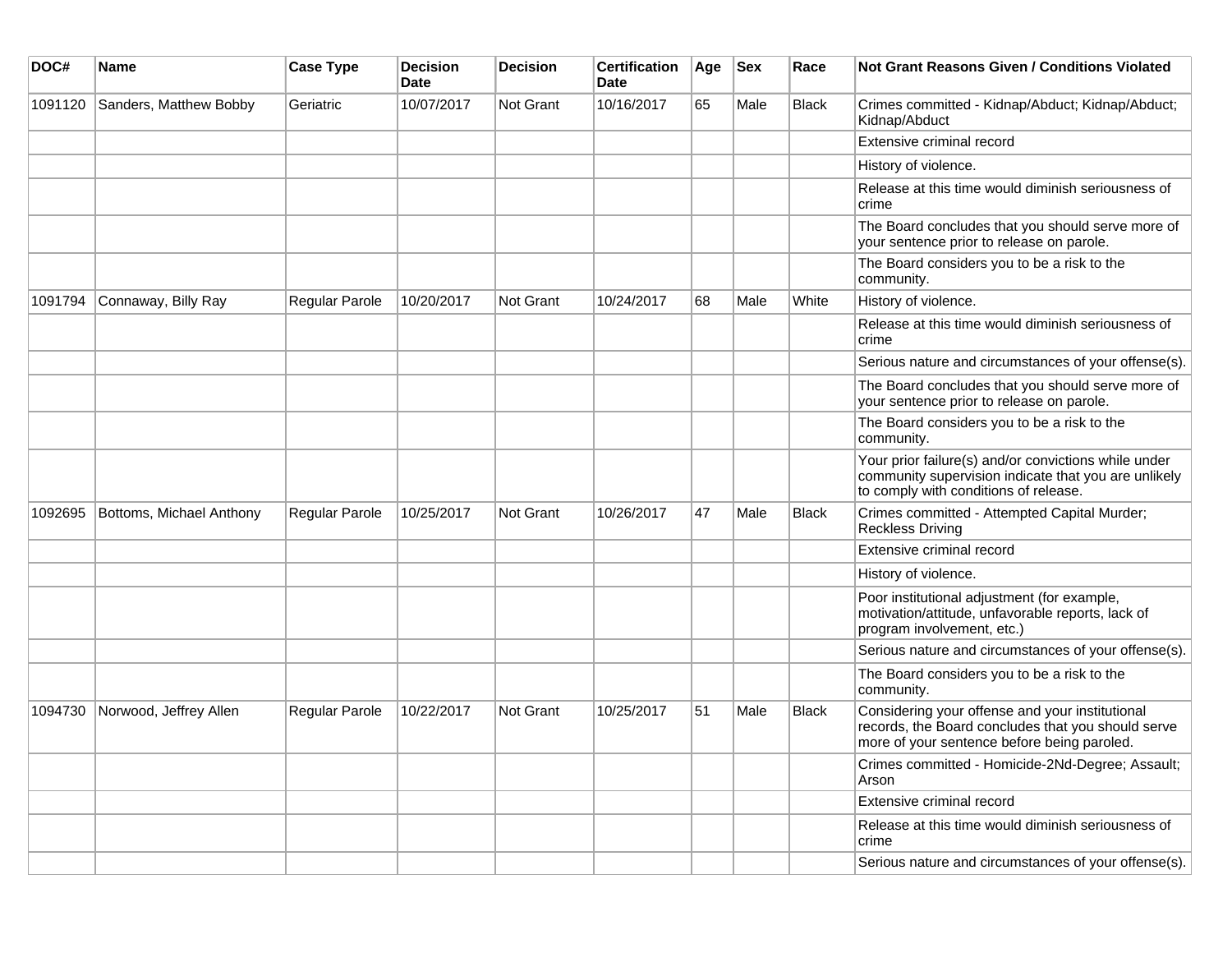| DOC#    | <b>Name</b>              | <b>Case Type</b> | <b>Decision</b><br><b>Date</b> | <b>Decision</b>  | <b>Certification</b><br>Date | Age | <b>Sex</b> | Race  | <b>Not Grant Reasons Given / Conditions Violated</b>                                                                                                        |
|---------|--------------------------|------------------|--------------------------------|------------------|------------------------------|-----|------------|-------|-------------------------------------------------------------------------------------------------------------------------------------------------------------|
| 1094730 | Norwood, Jeffrey Allen   | Regular Parole   | 10/22/2017                     | Not Grant        | 10/25/2017                   | 51  | Male       | Black | You need further participation in institutional work<br>and/or educational programs to indicate your positive<br>progression towards re-entry into society. |
| 1096303 | Sanders, Pinkney Mack    | Geriatric        | 10/08/2017                     | Not Grant        | 10/16/2017                   | 78  | Male       | White | Considering your offense and your institutional<br>records, the Board concludes that you should serve<br>more of your sentence before being paroled.        |
|         |                          |                  |                                |                  |                              |     |            |       | Crimes committed - Object Sexual Penetration: By<br>Force Or Helpless; Sodomy: By Force Or Victim<br>Helplessness                                           |
|         |                          |                  |                                |                  |                              |     |            |       | Release at this time would diminish seriousness of<br>crime                                                                                                 |
|         |                          |                  |                                |                  |                              |     |            |       | Serious nature and circumstances of your offense(s).                                                                                                        |
|         |                          |                  |                                |                  |                              |     |            |       | The Board considers you to be a risk to the<br>community.                                                                                                   |
|         |                          |                  |                                |                  |                              |     |            |       | Your prior failure(s) and/or convictions while under<br>community supervision indicate that you are unlikely<br>to comply with conditions of release.       |
| 1097291 | Mauzy, Thomas Albert Jr. | Regular Parole   | 10/09/2017                     | <b>Not Grant</b> | 10/16/2017                   | 55  | Male       | White | Crimes committed - Abduct-No Ransom Or Asslt;<br>Sex Assault, Rape; Robbery                                                                                 |
|         |                          |                  |                                |                  |                              |     |            |       | Extensive criminal record                                                                                                                                   |
|         |                          |                  |                                |                  |                              |     |            |       | History of violence.                                                                                                                                        |
|         |                          |                  |                                |                  |                              |     |            |       | Release at this time would diminish seriousness of<br>crime                                                                                                 |
|         |                          |                  |                                |                  |                              |     |            |       | Serious nature and circumstances of your offense(s).                                                                                                        |
|         |                          |                  |                                |                  |                              |     |            |       | The Board considers you to be a risk to the<br>community.                                                                                                   |
|         |                          |                  |                                |                  |                              |     |            |       | Your prior failure(s) and/or convictions while under<br>community supervision indicate that you are unlikely<br>to comply with conditions of release.       |
| 1097997 | Lear, Bryant Lee         | Regular Parole   | 10/02/2017                     | <b>Not Grant</b> | 10/11/2017                   | 45  | Male       | White | Crimes committed - Homicide-1st Degree                                                                                                                      |
|         |                          |                  |                                |                  |                              |     |            |       | History of substance abuse.                                                                                                                                 |
|         |                          |                  |                                |                  |                              |     |            |       | Release at this time would diminish seriousness of<br>crime                                                                                                 |
|         |                          |                  |                                |                  |                              |     |            |       | Serious nature and circumstances of your offense(s).                                                                                                        |
|         |                          |                  |                                |                  |                              |     |            |       | The Board concludes that you should serve more of<br>your sentence prior to release on parole.                                                              |
|         |                          |                  |                                |                  |                              |     |            |       | The Board considers you to be a risk to the<br>community.                                                                                                   |
| 1098105 | Sanford, Jeffery Alan    | Regular Parole   | 10/07/2017                     | Not Grant        | 10/16/2017                   | 56  | Male       | White | Extensive criminal record                                                                                                                                   |
|         |                          |                  |                                |                  |                              |     |            |       | History of violence.                                                                                                                                        |
|         |                          |                  |                                |                  |                              |     |            |       | Serious nature and circumstances of your offense(s).                                                                                                        |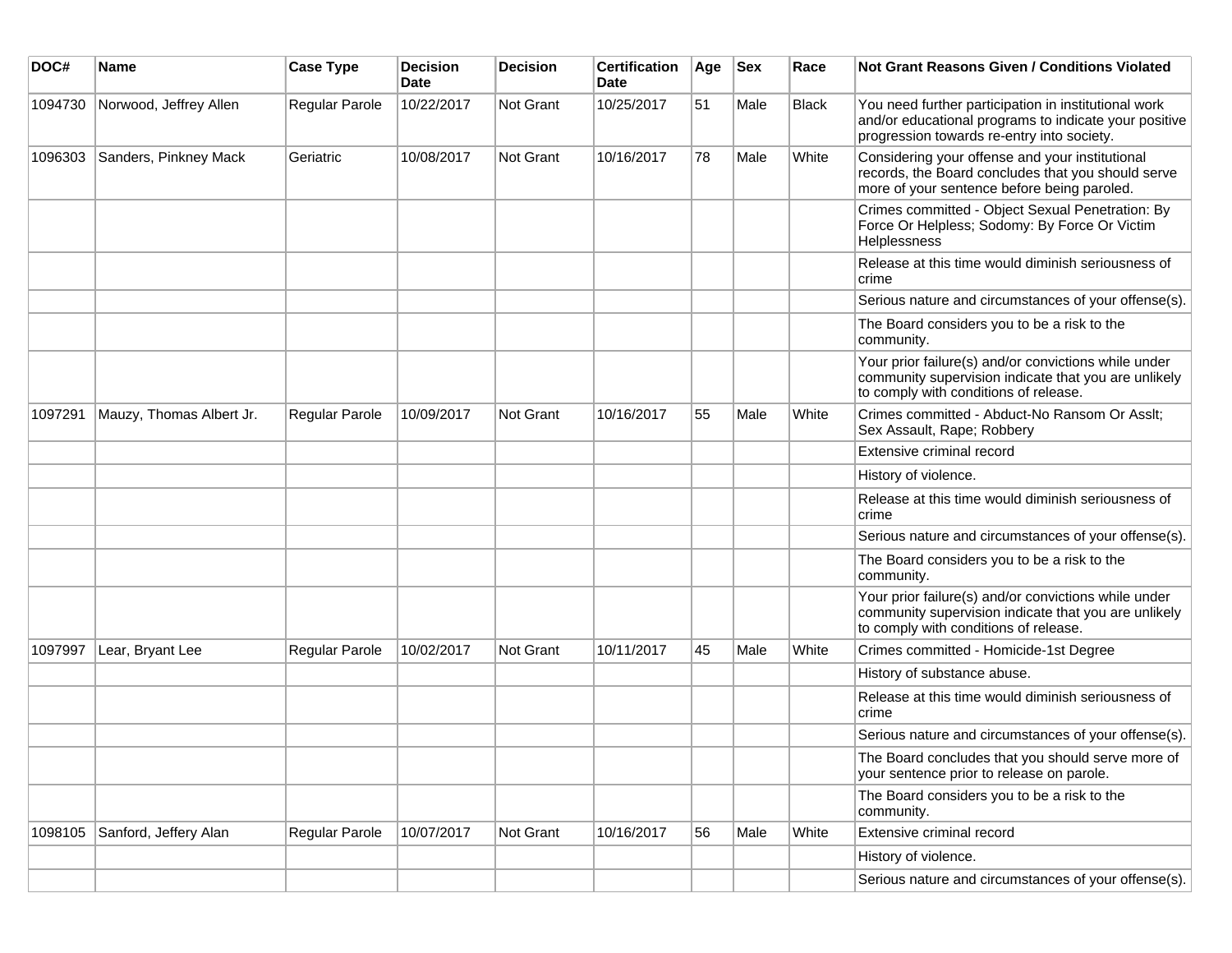| DOC#    | <b>Name</b>              | <b>Case Type</b> | <b>Decision</b><br><b>Date</b> | <b>Decision</b> | <b>Certification</b><br>Date | Age | $ $ Sex | Race         | Not Grant Reasons Given / Conditions Violated                                                                                                               |
|---------|--------------------------|------------------|--------------------------------|-----------------|------------------------------|-----|---------|--------------|-------------------------------------------------------------------------------------------------------------------------------------------------------------|
| 1098105 | Sanford, Jeffery Alan    | Regular Parole   | 10/07/2017                     | Not Grant       | 10/16/2017                   | 56  | Male    | White        | The Board concludes that you should serve more of<br>your sentence prior to release on parole.                                                              |
|         |                          |                  |                                |                 |                              |     |         |              | The Board considers you to be a risk to the<br>community.                                                                                                   |
|         |                          |                  |                                |                 |                              |     |         |              | Your prior failure(s) and/or convictions while under<br>community supervision indicate that you are unlikely<br>to comply with conditions of release.       |
| 1099446 | Frost, William Steve     | Regular Parole   | 10/26/2017                     | Not Grant       | 10/31/2017                   | 54  | Male    | <b>Black</b> | History of violence.                                                                                                                                        |
|         |                          |                  |                                |                 |                              |     |         |              | Release at this time would diminish seriousness of<br>crime                                                                                                 |
|         |                          |                  |                                |                 |                              |     |         |              | Serious nature and circumstances of your offense(s).                                                                                                        |
|         |                          |                  |                                |                 |                              |     |         |              | The Board considers you to be a risk to the<br>community.                                                                                                   |
|         |                          |                  |                                |                 |                              |     |         |              | Your prior failure(s) and/or convictions while under<br>community supervision indicate that you are unlikely<br>to comply with conditions of release.       |
| 1100556 | Scruggs, Steward R       | Regular Parole   | 10/09/2017                     | Not Grant       | 10/16/2017                   | 48  | Male    | <b>Black</b> | Conviction of a new crime while incarcerated                                                                                                                |
|         |                          |                  |                                |                 |                              |     |         |              | Extensive criminal record                                                                                                                                   |
|         |                          |                  |                                |                 |                              |     |         |              | Release at this time would diminish seriousness of<br>crime                                                                                                 |
|         |                          |                  |                                |                 |                              |     |         |              | Serious nature and circumstances of your offense(s).                                                                                                        |
|         |                          |                  |                                |                 |                              |     |         |              | The Board considers you to be a risk to the<br>community.                                                                                                   |
| 1101169 | Smith, Tyrone Alexande   | Regular Parole   | 10/13/2017                     | Not Grant       | 10/16/2017                   | 65  | Male    | Black        | Extensive criminal record                                                                                                                                   |
|         |                          |                  |                                |                 |                              |     |         |              | Release at this time would diminish seriousness of<br>crime                                                                                                 |
|         |                          |                  |                                |                 |                              |     |         |              | Serious nature and circumstances of your offense(s).                                                                                                        |
| 1101436 | Hardin, James Lee Jr.    | Regular Parole   | 10/26/2017                     | Not Grant       | 10/31/2017                   | 46  | Male    | <b>Black</b> | Release at this time would diminish seriousness of<br>crime                                                                                                 |
|         |                          |                  |                                |                 |                              |     |         |              | The Board concludes that you should serve more of<br>your sentence prior to release on parole.                                                              |
|         |                          |                  |                                |                 |                              |     |         |              | You need further participation in institutional work<br>and/or educational programs to indicate your positive<br>progression towards re-entry into society. |
| 1101934 | Roland, James Thomas Sr. | Regular Parole   | 10/25/2017                     | Not Grant       | 10/26/2017                   | 73  | Male    | White        | Crimes committed - Kidnap/Abduct; Sex Asslt-<br>Attempted Rape; Sex Asslt-Attempted Rape                                                                    |
|         |                          |                  |                                |                 |                              |     |         |              | Extensive criminal record                                                                                                                                   |
|         |                          |                  |                                |                 |                              |     |         |              | History of substance abuse.                                                                                                                                 |
|         |                          |                  |                                |                 |                              |     |         |              | Release at this time would diminish seriousness of<br>crime                                                                                                 |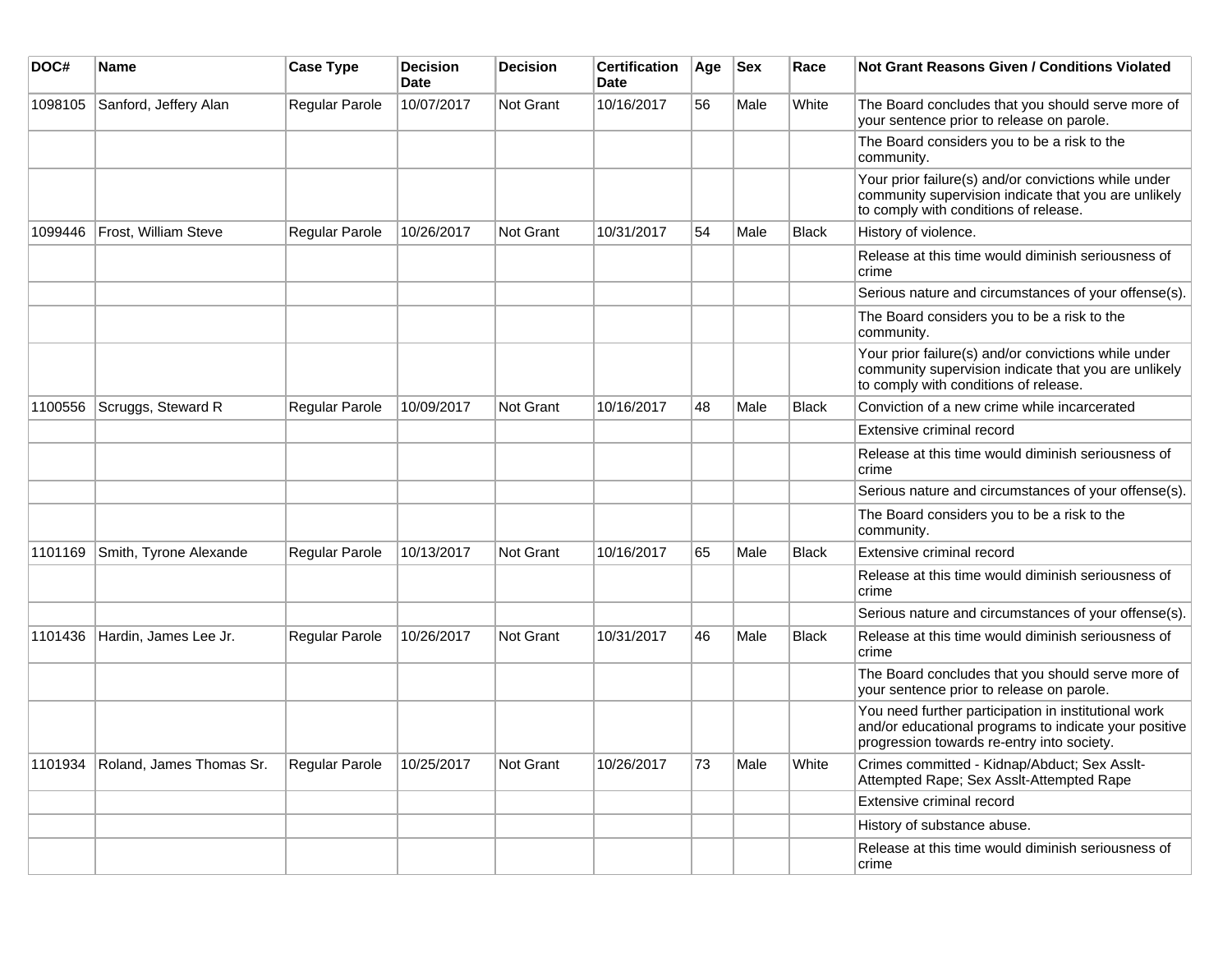| DOC#    | <b>Name</b>              | <b>Case Type</b> | <b>Decision</b><br><b>Date</b> | <b>Decision</b>  | <b>Certification</b><br>Date | Age | <b>Sex</b> | Race         | Not Grant Reasons Given / Conditions Violated                                                                                                         |
|---------|--------------------------|------------------|--------------------------------|------------------|------------------------------|-----|------------|--------------|-------------------------------------------------------------------------------------------------------------------------------------------------------|
| 1101934 | Roland, James Thomas Sr. | Regular Parole   | 10/25/2017                     | Not Grant        | 10/26/2017                   | 73  | Male       | White        | Serious nature and circumstances of your offense(s).                                                                                                  |
|         |                          |                  |                                |                  |                              |     |            |              | The Board considers you to be a risk to the<br>community.                                                                                             |
|         |                          |                  |                                |                  |                              |     |            |              | Your prior failure(s) and/or convictions while under<br>community supervision indicate that you are unlikely<br>to comply with conditions of release. |
| 1103217 | Sledge, Milton Earl      | Regular Parole   | 10/26/2017                     | <b>Not Grant</b> | 10/31/2017                   | 53  | Male       | Black        | Crimes committed - Kidnap/Abduct; Sex Assault,<br>Rape; Robbery                                                                                       |
|         |                          |                  |                                |                  |                              |     |            |              | Extensive criminal record                                                                                                                             |
|         |                          |                  |                                |                  |                              |     |            |              | Release at this time would diminish seriousness of<br>crime                                                                                           |
|         |                          |                  |                                |                  |                              |     |            |              | Serious nature and circumstances of your offense(s).                                                                                                  |
|         |                          |                  |                                |                  |                              |     |            |              | The Board concludes that you should serve more of<br>your sentence prior to release on parole.                                                        |
| 1103580 | Edgar, John Leroy        | Regular Parole   | 10/20/2017                     | <b>Not Grant</b> | 10/24/2017                   | 56  | Male       | White        | Release at this time would diminish seriousness of<br>crime                                                                                           |
|         |                          |                  |                                |                  |                              |     |            |              | Serious nature and circumstances of your offense(s).                                                                                                  |
|         |                          |                  |                                |                  |                              |     |            |              | The Board considers you to be a risk to the<br>community.                                                                                             |
|         |                          |                  |                                |                  |                              |     |            |              | You need to show a longer period of stable<br>adjustment.                                                                                             |
|         |                          |                  |                                |                  |                              |     |            |              | Your prior failure(s) and/or convictions while under<br>community supervision indicate that you are unlikely<br>to comply with conditions of release. |
| 1103981 | Moss, Bobby Joe          | Regular Parole   | 10/31/2017                     | Not Grant        | 10/31/2017                   | 66  | Male       | <b>Black</b> | Crimes committed - Sex Assault, Rape; Sodomy                                                                                                          |
|         |                          |                  |                                |                  |                              |     |            |              | Extensive criminal record                                                                                                                             |
|         |                          |                  |                                |                  |                              |     |            |              | History of violence.                                                                                                                                  |
|         |                          |                  |                                |                  |                              |     |            |              | Serious nature and circumstances of your offense(s).                                                                                                  |
|         |                          |                  |                                |                  |                              |     |            |              | The Board concludes that you should serve more of<br>your sentence prior to release on parole.                                                        |
| 1105859 | Kerrigan, Patrick Eugene | Regular Parole   | 09/30/2017                     | Not Grant        | 10/02/2017                   | 62  | Male       | White        | Crimes committed - Sex Assault, Rape; Sex Asslt-<br>Carnal Abuse; Forcible Sodomy                                                                     |
|         |                          |                  |                                |                  |                              |     |            |              | Serious nature and circumstances of your offense(s).                                                                                                  |
|         |                          |                  |                                |                  |                              |     |            |              | The Board considers you to be a risk to the<br>community.                                                                                             |
| 1106789 | Dillman, Dock Harlow Jr. | Regular Parole   | 10/07/2017                     | Not Grant        | 10/16/2017                   | 73  | Male       | White        | Release at this time would diminish seriousness of<br>crime                                                                                           |
|         |                          |                  |                                |                  |                              |     |            |              | Serious nature and circumstances of your offense(s).                                                                                                  |
|         |                          |                  |                                |                  |                              |     |            |              | The Board concludes that you should serve more of<br>your sentence prior to release on parole.                                                        |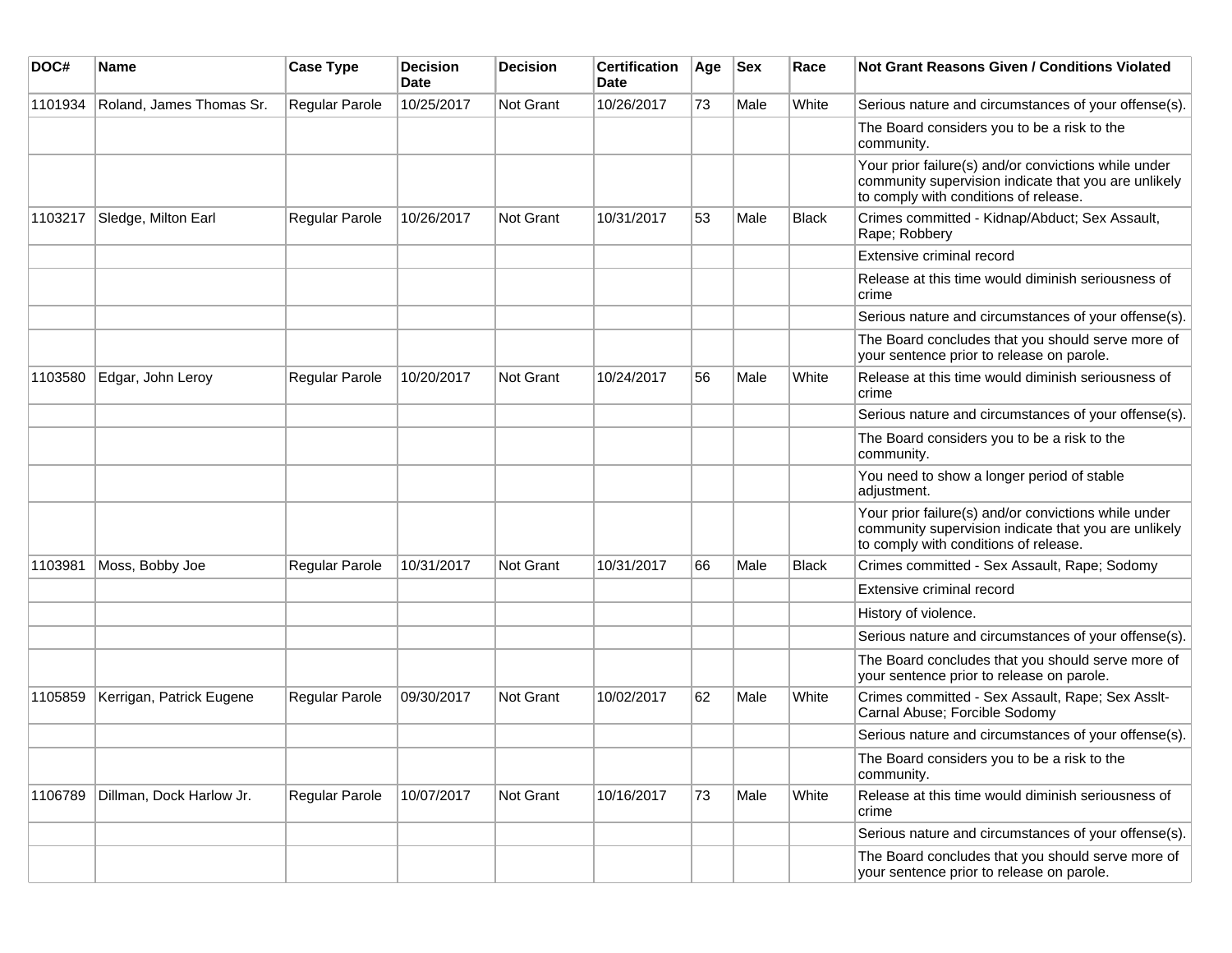| DOC#    | <b>Name</b>              | <b>Case Type</b> | <b>Decision</b><br><b>Date</b> | <b>Decision</b> | <b>Certification</b><br><b>Date</b> | Age | <b>Sex</b> | Race         | <b>Not Grant Reasons Given / Conditions Violated</b>                                                                                                  |
|---------|--------------------------|------------------|--------------------------------|-----------------|-------------------------------------|-----|------------|--------------|-------------------------------------------------------------------------------------------------------------------------------------------------------|
| 1106789 | Dillman, Dock Harlow Jr. | Regular Parole   | 10/07/2017                     | Not Grant       | 10/16/2017                          | 73  | Male       | White        | The Board considers you to be a risk to the<br>community.                                                                                             |
| 1106835 | Carr, Jeremiah           | Regular Parole   | 10/23/2017                     | Not Grant       | 10/25/2017                          | 59  | Male       | Black        | History of violence.                                                                                                                                  |
|         |                          |                  |                                |                 |                                     |     |            |              | Release at this time would diminish seriousness of<br>crime                                                                                           |
|         |                          |                  |                                |                 |                                     |     |            |              | Serious nature and circumstances of your offense(s).                                                                                                  |
|         |                          |                  |                                |                 |                                     |     |            |              | The Board concludes that you should serve more of<br>your sentence prior to release on parole.                                                        |
|         |                          |                  |                                |                 |                                     |     |            |              | The Board considers you to be a risk to the<br>community.                                                                                             |
|         |                          |                  |                                |                 |                                     |     |            |              | Your prior failure(s) and/or convictions while under<br>community supervision indicate that you are unlikely<br>to comply with conditions of release. |
| 1107952 | Watson, Bennie Jr.       | Regular Parole   | 10/13/2017                     | Not Grant       | 10/16/2017                          | 65  | Male       | Black        | Crimes committed - Homicide-1st Degree; Statutory<br><b>Burglary</b>                                                                                  |
|         |                          |                  |                                |                 |                                     |     |            |              | Release at this time would diminish seriousness of<br>crime                                                                                           |
|         |                          |                  |                                |                 |                                     |     |            |              | Serious nature and circumstances of your offense(s).                                                                                                  |
|         |                          |                  |                                |                 |                                     |     |            |              | The Board considers you to be a risk to the<br>community.                                                                                             |
|         |                          |                  |                                |                 |                                     |     |            |              | Your prior failure(s) and/or convictions while under<br>community supervision indicate that you are unlikely<br>to comply with conditions of release. |
| 1108302 | Blizzard, Otis B         | Geriatric        | 10/09/2017                     | Not Grant       | 10/16/2017                          | 60  | Male       | Black        | Crimes committed - Aggravated Sexual Battery:<br>Victim <13 Yrs                                                                                       |
|         |                          |                  |                                |                 |                                     |     |            |              | Release at this time would diminish seriousness of<br>crime                                                                                           |
|         |                          |                  |                                |                 |                                     |     |            |              | Serious nature and circumstances of your offense(s).                                                                                                  |
|         |                          |                  |                                |                 |                                     |     |            |              | The Board concludes that you should serve more of<br>your sentence prior to release on parole.                                                        |
|         |                          |                  |                                |                 |                                     |     |            |              | The Board considers you to be a risk to the<br>community.                                                                                             |
| 1108792 | Morgan, Raymond Lewis    | Regular Parole   | 10/07/2017                     | Not Grant       | 10/16/2017                          | 51  | Male       | <b>Black</b> | Conviction of a new crime while incarcerated                                                                                                          |
|         |                          |                  |                                |                 |                                     |     |            |              | Crimes committed - Abduct-No Ransom Or Asslt;<br>Abduct-No Ransom Or Asslt; Abduct-No Ransom Or<br>Asslt                                              |
|         |                          |                  |                                |                 |                                     |     |            |              | Release at this time would diminish seriousness of<br>crime                                                                                           |
|         |                          |                  |                                |                 |                                     |     |            |              | Serious nature and circumstances of your offense(s).                                                                                                  |
|         |                          |                  |                                |                 |                                     |     |            |              | The Board considers you to be a risk to the<br>community.                                                                                             |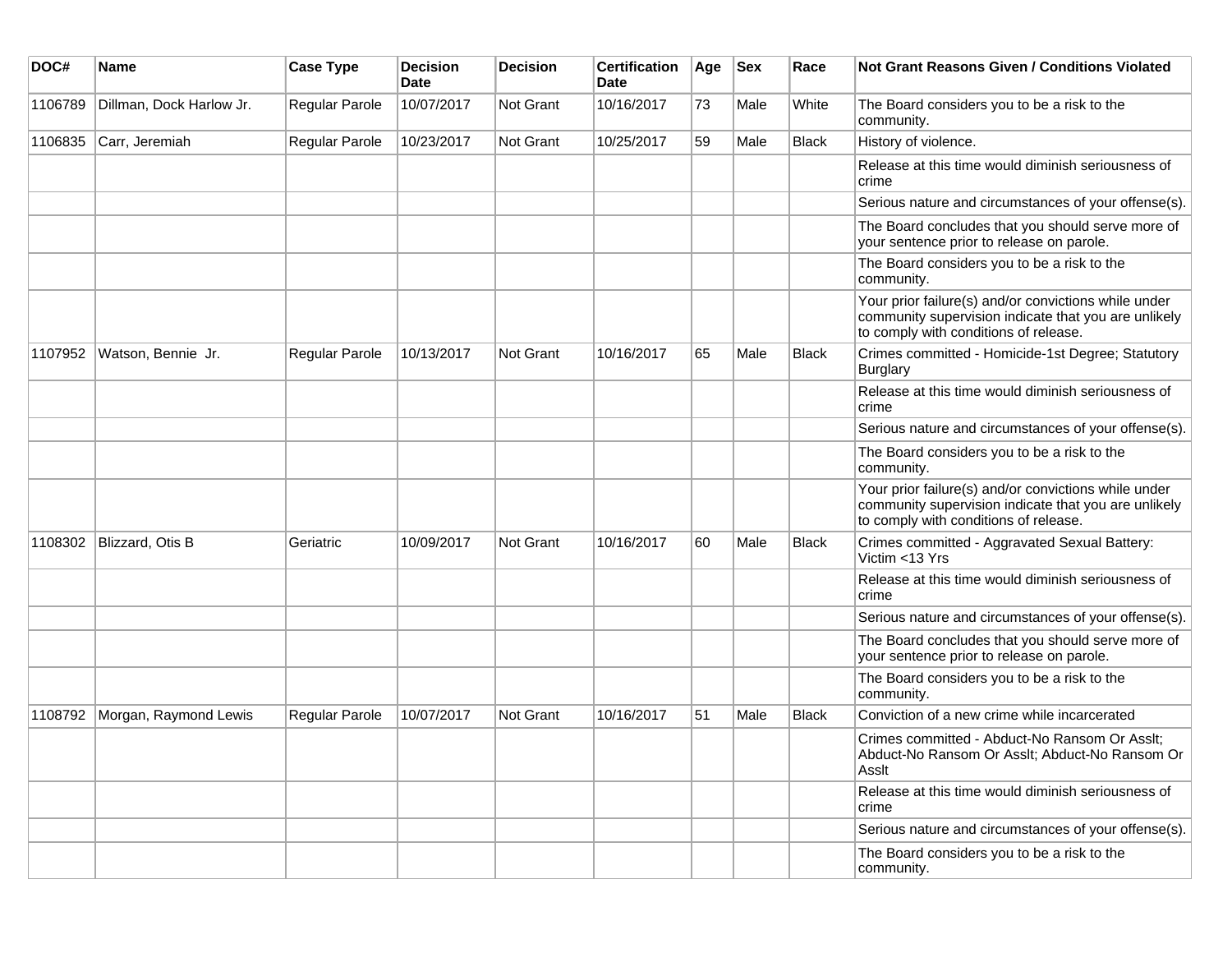| DOC#    | Name                     | <b>Case Type</b>      | <b>Decision</b><br><b>Date</b> | <b>Decision</b> | <b>Certification</b><br>Date | Age | <b>Sex</b> | Race         | <b>Not Grant Reasons Given / Conditions Violated</b>                                                                                                  |
|---------|--------------------------|-----------------------|--------------------------------|-----------------|------------------------------|-----|------------|--------------|-------------------------------------------------------------------------------------------------------------------------------------------------------|
| 1109545 | Ruley, Jerry Wiseman     | Regular Parole        | 10/22/2017                     | Not Grant       | 10/25/2017                   | 65  | Male       | White        | Extensive criminal record                                                                                                                             |
|         |                          |                       |                                |                 |                              |     |            |              | Release at this time would diminish seriousness of<br>crime                                                                                           |
|         |                          |                       |                                |                 |                              |     |            |              | Serious nature and circumstances of your offense(s).                                                                                                  |
|         |                          |                       |                                |                 |                              |     |            |              | Your prior failure(s) and/or convictions while under<br>community supervision indicate that you are unlikely<br>to comply with conditions of release. |
| 1109807 | Harris, Louis K          | Geriatric             | 10/24/2017                     | Not Grant       | 10/26/2017                   | 60  | Male       | <b>Black</b> | Crimes committed - Homicide-1st Degree; Assault<br>And Battery                                                                                        |
|         |                          |                       |                                |                 |                              |     |            |              | Release at this time would diminish seriousness of<br>crime                                                                                           |
|         |                          |                       |                                |                 |                              |     |            |              | Serious nature and circumstances of your offense(s).                                                                                                  |
|         |                          |                       |                                |                 |                              |     |            |              | The Board concludes that you should serve more of<br>your sentence prior to release on parole.                                                        |
| 1110866 | Boll, Howard M           | Regular Parole        | 10/22/2017                     | Not Grant       | 10/25/2017                   | 41  | Male       | <b>Black</b> | Extensive criminal record                                                                                                                             |
|         |                          |                       |                                |                 |                              |     |            |              | The Board concludes that you should serve more of<br>your sentence prior to release on parole.                                                        |
|         |                          |                       |                                |                 |                              |     |            |              | You need to show a longer period of stable<br>adjustment.                                                                                             |
| 1110902 | Leatherwood, David Abney | <b>Regular Parole</b> | 10/21/2017                     | Not Grant       | 10/24/2017                   | 51  | Male       | White        | Crimes committed - Sex Assault, Rape; Aggravated<br>Sexual Battery; Forcible Sodomy                                                                   |
|         |                          |                       |                                |                 |                              |     |            |              | Release at this time would diminish seriousness of<br>crime                                                                                           |
|         |                          |                       |                                |                 |                              |     |            |              | Serious nature and circumstances of your offense(s).                                                                                                  |
|         |                          |                       |                                |                 |                              |     |            |              | The Board considers you to be a risk to the<br>community.                                                                                             |
|         |                          |                       |                                |                 |                              |     |            |              | Your prior failure(s) and/or convictions while under<br>community supervision indicate that you are unlikely<br>to comply with conditions of release. |
| 1110991 | Green, James Cleveland   | Regular Parole        | 10/19/2017                     | Not Grant       | 10/24/2017                   | 74  | Male       | White        | Crimes committed - Aggravated Sexual Battery;<br>Forcible Sodomy; Forcible Sodomy                                                                     |
|         |                          |                       |                                |                 |                              |     |            |              | Release at this time would diminish seriousness of<br>crime                                                                                           |
|         |                          |                       |                                |                 |                              |     |            |              | Serious nature and circumstances of your offense(s).                                                                                                  |
|         |                          |                       |                                |                 |                              |     |            |              | The Board considers you to be a risk to the<br>community.                                                                                             |
| 1112048 | Martin, Vernon L Jr.     | Regular Parole        | 10/23/2017                     | Not Grant       | 10/25/2017                   | 65  | Male       | White        | Extensive criminal record                                                                                                                             |
|         |                          |                       |                                |                 |                              |     |            |              | Release at this time would diminish seriousness of<br>crime                                                                                           |
|         |                          |                       |                                |                 |                              |     |            |              | The Board concludes that you should serve more of<br>your sentence prior to release on parole.                                                        |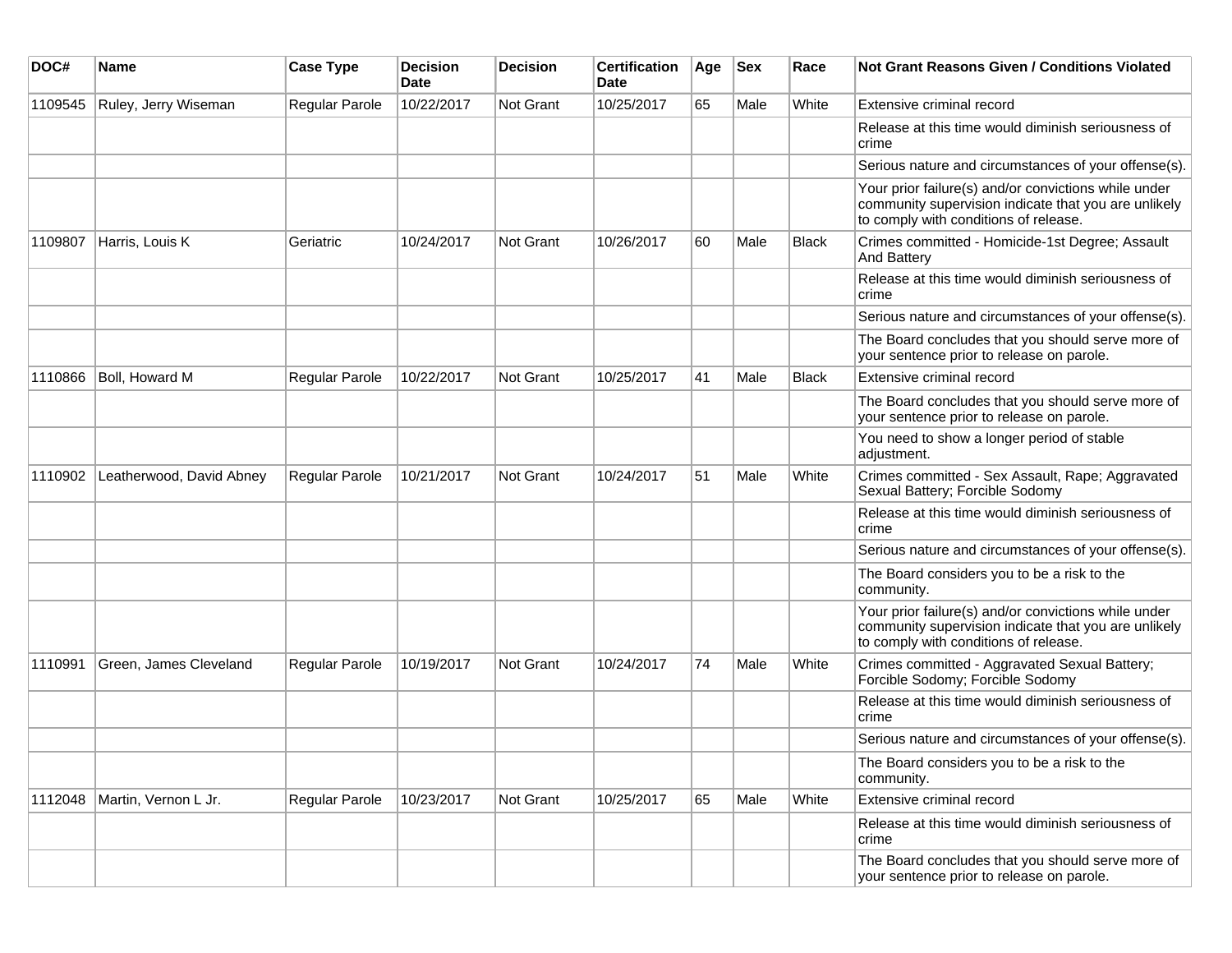| DOC#    | <b>Name</b>              | <b>Case Type</b> | <b>Decision</b><br><b>Date</b> | <b>Decision</b>  | <b>Certification</b><br>Date | Age | <b>Sex</b> | Race         | Not Grant Reasons Given / Conditions Violated                                                                                                               |
|---------|--------------------------|------------------|--------------------------------|------------------|------------------------------|-----|------------|--------------|-------------------------------------------------------------------------------------------------------------------------------------------------------------|
| 1112048 | Martin, Vernon L Jr.     | Regular Parole   | 10/23/2017                     | Not Grant        | 10/25/2017                   | 65  | Male       | White        | Your prior failure(s) and/or convictions while under<br>community supervision indicate that you are unlikely<br>to comply with conditions of release.       |
| 1112051 | Clemson, James Andrew    | Geriatric        | 10/22/2017                     | Not Grant        | 10/25/2017                   | 60  | Male       | White        | Crimes committed - Aggravated Sexual Battery;<br>Possess Sawed-Off Shotgun                                                                                  |
|         |                          |                  |                                |                  |                              |     |            |              | Release at this time would diminish seriousness of<br>crime                                                                                                 |
|         |                          |                  |                                |                  |                              |     |            |              | Serious nature and circumstances of your offense(s).                                                                                                        |
|         |                          |                  |                                |                  |                              |     |            |              | The Board concludes that you should serve more of<br>your sentence prior to release on parole.                                                              |
|         |                          |                  |                                |                  |                              |     |            |              | The Board considers you to be a risk to the<br>community.                                                                                                   |
| 1112535 | Rivers, Lee James        | Regular Parole   | 10/04/2017                     | <b>Not Grant</b> | 10/11/2017                   | 45  | Male       | <b>Black</b> | Crimes committed - Homicide-1st Degree; Robbery;<br>Larc-Petty                                                                                              |
|         |                          |                  |                                |                  |                              |     |            |              | Release at this time would diminish seriousness of<br>crime                                                                                                 |
|         |                          |                  |                                |                  |                              |     |            |              | The Board concludes that you should serve more of<br>your sentence prior to release on parole.                                                              |
|         |                          |                  |                                |                  |                              |     |            |              | You need further participation in institutional work<br>and/or educational programs to indicate your positive<br>progression towards re-entry into society. |
| 1113356 | Lockner, Patrick Michael | Regular Parole   | 10/04/2017                     | Not Grant        | 10/11/2017                   | 64  | Male       | White        | Crimes committed - Homicide-1st Degree                                                                                                                      |
|         |                          |                  |                                |                  |                              |     |            |              | Release at this time would diminish seriousness of<br>crime                                                                                                 |
|         |                          |                  |                                |                  |                              |     |            |              | Serious nature and circumstances of your offense(s).                                                                                                        |
|         |                          |                  |                                |                  |                              |     |            |              | The Board concludes that you should serve more of<br>your sentence prior to release on parole.                                                              |
|         |                          |                  |                                |                  |                              |     |            |              | The Board considers you to be a risk to the<br>community.                                                                                                   |
| 1113719 | Bostick, William F Jr.   | Regular Parole   | 09/30/2017                     | <b>Not Grant</b> | 10/02/2017                   | 54  | Male       | Black        | Considering your offense and your institutional<br>records, the Board concludes that you should serve<br>more of your sentence before being paroled.        |
|         |                          |                  |                                |                  |                              |     |            |              | Crimes committed - Kidnap/Abduct; Sex Assault,<br>Rape; Robbery                                                                                             |
|         |                          |                  |                                |                  |                              |     |            |              | History of violence.                                                                                                                                        |
|         |                          |                  |                                |                  |                              |     |            |              | Release at this time would diminish seriousness of<br>crime                                                                                                 |
|         |                          |                  |                                |                  |                              |     |            |              | Serious nature and circumstances of your offense(s).                                                                                                        |
|         |                          |                  |                                |                  |                              |     |            |              | The Board considers you to be a risk to the<br>community.                                                                                                   |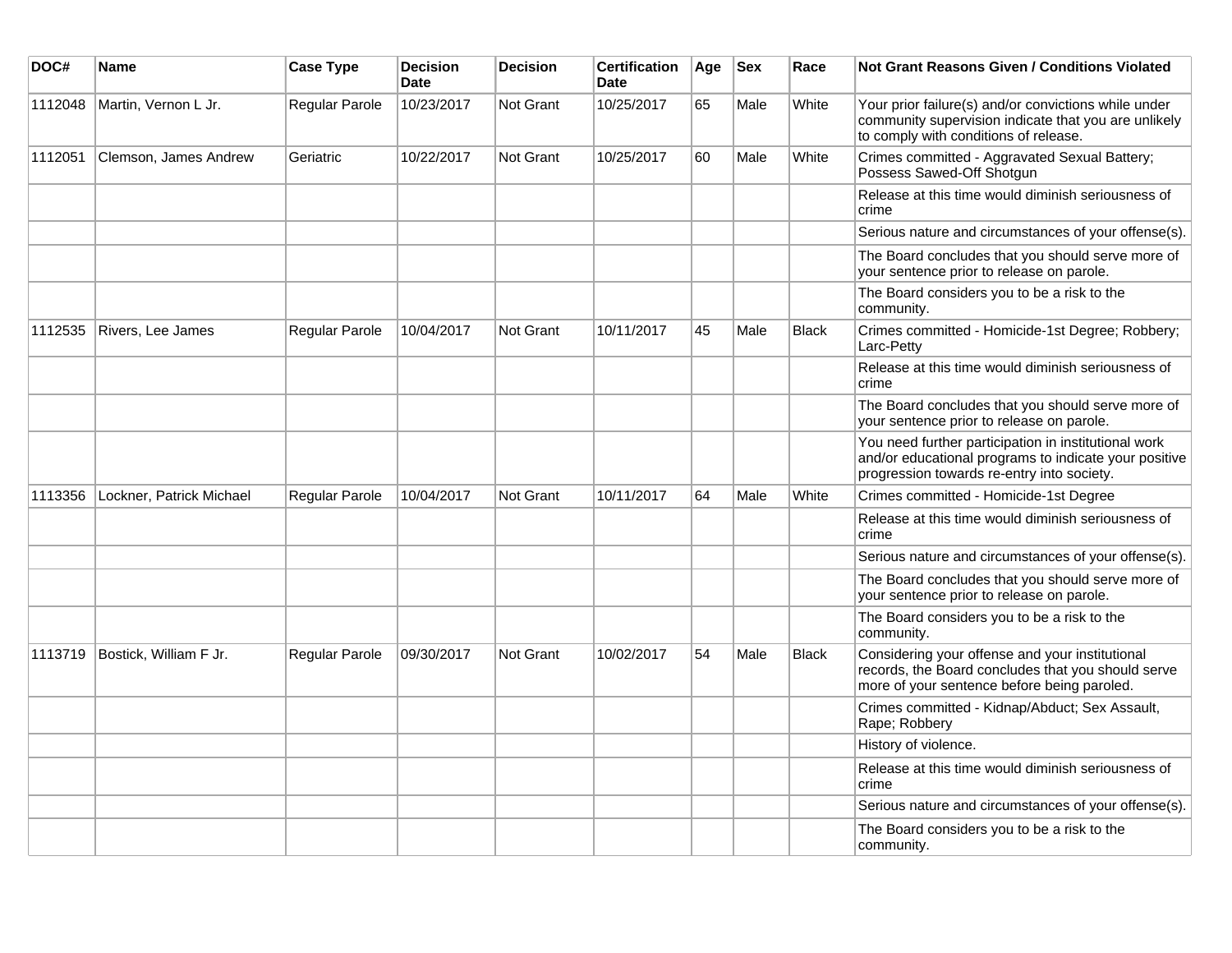| DOC#    | Name                     | <b>Case Type</b> | <b>Decision</b><br><b>Date</b> | <b>Decision</b> | <b>Certification</b><br>Date | Age | <b>Sex</b> | Race         | Not Grant Reasons Given / Conditions Violated                                                                                                         |
|---------|--------------------------|------------------|--------------------------------|-----------------|------------------------------|-----|------------|--------------|-------------------------------------------------------------------------------------------------------------------------------------------------------|
| 1113719 | Bostick, William F Jr.   | Regular Parole   | 09/30/2017                     | Not Grant       | 10/02/2017                   | 54  | Male       | <b>Black</b> | Your prior failure(s) and/or convictions while under<br>community supervision indicate that you are unlikely<br>to comply with conditions of release. |
| 1115031 | Sessoms, Alonzo Shawntel | Regular Parole   | 10/27/2017                     | Not Grant       | 10/31/2017                   | 44  | Male       | <b>Black</b> | Considering your offense and your institutional<br>records, the Board concludes that you should serve<br>more of your sentence before being paroled.  |
|         |                          |                  |                                |                 |                              |     |            |              | Extensive criminal record                                                                                                                             |
|         |                          |                  |                                |                 |                              |     |            |              | History of violence.                                                                                                                                  |
|         |                          |                  |                                |                 |                              |     |            |              | Poor institutional adjustment (for example,<br>motivation/attitude, unfavorable reports, lack of<br>program involvement, etc.)                        |
|         |                          |                  |                                |                 |                              |     |            |              | Serious nature and circumstances of your offense(s).                                                                                                  |
| 1115175 | Wright, Clarence Lee     | Geriatric        | 10/13/2017                     | Not Grant       | 10/16/2017                   | 60  | Male       | <b>Black</b> | Crimes committed - Kidnap/Abduct; Kidnap/Abduct;<br>Abduction: By Force, Intimidation Or Deception                                                    |
|         |                          |                  |                                |                 |                              |     |            |              | Serious nature and circumstances of your offense(s).                                                                                                  |
|         |                          |                  |                                |                 |                              |     |            |              | The Board concludes that you should serve more of<br>your sentence prior to release on parole.                                                        |
|         |                          |                  |                                |                 |                              |     |            |              | The Board considers you to be a risk to the<br>community.                                                                                             |
|         |                          |                  |                                |                 |                              |     |            |              | Your prior failure(s) and/or convictions while under<br>community supervision indicate that you are unlikely<br>to comply with conditions of release. |
| 1115570 | Rosser, Richard Robert   | Regular Parole   | 10/02/2017                     | Not Grant       | 10/11/2017                   | 49  | Male       | <b>Black</b> | Extensive criminal record                                                                                                                             |
|         |                          |                  |                                |                 |                              |     |            |              | Release at this time would diminish seriousness of<br>crime                                                                                           |
|         |                          |                  |                                |                 |                              |     |            |              | Serious nature and circumstances of your offense(s).                                                                                                  |
|         |                          |                  |                                |                 |                              |     |            |              | The Board concludes that you should serve more of<br>your sentence prior to release on parole.                                                        |
| 1116333 | Baines, Ryan Christop    | Regular Parole   | 10/21/2017                     | Not Grant       | 10/25/2017                   | 48  | Male       | Black        | History of violence.                                                                                                                                  |
|         |                          |                  |                                |                 |                              |     |            |              | Release at this time would diminish seriousness of<br>crime                                                                                           |
|         |                          |                  |                                |                 |                              |     |            |              | Serious nature and circumstances of your offense(s).                                                                                                  |
|         |                          |                  |                                |                 |                              |     |            |              | The Board concludes that you should serve more of<br>your sentence prior to release on parole.                                                        |
| 1117867 | Moats, Leif Eric         | Regular Parole   | 10/20/2017                     | Not Grant       | 10/24/2017                   | 45  | Male       | <b>Black</b> | Considering your offense and your institutional<br>records, the Board concludes that you should serve<br>more of your sentence before being paroled.  |
|         |                          |                  |                                |                 |                              |     |            |              | Poor institutional adjustment (for example,<br>motivation/attitude, unfavorable reports, lack of<br>program involvement, etc.)                        |
|         |                          |                  |                                |                 |                              |     |            |              | Serious nature and circumstances of your offense(s).                                                                                                  |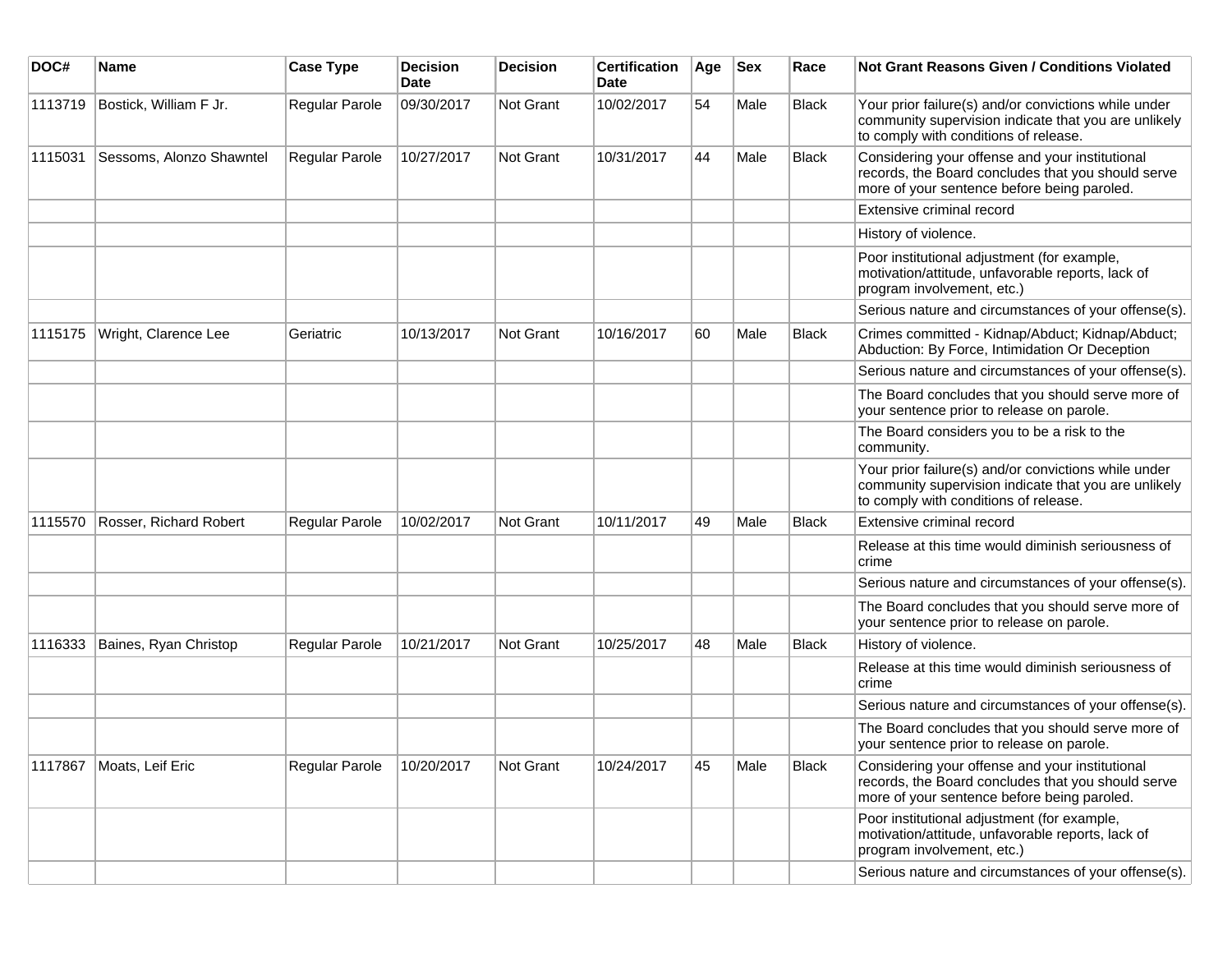| DOC#    | Name                       | <b>Case Type</b> | <b>Decision</b><br><b>Date</b> | Decision         | <b>Certification</b><br>Date | Age | <b>Sex</b> | Race         | Not Grant Reasons Given / Conditions Violated                                                                                                         |
|---------|----------------------------|------------------|--------------------------------|------------------|------------------------------|-----|------------|--------------|-------------------------------------------------------------------------------------------------------------------------------------------------------|
| 1117867 | Moats, Leif Eric           | Regular Parole   | 10/20/2017                     | Not Grant        | 10/24/2017                   | 45  | Male       | Black        | The Board concludes that you should serve more of<br>your sentence prior to release on parole.                                                        |
|         |                            |                  |                                |                  |                              |     |            |              | You need to show a longer period of stable<br>adjustment.                                                                                             |
| 1118076 | Andrews, Richard Allen     | Regular Parole   | 10/30/2017                     | Not Grant        | 10/31/2017                   | 64  | Male       | White        | Considering your offense and your institutional<br>records, the Board concludes that you should serve<br>more of your sentence before being paroled.  |
|         |                            |                  |                                |                  |                              |     |            |              | Crimes committed - Sex Assault, Rape; Forcible<br>Sodomy; Forcible Sodomy                                                                             |
|         |                            |                  |                                |                  |                              |     |            |              | Release at this time would diminish seriousness of<br>crime                                                                                           |
|         |                            |                  |                                |                  |                              |     |            |              | Serious nature and circumstances of your offense(s).                                                                                                  |
|         |                            |                  |                                |                  |                              |     |            |              | The Board considers you to be a risk to the<br>community.                                                                                             |
| 1118823 | Monroe, Haston Richard Jr. | Geriatric        | 10/20/2017                     | <b>Not Grant</b> | 10/24/2017                   | 61  | Male       | <b>Black</b> | Extensive criminal record                                                                                                                             |
|         |                            |                  |                                |                  |                              |     |            |              | Release at this time would diminish seriousness of<br>crime                                                                                           |
|         |                            |                  |                                |                  |                              |     |            |              | Serious nature and circumstances of your offense(s).                                                                                                  |
|         |                            |                  |                                |                  |                              |     |            |              | Your prior failure(s) and/or convictions while under<br>community supervision indicate that you are unlikely<br>to comply with conditions of release. |
| 1119745 | Miller, Robert A           | Regular Parole   | 10/10/2017                     | <b>Not Grant</b> | 10/16/2017                   | 52  | Male       | White        | History of violence.                                                                                                                                  |
|         |                            |                  |                                |                  |                              |     |            |              | Release at this time would diminish seriousness of<br>crime                                                                                           |
|         |                            |                  |                                |                  |                              |     |            |              | Serious nature and circumstances of your offense(s).                                                                                                  |
|         |                            |                  |                                |                  |                              |     |            |              | The Board concludes that you should serve more of<br>your sentence prior to release on parole.                                                        |
|         |                            |                  |                                |                  |                              |     |            |              | You need to show a longer period of stable<br>adjustment.                                                                                             |
| 1119812 | Bryant, David Jonathan     | Regular Parole   | 10/02/2017                     | Not Grant        | 10/11/2017                   | 57  | Male       | White        | Crimes committed - Homicide-1st Degree                                                                                                                |
|         |                            |                  |                                |                  |                              |     |            |              | Extensive criminal record                                                                                                                             |
|         |                            |                  |                                |                  |                              |     |            |              | Release at this time would diminish seriousness of<br>crime                                                                                           |
|         |                            |                  |                                |                  |                              |     |            |              | Serious nature and circumstances of your offense(s).                                                                                                  |
|         |                            |                  |                                |                  |                              |     |            |              | The Board concludes that you should serve more of<br>your sentence prior to release on parole.                                                        |
| 1120195 | Horta, Rigoberto Valdivia  | Regular Parole   | 10/09/2017                     | Not Grant        | 10/16/2017                   | 68  | Male       | White        | Crimes committed - Sex Assault, Rape                                                                                                                  |
|         |                            |                  |                                |                  |                              |     |            |              | History of substance abuse.                                                                                                                           |
|         |                            |                  |                                |                  |                              |     |            |              | Release at this time would diminish seriousness of<br>crime                                                                                           |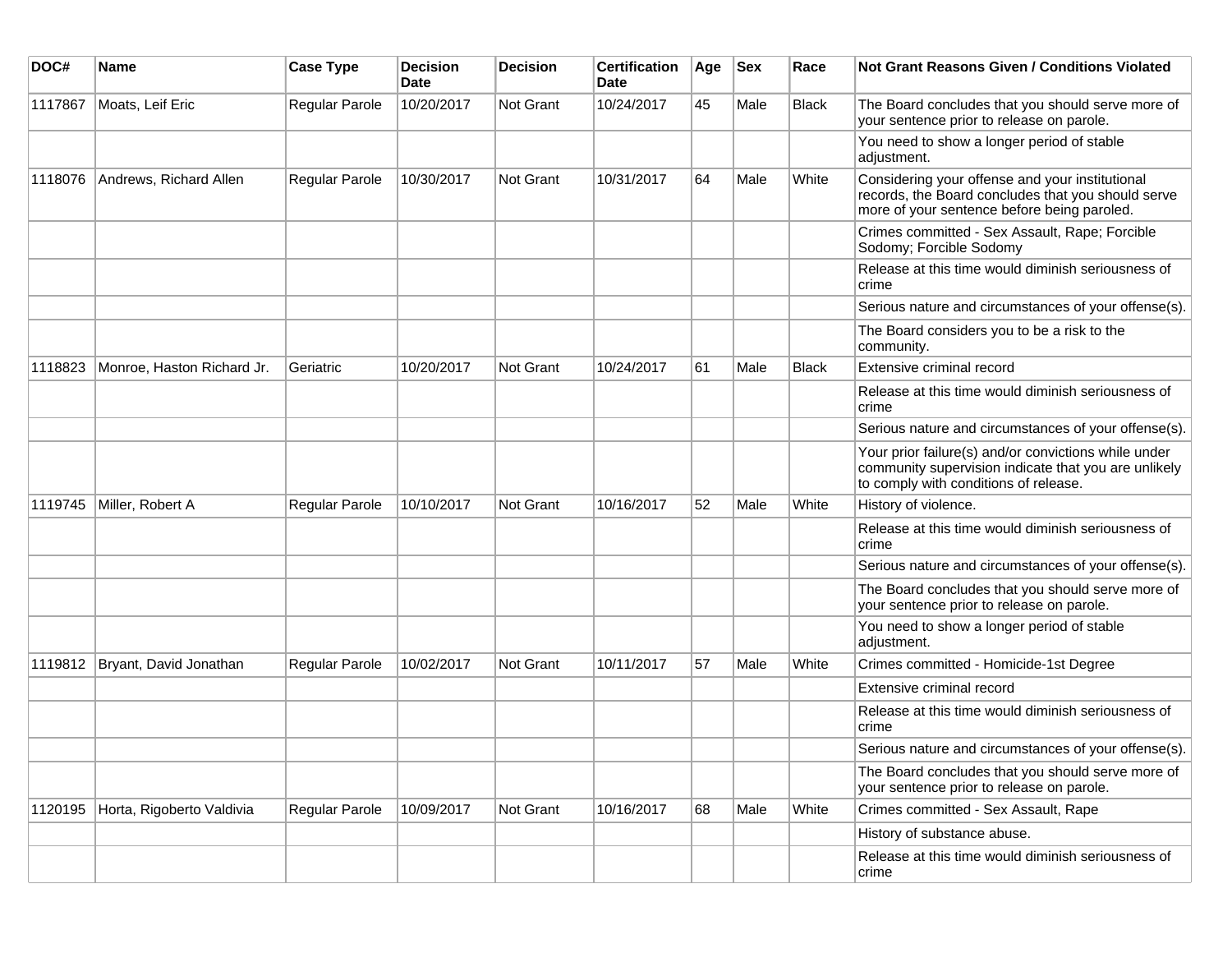| DOC#    | Name                      | <b>Case Type</b> | <b>Decision</b><br><b>Date</b> | <b>Decision</b>  | <b>Certification</b><br>Date | Age | <b>Sex</b> | Race         | <b>Not Grant Reasons Given / Conditions Violated</b>                                                                                                 |
|---------|---------------------------|------------------|--------------------------------|------------------|------------------------------|-----|------------|--------------|------------------------------------------------------------------------------------------------------------------------------------------------------|
| 1120195 | Horta, Rigoberto Valdivia | Regular Parole   | 10/09/2017                     | Not Grant        | 10/16/2017                   | 68  | Male       | White        | Serious nature and circumstances of your offense(s).                                                                                                 |
|         |                           |                  |                                |                  |                              |     |            |              | The Board considers you to be a risk to the<br>community.                                                                                            |
| 1122765 | Mcdonald, Leshawn         | Regular Parole   | 10/02/2017                     | <b>Not Grant</b> | 10/11/2017                   | 40  | Male       | <b>Black</b> | Extensive criminal record                                                                                                                            |
|         |                           |                  |                                |                  |                              |     |            |              | History of substance abuse.                                                                                                                          |
|         |                           |                  |                                |                  |                              |     |            |              | Serious nature and circumstances of your offense(s).                                                                                                 |
|         |                           |                  |                                |                  |                              |     |            |              | The Board concludes that you should serve more of<br>your sentence prior to release on parole.                                                       |
| 1123204 | Talib, Yusuf Abdullah     | Regular Parole   | 10/22/2017                     | <b>Not Grant</b> | 10/25/2017                   | 58  | Male       | Black        | Considering your offense and your institutional<br>records, the Board concludes that you should serve<br>more of your sentence before being paroled. |
|         |                           |                  |                                |                  |                              |     |            |              | Extensive criminal record                                                                                                                            |
|         |                           |                  |                                |                  |                              |     |            |              | History of violence.                                                                                                                                 |
|         |                           |                  |                                |                  |                              |     |            |              | Release at this time would diminish seriousness of<br>crime                                                                                          |
|         |                           |                  |                                |                  |                              |     |            |              | Serious nature and circumstances of your offense(s).                                                                                                 |
|         |                           |                  |                                |                  |                              |     |            |              | You need to show a longer period of stable<br>adjustment.                                                                                            |
|         |                           |                  |                                |                  |                              |     |            |              | Your record of institutional infractions indicates a<br>disregard for rules and that you are not ready to<br>conform to society.                     |
| 1123693 | Coles, Tim                | Regular Parole   | 10/24/2017                     | <b>Not Grant</b> | 10/26/2017                   | 50  | Male       | Black        | No Interest in Parole                                                                                                                                |
| 1124249 | Peace, Marc Everett       | Regular Parole   | 10/07/2017                     | Not Grant        | 10/16/2017                   | 55  | Male       | <b>Black</b> | Considering your offense and your institutional<br>records, the Board concludes that you should serve<br>more of your sentence before being paroled. |
|         |                           |                  |                                |                  |                              |     |            |              | Conviction of a new crime while incarcerated                                                                                                         |
|         |                           |                  |                                |                  |                              |     |            |              | Crimes committed - Homicide-Attempted;<br>Kidnap/Abduct; Malicious Wounding                                                                          |
|         |                           |                  |                                |                  |                              |     |            |              | Extensive criminal record                                                                                                                            |
|         |                           |                  |                                |                  |                              |     |            |              | History of violence.                                                                                                                                 |
|         |                           |                  |                                |                  |                              |     |            |              | Release at this time would diminish seriousness of<br>crime                                                                                          |
|         |                           |                  |                                |                  |                              |     |            |              | The Board concludes that you should serve more of<br>your sentence prior to release on parole.                                                       |
| 1124575 | Peters, Brian Keith       | Geriatric        | 10/21/2017                     | Not Grant        | 10/24/2017                   | 60  | Male       | White        | Considering your offense and your institutional<br>records, the Board concludes that you should serve<br>more of your sentence before being paroled. |
|         |                           |                  |                                |                  |                              |     |            |              | Release at this time would diminish seriousness of<br>crime                                                                                          |
|         |                           |                  |                                |                  |                              |     |            |              | Serious nature and circumstances of your offense(s).                                                                                                 |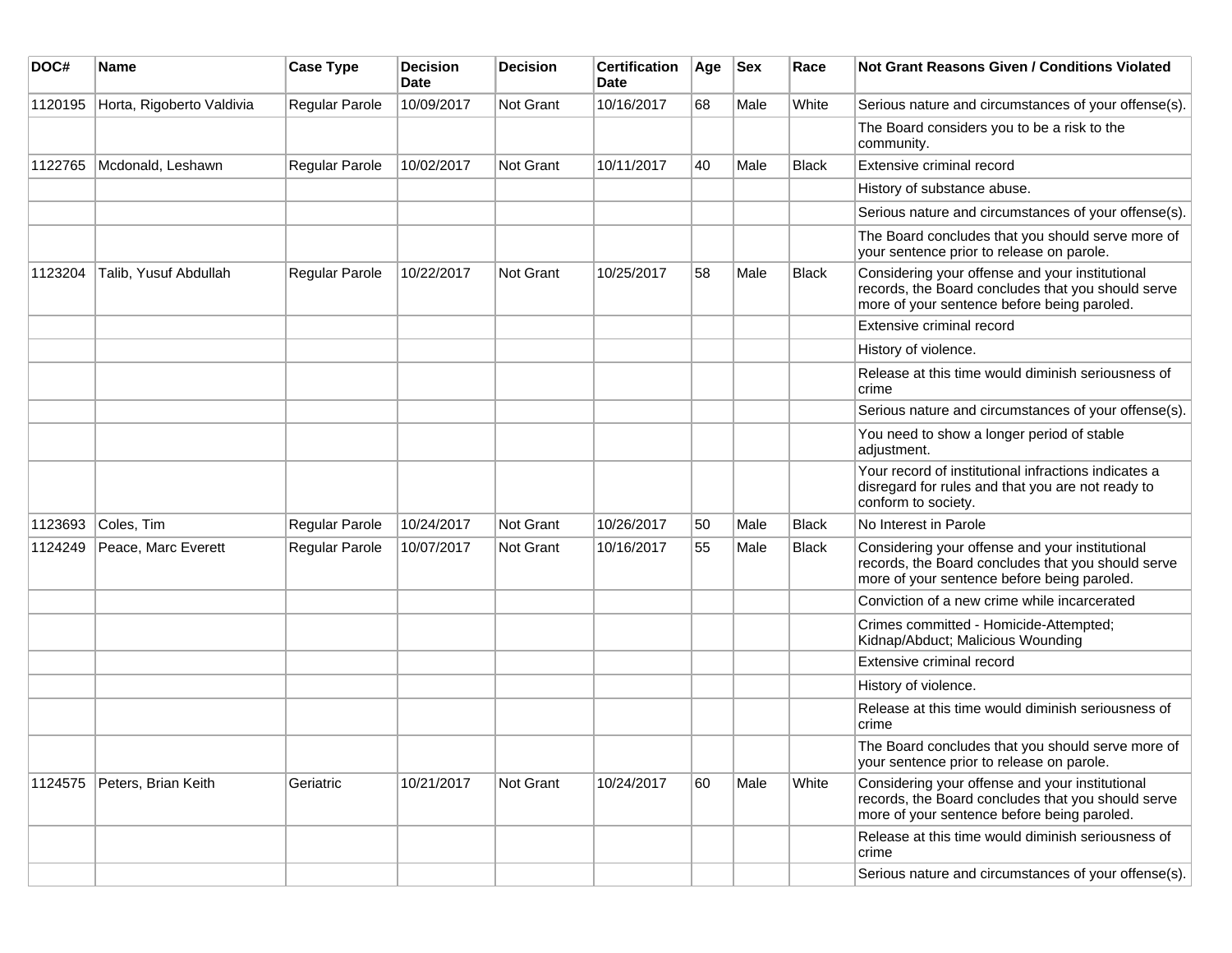| DOC#    | Name                | <b>Case Type</b> | <b>Decision</b><br><b>Date</b> | <b>Decision</b> | <b>Certification</b><br><b>Date</b> | Age | <b>Sex</b> | Race         | Not Grant Reasons Given / Conditions Violated                                                                                                               |
|---------|---------------------|------------------|--------------------------------|-----------------|-------------------------------------|-----|------------|--------------|-------------------------------------------------------------------------------------------------------------------------------------------------------------|
| 1124575 | Peters, Brian Keith | Geriatric        | 10/21/2017                     | Not Grant       | 10/24/2017                          | 60  | Male       | White        | The Board considers you to be a risk to the<br>community.                                                                                                   |
| 1125754 | Brown, Earl Bernard | Geriatric        | 10/04/2017                     | Not Grant       | 10/11/2017                          | 67  | Male       | <b>Black</b> | Considering your offense and your institutional<br>records, the Board concludes that you should serve<br>more of your sentence before being paroled.        |
|         |                     |                  |                                |                 |                                     |     |            |              | Extensive criminal record                                                                                                                                   |
|         |                     |                  |                                |                 |                                     |     |            |              | History of substance abuse.                                                                                                                                 |
|         |                     |                  |                                |                 |                                     |     |            |              | Release at this time would diminish seriousness of<br>crime                                                                                                 |
|         |                     |                  |                                |                 |                                     |     |            |              | Serious nature and circumstances of your offense(s).                                                                                                        |
|         |                     |                  |                                |                 |                                     |     |            |              | The Board concludes that you should serve more of<br>your sentence prior to release on parole.                                                              |
|         |                     |                  |                                |                 |                                     |     |            |              | Your prior failure(s) and/or convictions while under<br>community supervision indicate that you are unlikely<br>to comply with conditions of release.       |
| 1127962 | Ward, Mark Allen    | Regular Parole   | 10/04/2017                     | Not Grant       | 10/11/2017                          | 49  | Male       | White        | Release at this time would diminish seriousness of<br>crime                                                                                                 |
|         |                     |                  |                                |                 |                                     |     |            |              | Serious nature and circumstances of your offense(s).                                                                                                        |
|         |                     |                  |                                |                 |                                     |     |            |              | You need further participation in institutional work<br>and/or educational programs to indicate your positive<br>progression towards re-entry into society. |
| 1128384 | Hamlin, John Robert | Regular Parole   | 10/10/2017                     | Not Grant       | 10/16/2017                          | 58  | Male       | <b>Black</b> | Extensive criminal record                                                                                                                                   |
|         |                     |                  |                                |                 |                                     |     |            |              | History of violence.                                                                                                                                        |
|         |                     |                  |                                |                 |                                     |     |            |              | Release at this time would diminish seriousness of<br>crime                                                                                                 |
|         |                     |                  |                                |                 |                                     |     |            |              | Serious nature and circumstances of your offense(s).                                                                                                        |
|         |                     |                  |                                |                 |                                     |     |            |              | The Board concludes that you should serve more of<br>your sentence prior to release on parole.                                                              |
|         |                     |                  |                                |                 |                                     |     |            |              | The Board considers you to be a risk to the<br>community.                                                                                                   |
| 1128667 | Coe, Charles Auron  | Regular Parole   | 10/12/2017                     | Not Grant       | 10/16/2017                          | 50  | Male       | White        | Considering your offense and your institutional<br>records, the Board concludes that you should serve<br>more of your sentence before being paroled.        |
|         |                     |                  |                                |                 |                                     |     |            |              | Crimes committed - Statutory Burglary; Statutory<br>Burglary; Statutory Burglary                                                                            |
|         |                     |                  |                                |                 |                                     |     |            |              | Extensive criminal record                                                                                                                                   |
|         |                     |                  |                                |                 |                                     |     |            |              | Your prior failure(s) and/or convictions while under<br>community supervision indicate that you are unlikely<br>to comply with conditions of release.       |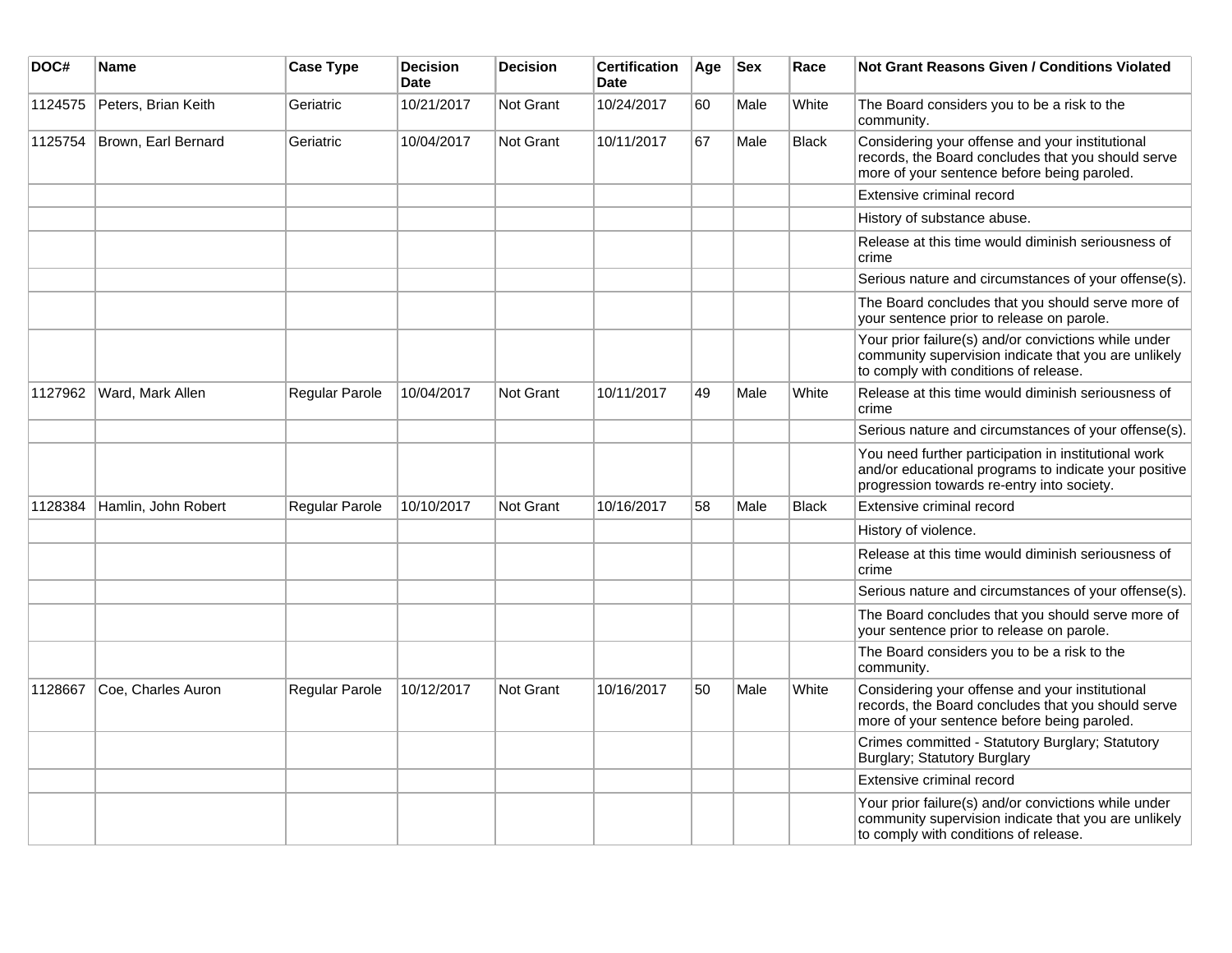| DOC#    | <b>Name</b>             | <b>Case Type</b> | <b>Decision</b><br>Date | <b>Decision</b> | <b>Certification</b><br>Date | Age | <b>Sex</b> | Race         | Not Grant Reasons Given / Conditions Violated                                                                                                         |
|---------|-------------------------|------------------|-------------------------|-----------------|------------------------------|-----|------------|--------------|-------------------------------------------------------------------------------------------------------------------------------------------------------|
| 1128667 | Coe, Charles Auron      | Regular Parole   | 10/12/2017              | Not Grant       | 10/16/2017                   | 50  | Male       | White        | Your record of institutional infractions indicates a<br>disregard for rules and that you are not ready to<br>conform to society.                      |
| 1129237 | Banks, Raymond Eric     | Regular Parole   | 10/09/2017              | Not Grant       | 10/16/2017                   | 58  | Male       | <b>Black</b> | Extensive criminal record                                                                                                                             |
|         |                         |                  |                         |                 |                              |     |            |              | History of substance abuse.                                                                                                                           |
|         |                         |                  |                         |                 |                              |     |            |              | History of violence.                                                                                                                                  |
|         |                         |                  |                         |                 |                              |     |            |              | Release at this time would diminish seriousness of<br>crime                                                                                           |
|         |                         |                  |                         |                 |                              |     |            |              | Serious nature and circumstances of your offense(s).                                                                                                  |
| 1129567 | Medley, Richard Garland | Geriatric        | 10/17/2017              | Not Grant       | 10/17/2017                   | 61  | Male       | White        | History of violence.                                                                                                                                  |
|         |                         |                  |                         |                 |                              |     |            |              | Release at this time would diminish seriousness of<br>crime                                                                                           |
|         |                         |                  |                         |                 |                              |     |            |              | Serious nature and circumstances of your offense(s).                                                                                                  |
| 1130151 | Bagby, Randolph Jr.     | Regular Parole   | 10/09/2017              | Not Grant       | 10/16/2017                   | 57  | Male       | <b>Black</b> | Crimes committed - Homicide-1st Degree; Malicious<br>Wounding; Parole Violation                                                                       |
|         |                         |                  |                         |                 |                              |     |            |              | Extensive criminal record                                                                                                                             |
|         |                         |                  |                         |                 |                              |     |            |              | History of violence.                                                                                                                                  |
|         |                         |                  |                         |                 |                              |     |            |              | Serious nature and circumstances of your offense(s).                                                                                                  |
|         |                         |                  |                         |                 |                              |     |            |              | The Board considers you to be a risk to the<br>community.                                                                                             |
|         |                         |                  |                         |                 |                              |     |            |              | Your prior failure(s) and/or convictions while under<br>community supervision indicate that you are unlikely<br>to comply with conditions of release. |
| 1130601 | Perkins, Thomas Andrew  | Geriatric        | 10/22/2017              | Not Grant       | 10/25/2017                   | 63  | Male       | <b>Black</b> | Crimes committed - Sex Assault, Rape                                                                                                                  |
|         |                         |                  |                         |                 |                              |     |            |              | History of violence.                                                                                                                                  |
|         |                         |                  |                         |                 |                              |     |            |              | Release at this time would diminish seriousness of<br>crime                                                                                           |
|         |                         |                  |                         |                 |                              |     |            |              | Serious nature and circumstances of your offense(s).                                                                                                  |
|         |                         |                  |                         |                 |                              |     |            |              | The Board concludes that you should serve more of<br>your sentence prior to release on parole.                                                        |
|         |                         |                  |                         |                 |                              |     |            |              | The Board considers you to be a risk to the<br>community.                                                                                             |
|         | 1131289 Carr, Jamie Lyn | Regular Parole   | 10/18/2017              | Not Grant       | 10/24/2017                   | 45  | Male       | White        | Crimes committed - Aggravated Sexual Battery;<br>Penetrate W/Inanimate Object; Forcible Sodomy                                                        |
|         |                         |                  |                         |                 |                              |     |            |              | Release at this time would diminish seriousness of<br>crime                                                                                           |
|         |                         |                  |                         |                 |                              |     |            |              | Serious nature and circumstances of your offense(s).                                                                                                  |
|         |                         |                  |                         |                 |                              |     |            |              | The Board considers you to be a risk to the<br>community.                                                                                             |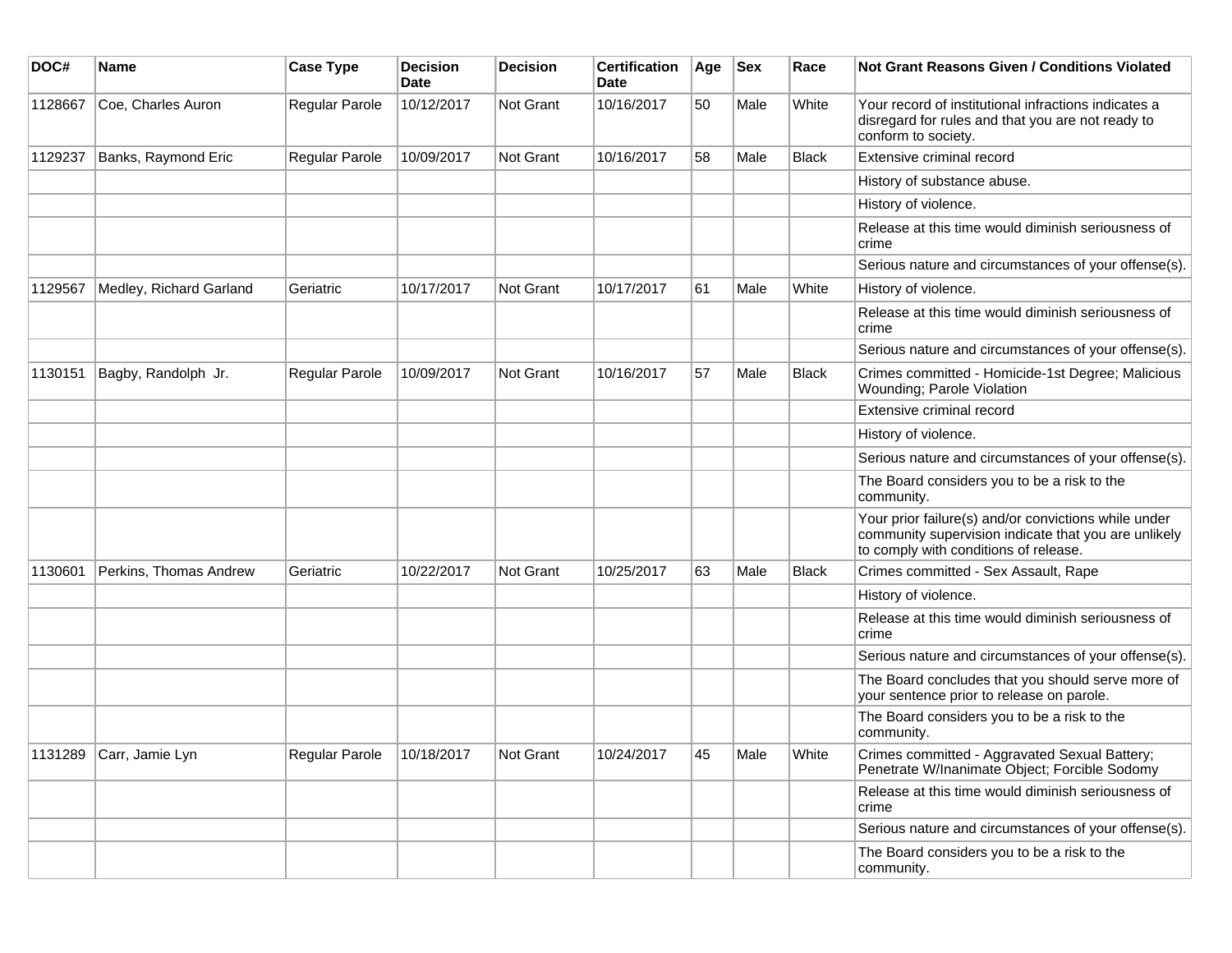| DOC#    | Name                        | <b>Case Type</b>    | <b>Decision</b><br><b>Date</b> | <b>Decision</b>  | <b>Certification</b><br><b>Date</b> | Age | <b>Sex</b> | Race         | <b>Not Grant Reasons Given / Conditions Violated</b>                                                                                                 |
|---------|-----------------------------|---------------------|--------------------------------|------------------|-------------------------------------|-----|------------|--------------|------------------------------------------------------------------------------------------------------------------------------------------------------|
| 1132205 | Stratton, Antonio Lamont    | <b>Board Review</b> | 09/30/2017                     | Not Grant        | 10/11/2017                          | 44  | Male       | <b>Black</b> | Considering your offense and your institutional<br>records, the Board concludes that you should serve<br>more of your sentence before being paroled. |
|         |                             |                     |                                |                  |                                     |     |            |              | Release at this time would diminish seriousness of<br>crime                                                                                          |
|         |                             |                     |                                |                  |                                     |     |            |              | Your record of institutional infractions indicates a<br>disregard for rules and that you are not ready to<br>conform to society.                     |
| 1132632 | Jiles, Robert Wesley        | Regular Parole      | 10/23/2017                     | <b>Not Grant</b> | 10/25/2017                          | 72  | Male       | <b>Black</b> | Crimes committed - Kidnap/Abduct; Kidnap/Abduct;<br>Kidnap/Abduct                                                                                    |
|         |                             |                     |                                |                  |                                     |     |            |              | Extensive criminal record                                                                                                                            |
|         |                             |                     |                                |                  |                                     |     |            |              | Release at this time would diminish seriousness of<br>crime                                                                                          |
|         |                             |                     |                                |                  |                                     |     |            |              | Serious nature and circumstances of your offense(s).                                                                                                 |
|         |                             |                     |                                |                  |                                     |     |            |              | The Board considers you to be a risk to the<br>community.                                                                                            |
| 1134841 | Calderone, Clifford Michael | Geriatric           | 10/13/2017                     | Not Grant        | 10/16/2017                          | 62  | Male       | White        | Crimes committed - Sex Assault, Rape; Forcible<br>Sodomy; Forcible Sodomy                                                                            |
|         |                             |                     |                                |                  |                                     |     |            |              | Release at this time would diminish seriousness of<br>crime                                                                                          |
|         |                             |                     |                                |                  |                                     |     |            |              | Serious nature and circumstances of your offense(s).                                                                                                 |
|         |                             |                     |                                |                  |                                     |     |            |              | The Board considers you to be a risk to the<br>community.                                                                                            |
| 1137044 | Johnson, Frederick N Jr.    | Geriatric           | 10/25/2017                     | Not Grant        | 10/26/2017                          | 61  | Male       | <b>Black</b> | Crimes committed - Kidnap/Abduct; Sex Assault,<br>Rape; Cocaine-Possess                                                                              |
|         |                             |                     |                                |                  |                                     |     |            |              | Extensive criminal record                                                                                                                            |
|         |                             |                     |                                |                  |                                     |     |            |              | Release at this time would diminish seriousness of<br>crime                                                                                          |
|         |                             |                     |                                |                  |                                     |     |            |              | The Board concludes that you should serve more of<br>your sentence prior to release on parole.                                                       |
| 1137524 | Davis, Bruce Elliott        | Regular Parole      | 10/22/2017                     | <b>Not Grant</b> | 10/25/2017                          | 50  | Male       | <b>Black</b> | Extensive criminal record                                                                                                                            |
|         |                             |                     |                                |                  |                                     |     |            |              | Other                                                                                                                                                |
|         |                             |                     |                                |                  |                                     |     |            |              | Release at this time would diminish seriousness of<br>crime                                                                                          |
|         |                             |                     |                                |                  |                                     |     |            |              | Serious nature and circumstances of your offense(s).                                                                                                 |
|         |                             |                     |                                |                  |                                     |     |            |              | You need to show a longer period of stable<br>adjustment.                                                                                            |
| 1138186 | Woods, Gary                 | Regular Parole      | 10/21/2017                     | Not Grant        | 10/24/2017                          | 58  | Male       | White        | Considering your offense and your institutional<br>records, the Board concludes that you should serve<br>more of your sentence before being paroled. |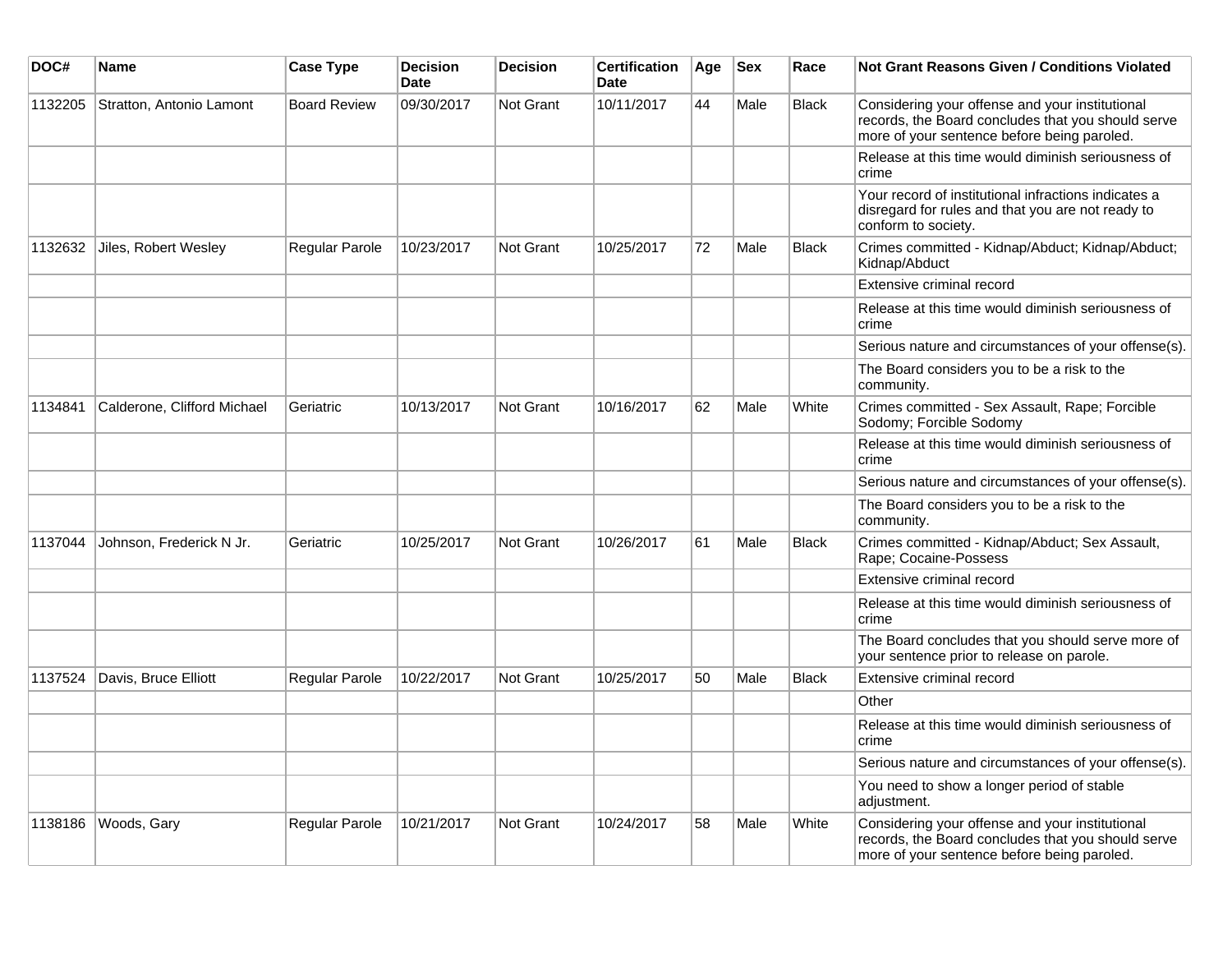| DOC#    | <b>Name</b>              | <b>Case Type</b>    | <b>Decision</b><br><b>Date</b> | <b>Decision</b>  | <b>Certification</b><br>Date | Age | <b>Sex</b> | Race         | Not Grant Reasons Given / Conditions Violated                                                                                                         |
|---------|--------------------------|---------------------|--------------------------------|------------------|------------------------------|-----|------------|--------------|-------------------------------------------------------------------------------------------------------------------------------------------------------|
| 1138186 | Woods, Gary              | Regular Parole      | 10/21/2017                     | Not Grant        | 10/24/2017                   | 58  | Male       | White        | Crimes committed - Kidnap/Abduct; Sex Assault,<br>Rape; Aggravated Sexual Battery                                                                     |
|         |                          |                     |                                |                  |                              |     |            |              | Release at this time would diminish seriousness of<br>crime                                                                                           |
|         |                          |                     |                                |                  |                              |     |            |              | The Board considers you to be a risk to the<br>community.                                                                                             |
| 1138883 | Lewis, Joseph Jamal      | <b>Board Review</b> | 09/30/2017                     | Not Grant        | 10/11/2017                   | 45  | Male       | Black        | Release at this time would diminish seriousness of<br>crime                                                                                           |
|         |                          |                     |                                |                  |                              |     |            |              | Your prior failure(s) and/or convictions while under<br>community supervision indicate that you are unlikely<br>to comply with conditions of release. |
| 1139132 | Payne, Thomas Irvin      | Geriatric           | 10/31/2017                     | <b>Not Grant</b> | 10/31/2017                   | 62  | Male       | Black        | Crimes committed - Sex Assault, Rape; Breaking<br>And Entering; Breaking And Entering                                                                 |
|         |                          |                     |                                |                  |                              |     |            |              | History of violence.                                                                                                                                  |
|         |                          |                     |                                |                  |                              |     |            |              | Release at this time would diminish seriousness of<br>crime                                                                                           |
|         |                          |                     |                                |                  |                              |     |            |              | Serious nature and circumstances of your offense(s).                                                                                                  |
| 1140531 | Scott, Raymond Randolph  | Regular Parole      | 10/31/2017                     | <b>Not Grant</b> | 10/31/2017                   | 59  | Male       | <b>Black</b> | Crimes committed - Sex Assault, Rape; Sex Assault,<br>Rape; Robbery                                                                                   |
|         |                          |                     |                                |                  |                              |     |            |              | Extensive criminal record                                                                                                                             |
|         |                          |                     |                                |                  |                              |     |            |              | Release at this time would diminish seriousness of<br>crime                                                                                           |
|         |                          |                     |                                |                  |                              |     |            |              | The Board concludes that you should serve more of<br>your sentence prior to release on parole.                                                        |
|         |                          |                     |                                |                  |                              |     |            |              | The Board considers you to be a risk to the<br>community.                                                                                             |
| 1141313 | Emmons, Prentiss Pickens | Geriatric           | 10/22/2017                     | <b>Not Grant</b> | 10/25/2017                   | 62  | Male       | <b>Black</b> | Extensive criminal record                                                                                                                             |
|         |                          |                     |                                |                  |                              |     |            |              | History of substance abuse.                                                                                                                           |
|         |                          |                     |                                |                  |                              |     |            |              | The Board concludes that you should serve more of<br>your sentence prior to release on parole.                                                        |
|         |                          |                     |                                |                  |                              |     |            |              | You need to show a longer period of stable<br>adjustment.                                                                                             |
| 1142176 | Herring, Jeffrey Lynn    | Regular Parole      | 10/31/2017                     | Not Grant        | 10/31/2017                   | 56  | Male       | White        | Release at this time would diminish seriousness of<br>crime                                                                                           |
|         |                          |                     |                                |                  |                              |     |            |              | The Board concludes that you should serve more of<br>your sentence prior to release on parole.                                                        |
|         |                          |                     |                                |                  |                              |     |            |              | The Board considers you to be a risk to the<br>community.                                                                                             |
|         |                          |                     |                                |                  |                              |     |            |              | Your prior failure(s) and/or convictions while under<br>community supervision indicate that you are unlikely<br>to comply with conditions of release. |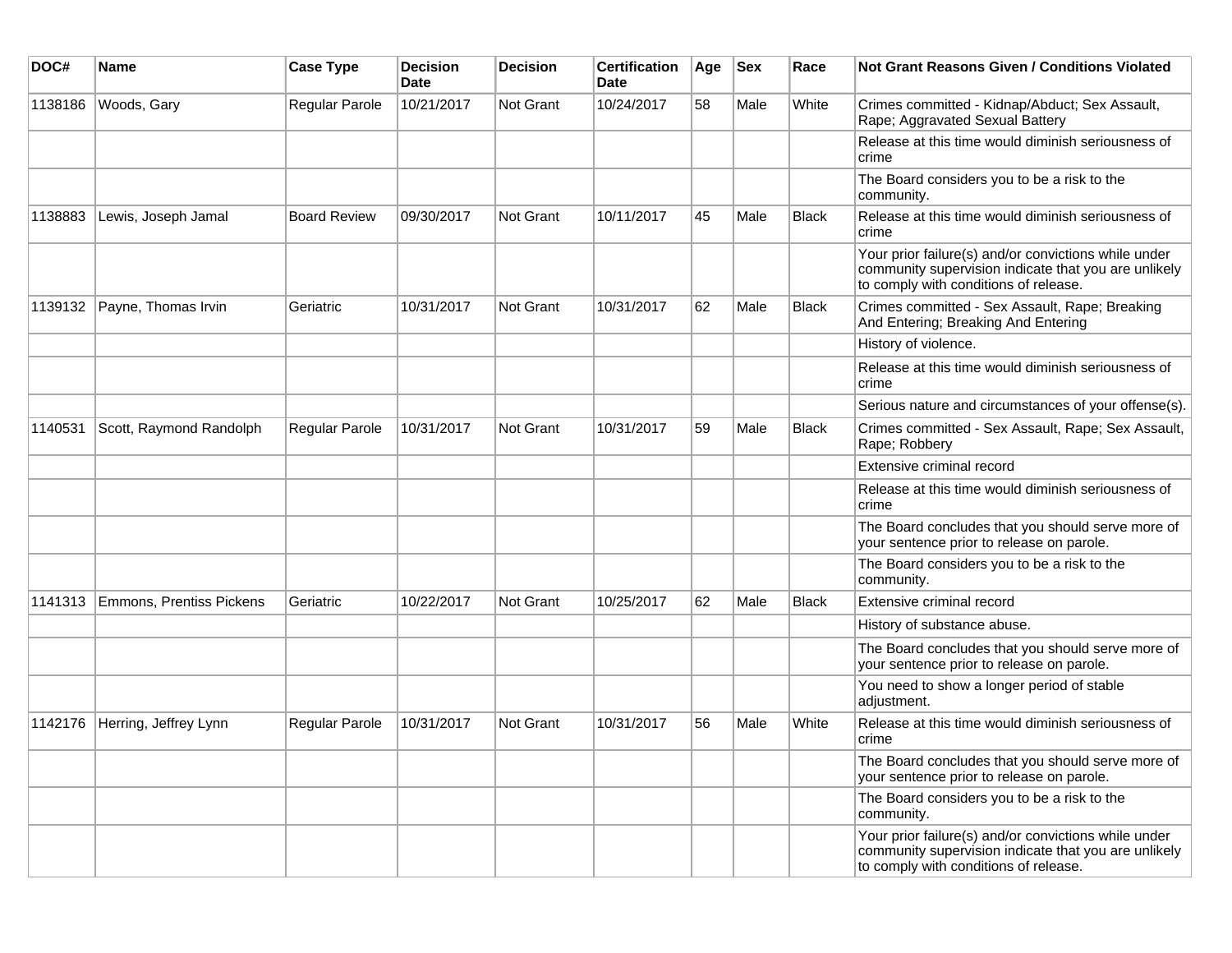| DOC#    | Name               | <b>Case Type</b> | <b>Decision</b><br><b>Date</b> | <b>Decision</b> | <b>Certification</b><br>Date | Age | <b>Sex</b> | Race         | <b>Not Grant Reasons Given / Conditions Violated</b>                                                                                                  |
|---------|--------------------|------------------|--------------------------------|-----------------|------------------------------|-----|------------|--------------|-------------------------------------------------------------------------------------------------------------------------------------------------------|
| 1142417 | Roy, Michael Lee   | Geriatric        | 10/07/2017                     | Not Grant       | 10/16/2017                   | 62  | Male       | <b>Black</b> | Extensive criminal record                                                                                                                             |
|         |                    |                  |                                |                 |                              |     |            |              | Release at this time would diminish seriousness of<br>crime                                                                                           |
|         |                    |                  |                                |                 |                              |     |            |              | Serious nature and circumstances of your offense(s).                                                                                                  |
|         |                    |                  |                                |                 |                              |     |            |              | The Board considers you to be a risk to the<br>community.                                                                                             |
|         |                    |                  |                                |                 |                              |     |            |              | Your prior failure(s) and/or convictions while under<br>community supervision indicate that you are unlikely<br>to comply with conditions of release. |
| 1142685 | Barrett, Gary Kyle | Geriatric        | 10/24/2017                     | Not Grant       | 10/25/2017                   | 68  | Male       | White        | Conviction of a new crime while incarcerated                                                                                                          |
|         |                    |                  |                                |                 |                              |     |            |              | Crimes committed - Homicide/Murder; Burglary;<br>Larc-Grand                                                                                           |
|         |                    |                  |                                |                 |                              |     |            |              | Extensive criminal record                                                                                                                             |
|         |                    |                  |                                |                 |                              |     |            |              | History of substance abuse.                                                                                                                           |
|         |                    |                  |                                |                 |                              |     |            |              | History of violence.                                                                                                                                  |
|         |                    |                  |                                |                 |                              |     |            |              | The Board concludes that you should serve more of<br>your sentence prior to release on parole.                                                        |
|         |                    |                  |                                |                 |                              |     |            |              | The Board considers you to be a risk to the<br>community.                                                                                             |
|         |                    |                  |                                |                 |                              |     |            |              | Your prior failure(s) and/or convictions while under<br>community supervision indicate that you are unlikely<br>to comply with conditions of release. |
| 1144178 | Boyd, Barry Allen  | Geriatric        | 10/04/2017                     | Not Grant       | 10/11/2017                   | 64  | Male       | White        | Extensive criminal record                                                                                                                             |
|         |                    |                  |                                |                 |                              |     |            |              | History of violence.                                                                                                                                  |
|         |                    |                  |                                |                 |                              |     |            |              | Release at this time would diminish seriousness of<br>crime                                                                                           |
|         |                    |                  |                                |                 |                              |     |            |              | Serious nature and circumstances of your offense(s).                                                                                                  |
| 1145141 | Spell, Larry Donel | Regular Parole   | 10/30/2017                     | Not Grant       | 10/31/2017                   | 45  | Male       | <b>Black</b> | Crimes committed - Homicide/Murder; Use Of<br>Firearm In Felony                                                                                       |
|         |                    |                  |                                |                 |                              |     |            |              | Release at this time would diminish seriousness of<br>crime                                                                                           |
|         |                    |                  |                                |                 |                              |     |            |              | Serious nature and circumstances of your offense(s).                                                                                                  |
|         |                    |                  |                                |                 |                              |     |            |              | The Board considers you to be a risk to the<br>community.                                                                                             |
| 1145981 | Harmon, Ralph      | Regular Parole   | 10/08/2017                     | Not Grant       | 10/16/2017                   | 60  | Male       | Black        | Conviction of a new crime while incarcerated                                                                                                          |
|         |                    |                  |                                |                 |                              |     |            |              | Extensive criminal record                                                                                                                             |
|         |                    |                  |                                |                 |                              |     |            |              | History of violence.                                                                                                                                  |
|         |                    |                  |                                |                 |                              |     |            |              | Release at this time would diminish seriousness of<br>crime                                                                                           |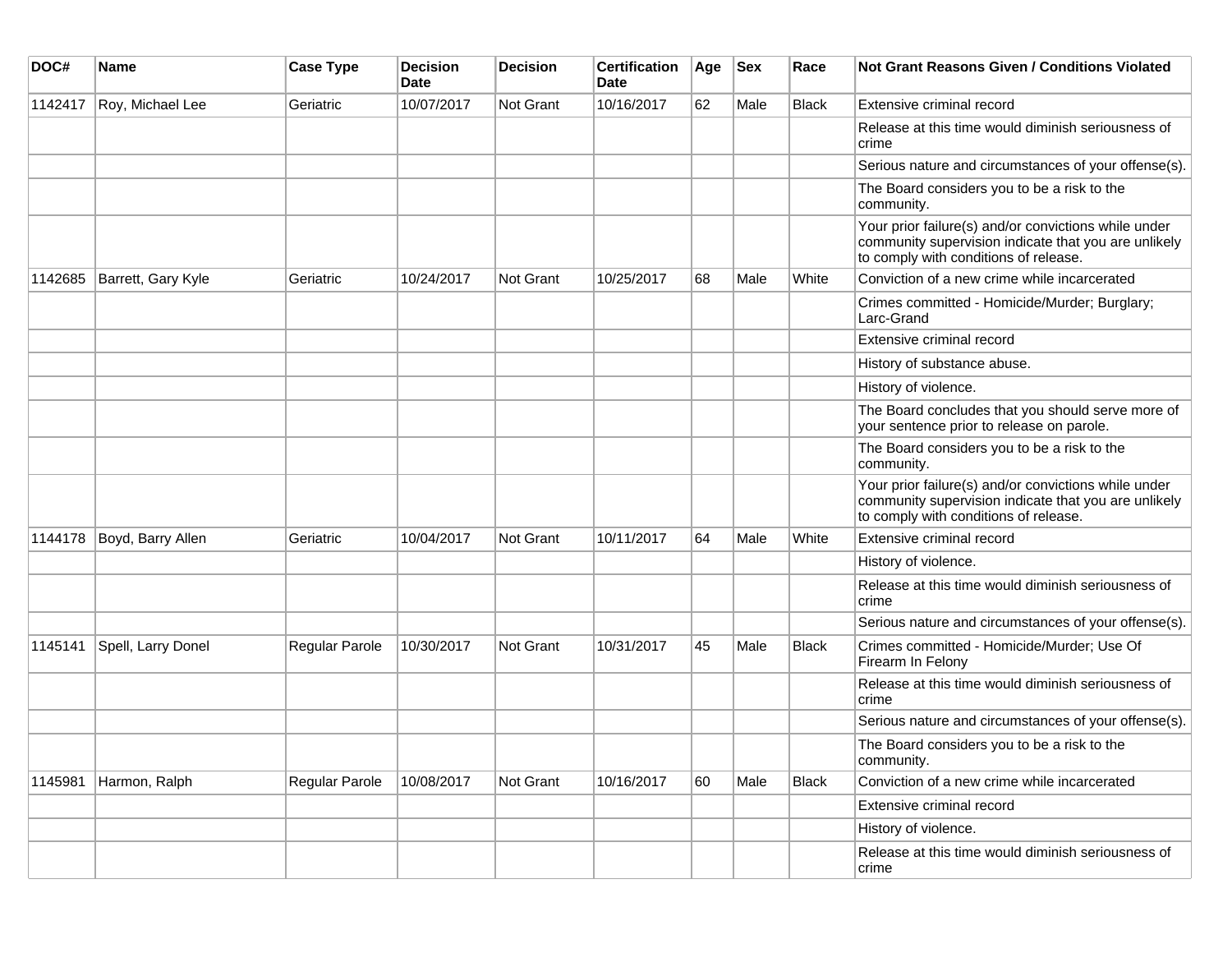| DOC#    | Name                      | <b>Case Type</b>      | <b>Decision</b><br><b>Date</b> | <b>Decision</b> | <b>Certification</b><br>Date | Age | <b>Sex</b> | Race  | Not Grant Reasons Given / Conditions Violated                                                                                                            |
|---------|---------------------------|-----------------------|--------------------------------|-----------------|------------------------------|-----|------------|-------|----------------------------------------------------------------------------------------------------------------------------------------------------------|
| 1145981 | Harmon, Ralph             | Regular Parole        | 10/08/2017                     | Not Grant       | 10/16/2017                   | 60  | Male       | Black | Serious nature and circumstances of your offense(s).                                                                                                     |
|         |                           |                       |                                |                 |                              |     |            |       | The Board concludes that you should serve more of<br>your sentence prior to release on parole.                                                           |
|         |                           |                       |                                |                 |                              |     |            |       | The Board considers you to be a risk to the<br>community.                                                                                                |
| 1147985 | Melton, Thomas Decatur    | Regular Parole        | 10/25/2017                     | Not Grant       | 10/31/2017                   | 73  | Male       | White | Crimes committed - Homicide/Murder;<br>Homicide/Murder; Homicide/Murder                                                                                  |
|         |                           |                       |                                |                 |                              |     |            |       | History of violence.                                                                                                                                     |
|         |                           |                       |                                |                 |                              |     |            |       | Release at this time would diminish seriousness of<br>crime                                                                                              |
|         |                           |                       |                                |                 |                              |     |            |       | Serious nature and circumstances of your offense(s).                                                                                                     |
|         |                           |                       |                                |                 |                              |     |            |       | The Board concludes that you should serve more of<br>your sentence prior to release on parole.                                                           |
| 1149421 | Frazier, George           | Geriatric             | 10/09/2017                     | Not Grant       | 10/16/2017                   | 79  | Male       | White | Considering your offense and your institutional<br>records, the Board concludes that you should serve<br>more of your sentence before being paroled.     |
|         |                           |                       |                                |                 |                              |     |            |       | Crimes committed - Aggravated Sexual Battery:<br>Victim <13 Yrs; Aggravated Sexual Battery: Victim<br><13 Yrs; Aggravated Sexual Battery: Victim <13 Yrs |
|         |                           |                       |                                |                 |                              |     |            |       | Release at this time would diminish seriousness of<br>crime                                                                                              |
|         |                           |                       |                                |                 |                              |     |            |       | Serious nature and circumstances of your offense(s).                                                                                                     |
| 1151046 | Michaels, Elijah Jeremiah | <b>Regular Parole</b> | 10/12/2017                     | Not Grant       | 10/16/2017                   | 47  | Male       | Black | Crimes committed - Sex Assault, Rape; Breaking<br>And Entering; Sodomy                                                                                   |
|         |                           |                       |                                |                 |                              |     |            |       | History of violence.                                                                                                                                     |
|         |                           |                       |                                |                 |                              |     |            |       | Release at this time would diminish seriousness of<br>crime                                                                                              |
|         |                           |                       |                                |                 |                              |     |            |       | The Board concludes that you should serve more of<br>your sentence prior to release on parole.                                                           |
|         |                           |                       |                                |                 |                              |     |            |       | The Board considers you to be a risk to the<br>community.                                                                                                |
| 1151378 | Ramirez, Fortino          | Geriatric             | 10/31/2017                     | Not Grant       | 10/31/2017                   | 74  | Male       | White | Crimes committed - Sodomy: Victim <13 Yrs;<br>Aggravated Sexual Battery: Victim <13 Yrs; Indecent<br>Liberties: W/Child By Parent/Etc                    |
|         |                           |                       |                                |                 |                              |     |            |       | Poor institutional adjustment (for example,<br>motivation/attitude, unfavorable reports, lack of<br>program involvement, etc.)                           |
|         |                           |                       |                                |                 |                              |     |            |       | Serious nature and circumstances of your offense(s).                                                                                                     |
|         |                           |                       |                                |                 |                              |     |            |       | The Board considers you to be a risk to the<br>community.                                                                                                |
|         |                           |                       |                                |                 |                              |     |            |       | You need to show a longer period of stable<br>adjustment.                                                                                                |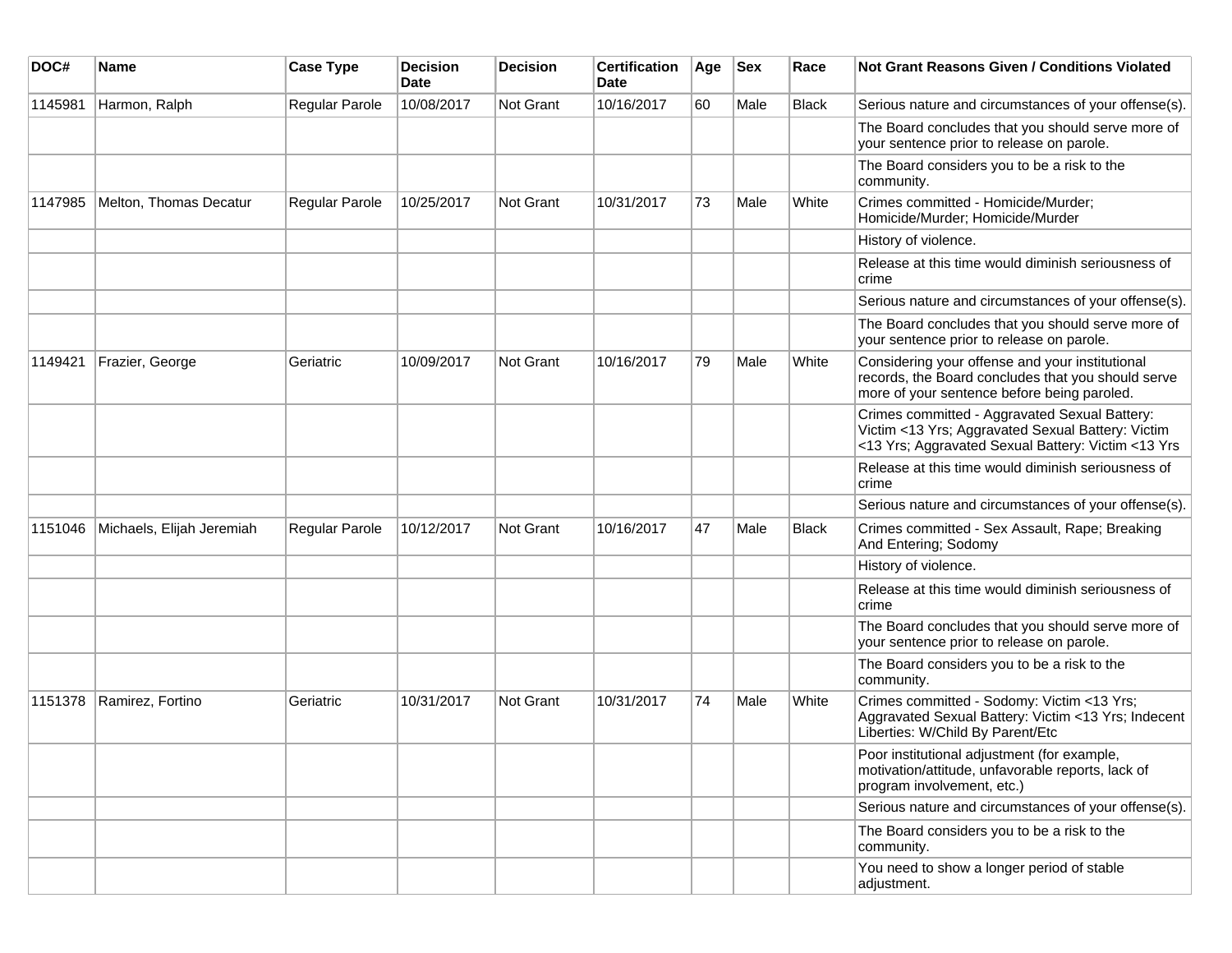| DOC#    | Name                       | <b>Case Type</b> | <b>Decision</b><br><b>Date</b> | <b>Decision</b>  | <b>Certification</b><br><b>Date</b> | Age | <b>Sex</b> | Race         | Not Grant Reasons Given / Conditions Violated                                                                                                         |
|---------|----------------------------|------------------|--------------------------------|------------------|-------------------------------------|-----|------------|--------------|-------------------------------------------------------------------------------------------------------------------------------------------------------|
| 1151845 | Waller, Harold L Jr.       | Regular Parole   | 10/02/2017                     | <b>Not Grant</b> | 10/11/2017                          | 51  | Male       | <b>Black</b> | No Interest in Parole                                                                                                                                 |
| 1153488 | Jones, Ryan Harvey         | Regular Parole   | 10/25/2017                     | <b>Not Grant</b> | 10/26/2017                          | 48  | Male       | <b>Black</b> | Crimes committed - Homicide-1st Degree;<br><b>Aggravated Sexual Battery</b>                                                                           |
|         |                            |                  |                                |                  |                                     |     |            |              | History of violence.                                                                                                                                  |
|         |                            |                  |                                |                  |                                     |     |            |              | Release at this time would diminish seriousness of<br>crime                                                                                           |
|         |                            |                  |                                |                  |                                     |     |            |              | Serious nature and circumstances of your offense(s).                                                                                                  |
|         |                            |                  |                                |                  |                                     |     |            |              | The Board considers you to be a risk to the<br>community.                                                                                             |
|         |                            |                  |                                |                  |                                     |     |            |              | Your prior failure(s) and/or convictions while under<br>community supervision indicate that you are unlikely<br>to comply with conditions of release. |
| 1154583 | Daniels, Nathaniel Clinton | Regular Parole   | 10/31/2017                     | <b>Not Grant</b> | 10/31/2017                          | 45  | Male       | <b>Black</b> | Considering your offense and your institutional<br>records, the Board concludes that you should serve<br>more of your sentence before being paroled.  |
|         |                            |                  |                                |                  |                                     |     |            |              | Extensive criminal record                                                                                                                             |
|         |                            |                  |                                |                  |                                     |     |            |              | Poor institutional adjustment (for example,<br>motivation/attitude, unfavorable reports, lack of<br>program involvement, etc.)                        |
|         |                            |                  |                                |                  |                                     |     |            |              | Release at this time would diminish seriousness of<br>crime                                                                                           |
|         |                            |                  |                                |                  |                                     |     |            |              | Serious nature and circumstances of your offense(s).                                                                                                  |
|         |                            |                  |                                |                  |                                     |     |            |              | The Board considers you to be a risk to the<br>community.                                                                                             |
|         |                            |                  |                                |                  |                                     |     |            |              | You need to show a longer period of stable<br>adjustment.                                                                                             |
|         |                            |                  |                                |                  |                                     |     |            |              | Your prior failure(s) and/or convictions while under<br>community supervision indicate that you are unlikely<br>to comply with conditions of release. |
| 1154934 | Tilley, Steven Michael     | Regular Parole   | 10/24/2017                     | Not Grant        | 10/25/2017                          | 50  | Male       | White        | Release at this time would diminish seriousness of<br>crime                                                                                           |
|         |                            |                  |                                |                  |                                     |     |            |              | Serious nature and circumstances of your offense(s).                                                                                                  |
|         |                            |                  |                                |                  |                                     |     |            |              | The Board concludes that you should serve more of<br>your sentence prior to release on parole.                                                        |
|         |                            |                  |                                |                  |                                     |     |            |              | You need to show a longer period of stable<br>adjustment.                                                                                             |
| 1156107 | Wiggins, George W Jr.      | Regular Parole   | 10/25/2017                     | <b>Not Grant</b> | 10/26/2017                          | 44  | Male       | <b>Black</b> | Considering your offense and your institutional<br>records, the Board concludes that you should serve<br>more of your sentence before being paroled.  |
|         |                            |                  |                                |                  |                                     |     |            |              | History of violence.                                                                                                                                  |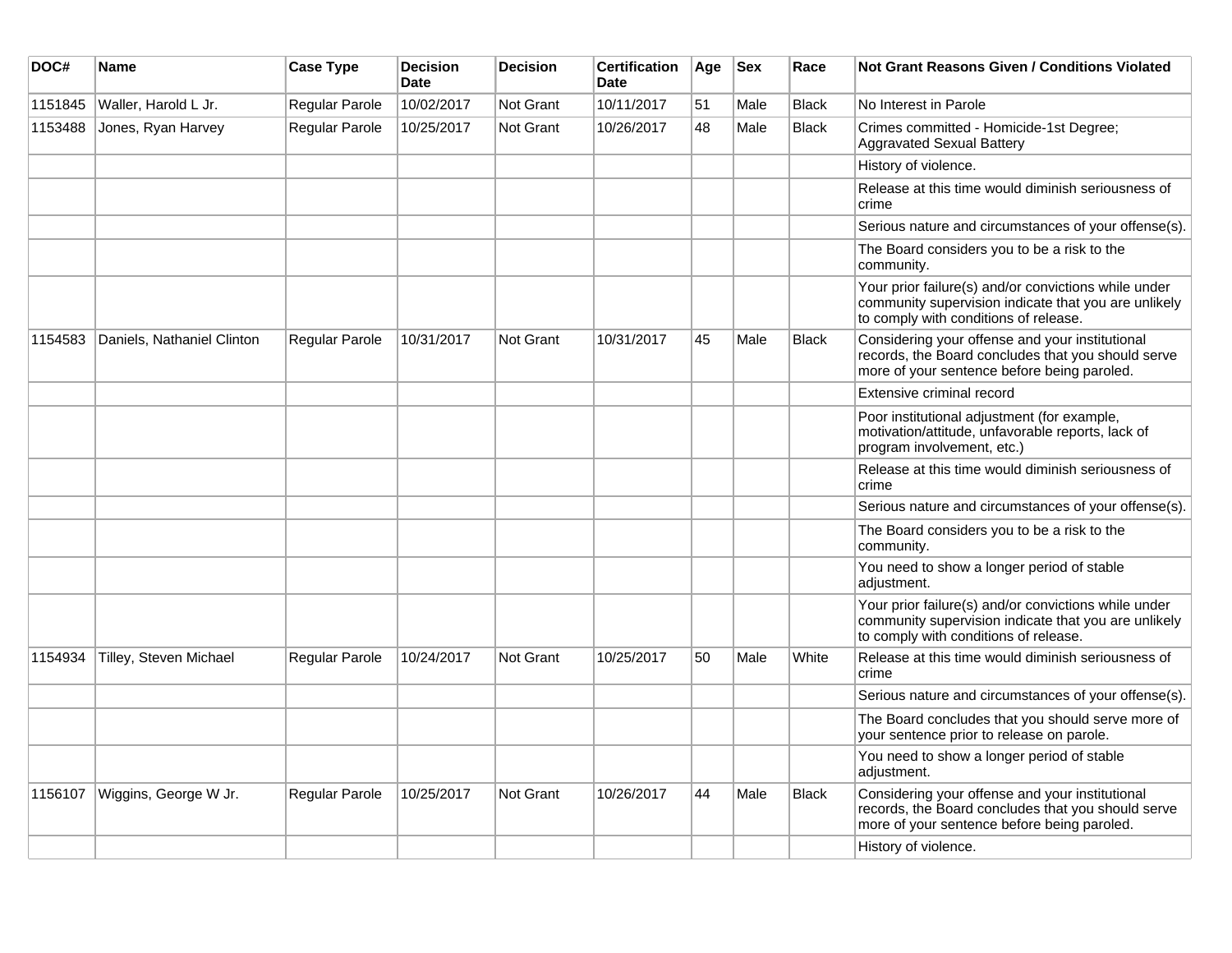| DOC#    | Name                      | <b>Case Type</b>      | <b>Decision</b><br><b>Date</b> | <b>Decision</b>  | <b>Certification</b><br><b>Date</b> | Age | <b>Sex</b> | Race         | <b>Not Grant Reasons Given / Conditions Violated</b>                                                                                                  |
|---------|---------------------------|-----------------------|--------------------------------|------------------|-------------------------------------|-----|------------|--------------|-------------------------------------------------------------------------------------------------------------------------------------------------------|
| 1156107 | Wiggins, George W Jr.     | <b>Regular Parole</b> | 10/25/2017                     | Not Grant        | 10/26/2017                          | 44  | Male       | <b>Black</b> | Release at this time would diminish seriousness of<br>crime                                                                                           |
|         |                           |                       |                                |                  |                                     |     |            |              | Serious nature and circumstances of your offense(s).                                                                                                  |
|         |                           |                       |                                |                  |                                     |     |            |              | The Board considers you to be a risk to the<br>community.                                                                                             |
| 1156929 | Osborne, Adam James       | Regular Parole        | 10/04/2017                     | Not Grant        | 10/06/2017                          | 48  | Male       | White        | Crimes committed - Homicide-Wilful Kill-Gun;<br>Robbery; Breaking And Entering                                                                        |
|         |                           |                       |                                |                  |                                     |     |            |              | Release at this time would diminish seriousness of<br>crime                                                                                           |
|         |                           |                       |                                |                  |                                     |     |            |              | Serious nature and circumstances of your offense(s).                                                                                                  |
| 1157744 | Wilkinson, Robert Ricardo | <b>Regular Parole</b> | 09/30/2017                     | <b>Not Grant</b> | 10/02/2017                          | 59  | Male       | <b>Black</b> | History of substance abuse.                                                                                                                           |
|         |                           |                       |                                |                  |                                     |     |            |              | Poor institutional adjustment (for example,<br>motivation/attitude, unfavorable reports, lack of<br>program involvement, etc.)                        |
|         |                           |                       |                                |                  |                                     |     |            |              | Release at this time would diminish seriousness of<br>crime                                                                                           |
|         |                           |                       |                                |                  |                                     |     |            |              | You need to show a longer period of stable<br>adjustment.                                                                                             |
|         |                           |                       |                                |                  |                                     |     |            |              | Your prior failure(s) and/or convictions while under<br>community supervision indicate that you are unlikely<br>to comply with conditions of release. |
|         |                           |                       |                                |                  |                                     |     |            |              | Your record of institutional infractions indicates a<br>disregard for rules and that you are not ready to<br>conform to society.                      |
| 1158615 | Johnson, Bobby Wayne      | Geriatric             | 10/07/2017                     | <b>Not Grant</b> | 10/16/2017                          | 62  | Male       | White        | Release at this time would diminish seriousness of<br>crime                                                                                           |
|         |                           |                       |                                |                  |                                     |     |            |              | Serious nature and circumstances of your offense(s).                                                                                                  |
|         |                           |                       |                                |                  |                                     |     |            |              | The Board concludes that you should serve more of<br>your sentence prior to release on parole.                                                        |
| 1162212 | Hix, Sherman Charles      | Regular Parole        | 10/22/2017                     | Not Grant        | 10/25/2017                          | 52  | Male       | White        | Crimes committed - Arson; Arson; Statutory Burglary                                                                                                   |
|         |                           |                       |                                |                  |                                     |     |            |              | Release at this time would diminish seriousness of<br>crime                                                                                           |
|         |                           |                       |                                |                  |                                     |     |            |              | Serious nature and circumstances of your offense(s).                                                                                                  |
|         |                           |                       |                                |                  |                                     |     |            |              | Your prior failure(s) and/or convictions while under<br>community supervision indicate that you are unlikely<br>to comply with conditions of release. |
| 1163482 | Roberts, Tyrone           | Geriatric             | 10/20/2017                     | Not Grant        | 10/24/2017                          | 61  | Male       | <b>Black</b> | Extensive criminal record                                                                                                                             |
|         |                           |                       |                                |                  |                                     |     |            |              | Release at this time would diminish seriousness of<br>crime                                                                                           |
|         |                           |                       |                                |                  |                                     |     |            |              | Serious nature and circumstances of your offense(s).                                                                                                  |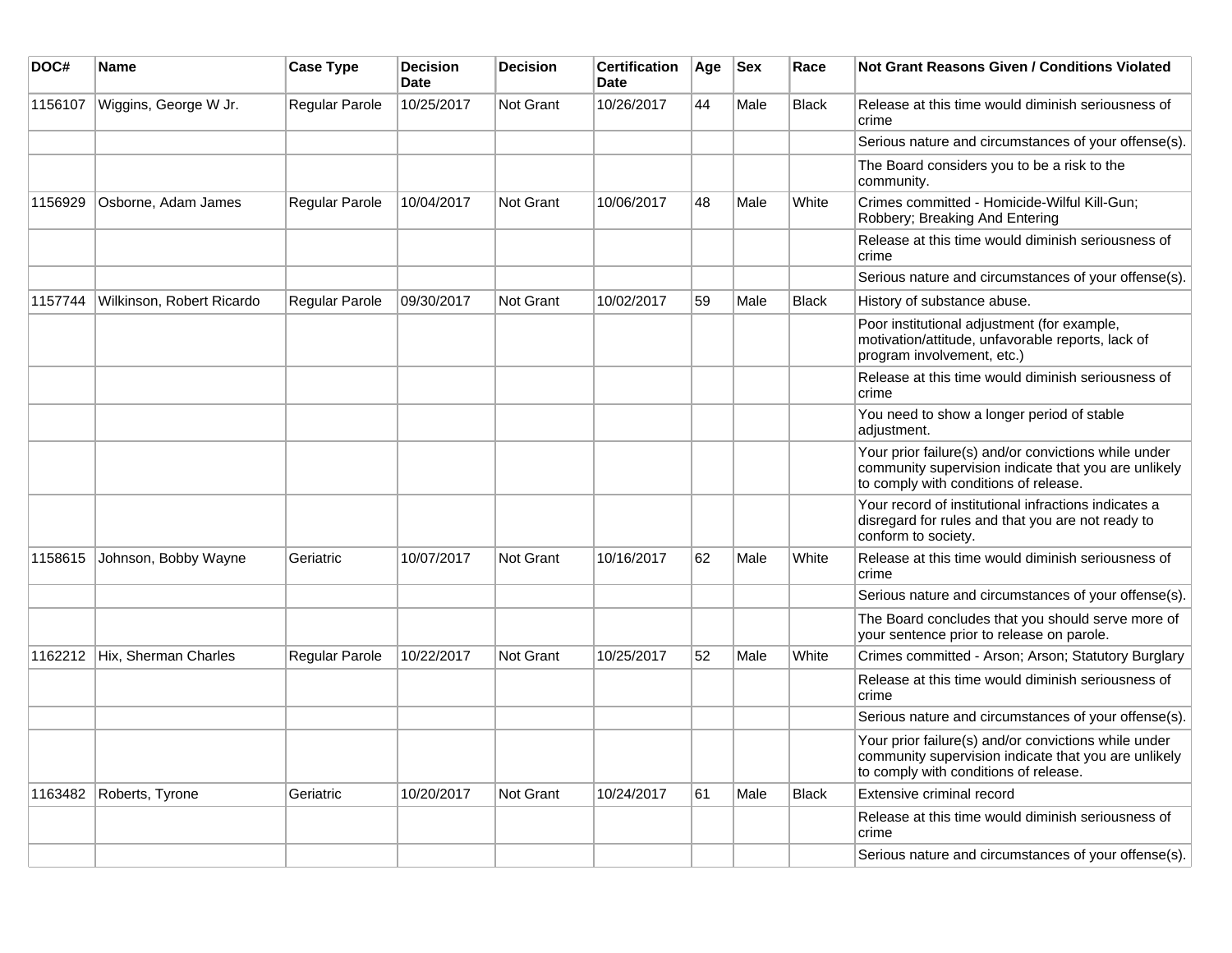| DOC#    | Name                 | <b>Case Type</b> | <b>Decision</b><br>Date | <b>Decision</b>  | <b>Certification</b><br>Date | Age | <b>Sex</b> | Race         | Not Grant Reasons Given / Conditions Violated                                                                                                               |
|---------|----------------------|------------------|-------------------------|------------------|------------------------------|-----|------------|--------------|-------------------------------------------------------------------------------------------------------------------------------------------------------------|
| 1163482 | Roberts, Tyrone      | Geriatric        | 10/20/2017              | Not Grant        | 10/24/2017                   | 61  | Male       | <b>Black</b> | You need further participation in institutional work<br>and/or educational programs to indicate your positive<br>progression towards re-entry into society. |
| 1165118 | Hunt, Algie Alexande | Regular Parole   | 10/09/2017              | Not Grant        | 10/16/2017                   | 62  | Male       | Black        | Crimes committed - Sex Asslt-Attempted Rape;<br>Burglary; Breaking And Entering                                                                             |
|         |                      |                  |                         |                  |                              |     |            |              | Extensive criminal record                                                                                                                                   |
|         |                      |                  |                         |                  |                              |     |            |              | The Board concludes that you should serve more of<br>your sentence prior to release on parole.                                                              |
| 1165363 | Vanover, Jessie Lee  | Regular Parole   | 10/21/2017              | <b>Not Grant</b> | 10/24/2017                   | 66  | Male       | White        | Considering your offense and your institutional<br>records, the Board concludes that you should serve<br>more of your sentence before being paroled.        |
|         |                      |                  |                         |                  |                              |     |            |              | Extensive criminal record                                                                                                                                   |
|         |                      |                  |                         |                  |                              |     |            |              | Release at this time would diminish seriousness of<br>crime                                                                                                 |
|         |                      |                  |                         |                  |                              |     |            |              | Your prior failure(s) and/or convictions while under<br>community supervision indicate that you are unlikely<br>to comply with conditions of release.       |
| 1165559 | Scott. Michael Erin  | Regular Parole   | 10/25/2017              | Not Grant        | 10/31/2017                   | 50  | Male       | White        | Extensive criminal record                                                                                                                                   |
|         |                      |                  |                         |                  |                              |     |            |              | History of violence.                                                                                                                                        |
|         |                      |                  |                         |                  |                              |     |            |              | Release at this time would diminish seriousness of<br>crime                                                                                                 |
|         |                      |                  |                         |                  |                              |     |            |              | The Board considers you to be a risk to the<br>community.                                                                                                   |
|         |                      |                  |                         |                  |                              |     |            |              | Your prior failure(s) and/or convictions while under<br>community supervision indicate that you are unlikely<br>to comply with conditions of release.       |
| 1165644 | Bolling, Dwayne R    | Regular Parole   | 10/25/2017              | Not Grant        | 10/31/2017                   | 57  | Male       | <b>Black</b> | Crimes committed - Homicide-1st Degree; Assault;<br><b>Burglary</b>                                                                                         |
|         |                      |                  |                         |                  |                              |     |            |              | History of substance abuse.                                                                                                                                 |
|         |                      |                  |                         |                  |                              |     |            |              | History of violence.                                                                                                                                        |
|         |                      |                  |                         |                  |                              |     |            |              | Release at this time would diminish seriousness of<br>crime                                                                                                 |
|         |                      |                  |                         |                  |                              |     |            |              | Serious nature and circumstances of your offense(s).                                                                                                        |
|         |                      |                  |                         |                  |                              |     |            |              | Your prior failure(s) and/or convictions while under<br>community supervision indicate that you are unlikely<br>to comply with conditions of release.       |
| 1168765 | Mcgill, James Joseph | Regular Parole   | 10/21/2017              | Not Grant        | 10/24/2017                   | 56  | Male       | White        | Release at this time would diminish seriousness of<br>crime                                                                                                 |
|         |                      |                  |                         |                  |                              |     |            |              | Serious nature and circumstances of your offense(s).                                                                                                        |
|         |                      |                  |                         |                  |                              |     |            |              | The Board concludes that you should serve more of<br>your sentence prior to release on parole.                                                              |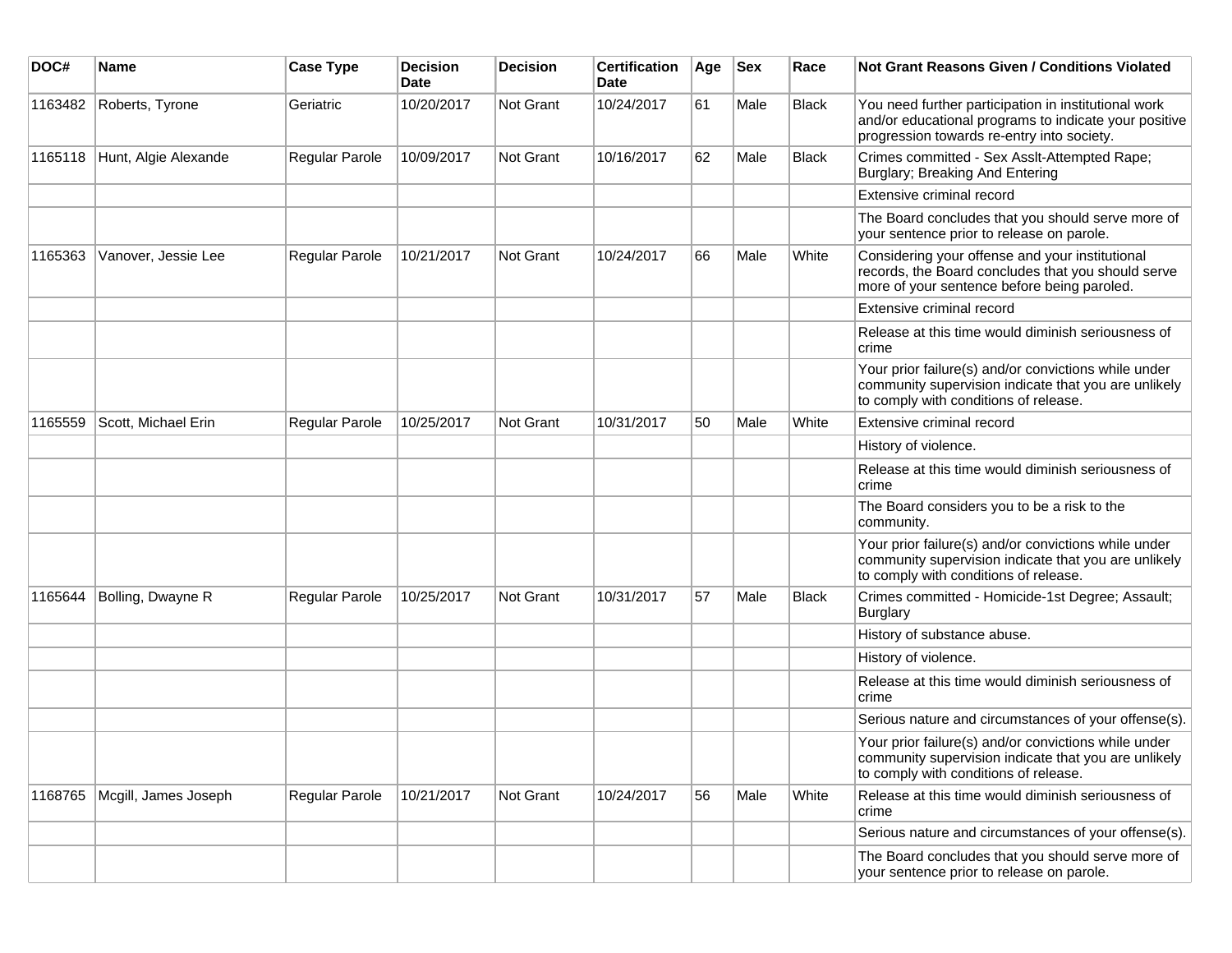| DOC#    | <b>Name</b>                | <b>Case Type</b> | <b>Decision</b><br><b>Date</b> | <b>Decision</b> | <b>Certification</b><br><b>Date</b> | Age | <b>Sex</b> | Race         | <b>Not Grant Reasons Given / Conditions Violated</b>                                                                                                        |
|---------|----------------------------|------------------|--------------------------------|-----------------|-------------------------------------|-----|------------|--------------|-------------------------------------------------------------------------------------------------------------------------------------------------------------|
| 1168875 | Gaither, Lloyd Kip         | Regular Parole   | 10/09/2017                     | Not Grant       | 10/16/2017                          | 52  | Male       | <b>Black</b> | Considering your offense and your institutional<br>records, the Board concludes that you should serve<br>more of your sentence before being paroled.        |
|         |                            |                  |                                |                 |                                     |     |            |              | Crimes committed - Abduct-No Ransom Or Asslt;<br>Sex Assault, Rape; Robbery                                                                                 |
|         |                            |                  |                                |                 |                                     |     |            |              | History of violence.                                                                                                                                        |
|         |                            |                  |                                |                 |                                     |     |            |              | Serious nature and circumstances of your offense(s).                                                                                                        |
|         |                            |                  |                                |                 |                                     |     |            |              | The Board concludes that you should serve more of<br>your sentence prior to release on parole.                                                              |
|         |                            |                  |                                |                 |                                     |     |            |              | You need further participation in institutional work<br>and/or educational programs to indicate your positive<br>progression towards re-entry into society. |
| 1169171 | Knowlin, Lee Roy           | Regular Parole   | 10/18/2017                     | Not Grant       | 10/24/2017                          | 65  | Male       | Black        | Crimes committed - Sex Assault, Rape; Sex Assault,<br>Rape; Forcible Sodomy                                                                                 |
|         |                            |                  |                                |                 |                                     |     |            |              | Serious nature and circumstances of your offense(s).                                                                                                        |
|         |                            |                  |                                |                 |                                     |     |            |              | The Board concludes that you should serve more of<br>your sentence prior to release on parole.                                                              |
|         |                            |                  |                                |                 |                                     |     |            |              | The Board considers you to be a risk to the<br>community.                                                                                                   |
| 1169728 | Chapman, Richard Frank     | Geriatric        | 10/24/2017                     | Not Grant       | 10/26/2017                          | 60  | Male       | White        | Crimes committed - Homicide-2Nd-Degree; Use Of<br>Firearm In Felony                                                                                         |
|         |                            |                  |                                |                 |                                     |     |            |              | Release at this time would diminish seriousness of<br>crime                                                                                                 |
|         |                            |                  |                                |                 |                                     |     |            |              | Serious nature and circumstances of your offense(s).                                                                                                        |
|         |                            |                  |                                |                 |                                     |     |            |              | The Board concludes that you should serve more of<br>your sentence prior to release on parole.                                                              |
| 1173014 | Wheeler, Christopher Shawn | Regular Parole   | 10/12/2017                     | Not Grant       | 10/13/2017                          | 38  | Male       | White        | Poor institutional adjustment (for example,<br>motivation/attitude, unfavorable reports, lack of<br>program involvement, etc.)                              |
|         |                            |                  |                                |                 |                                     |     |            |              | Release at this time would diminish seriousness of<br>crime                                                                                                 |
|         |                            |                  |                                |                 |                                     |     |            |              | Serious nature and circumstances of your offense(s).                                                                                                        |
|         |                            |                  |                                |                 |                                     |     |            |              | You need to show a longer period of stable<br>adjustment.                                                                                                   |
| 1174264 | Walls, Daniel Keith        | Regular Parole   | 09/30/2017                     | Not Grant       | 10/02/2017                          | 49  | Male       | White        | Crimes committed - Homicide/Murder;<br>Homicide/Murder; Damage Property                                                                                     |
|         |                            |                  |                                |                 |                                     |     |            |              | History of violence.                                                                                                                                        |
|         |                            |                  |                                |                 |                                     |     |            |              | Release at this time would diminish seriousness of<br>crime                                                                                                 |
|         |                            |                  |                                |                 |                                     |     |            |              | Serious nature and circumstances of your offense(s).                                                                                                        |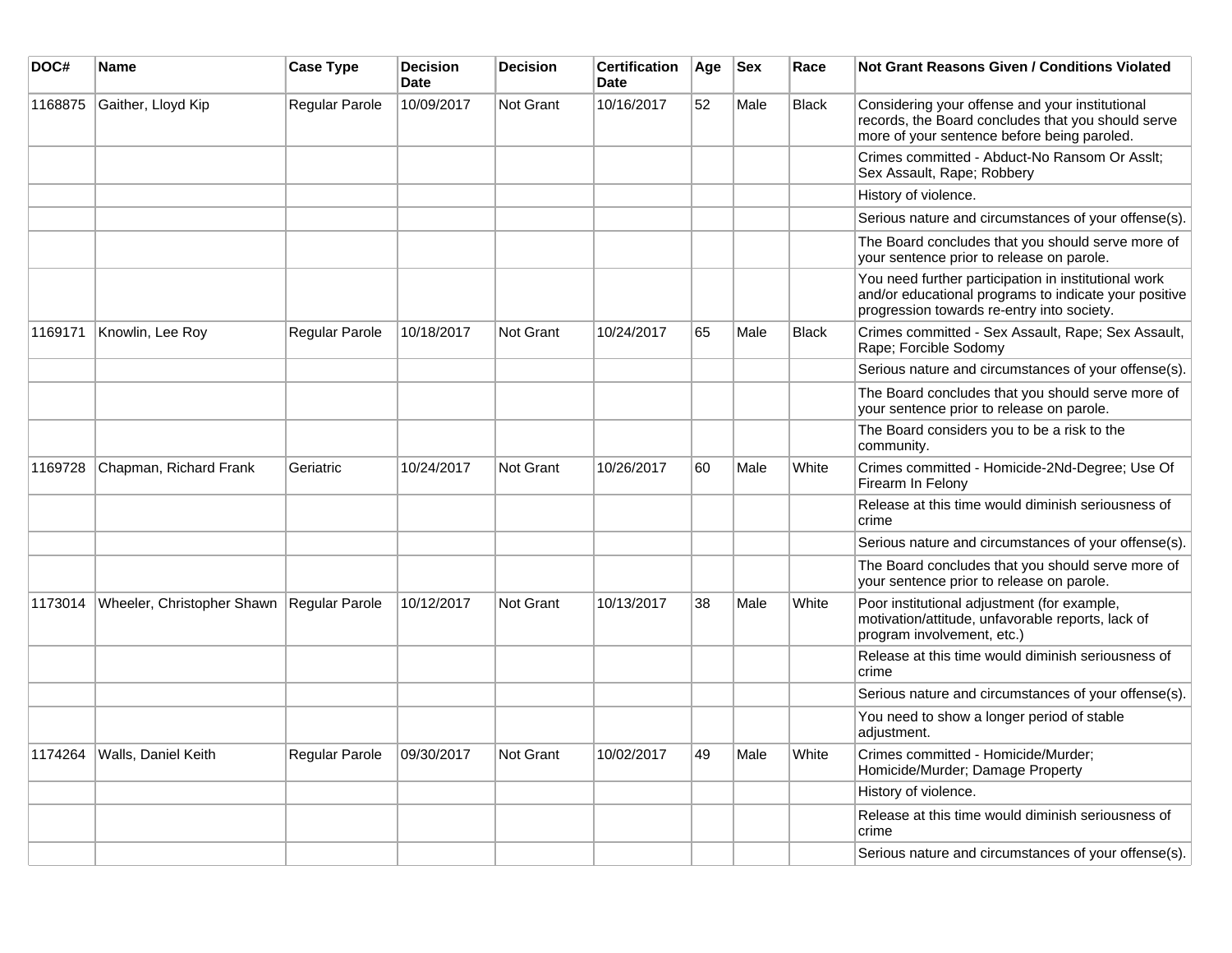| DOC#    | Name                     | <b>Case Type</b> | <b>Decision</b><br>Date | <b>Decision</b>  | <b>Certification</b><br>Date | Age | <b>Sex</b> | Race         | <b>Not Grant Reasons Given / Conditions Violated</b>                                                                                                        |
|---------|--------------------------|------------------|-------------------------|------------------|------------------------------|-----|------------|--------------|-------------------------------------------------------------------------------------------------------------------------------------------------------------|
| 1174264 | Walls, Daniel Keith      | Regular Parole   | 09/30/2017              | <b>Not Grant</b> | 10/02/2017                   | 49  | Male       | White        | The Board concludes that you should serve more of<br>your sentence prior to release on parole.                                                              |
|         |                          |                  |                         |                  |                              |     |            |              | The Board considers you to be a risk to the<br>community.                                                                                                   |
| 1174730 | Alvarez, John Downs Jr.  | Regular Parole   | 10/05/2017              | Not Grant        | 10/12/2017                   | 46  | Male       | White        | Release at this time would diminish seriousness of<br>crime                                                                                                 |
|         |                          |                  |                         |                  |                              |     |            |              | Serious nature and circumstances of your offense(s).                                                                                                        |
|         |                          |                  |                         |                  |                              |     |            |              | The Board considers you to be a risk to the<br>community.                                                                                                   |
| 1174999 | Reynolds, Clarence Duke  | Geriatric        | 10/10/2017              | <b>Not Grant</b> | 10/16/2017                   | 68  | Male       | White        | Release at this time would diminish seriousness of<br>crime                                                                                                 |
|         |                          |                  |                         |                  |                              |     |            |              | Serious nature and circumstances of your offense(s).                                                                                                        |
|         |                          |                  |                         |                  |                              |     |            |              | The Board concludes that you should serve more of<br>your sentence prior to release on parole.                                                              |
| 1176082 | Doxie, Aaron III         | Geriatric        | 10/21/2017              | <b>Not Grant</b> | 10/24/2017                   | 61  | Male       | <b>Black</b> | Crimes committed - Sex Assault, Rape; Sex Asslt-<br>Attempted Rape; Burglary                                                                                |
|         |                          |                  |                         |                  |                              |     |            |              | Extensive criminal record                                                                                                                                   |
|         |                          |                  |                         |                  |                              |     |            |              | History of violence.                                                                                                                                        |
|         |                          |                  |                         |                  |                              |     |            |              | Release at this time would diminish seriousness of<br>crime                                                                                                 |
|         |                          |                  |                         |                  |                              |     |            |              | Serious nature and circumstances of your offense(s).                                                                                                        |
|         |                          |                  |                         |                  |                              |     |            |              | The Board concludes that you should serve more of<br>your sentence prior to release on parole.                                                              |
|         |                          |                  |                         |                  |                              |     |            |              | The Board considers you to be a risk to the<br>community.                                                                                                   |
| 1176861 | Darden, Roy J            | Regular Parole   | 10/24/2017              | <b>Not Grant</b> | 10/25/2017                   | 56  | Male       | <b>Black</b> | Crimes committed - Sex Assault, Rape; Sex Asslt-<br>Attempted Rape; Burglary                                                                                |
|         |                          |                  |                         |                  |                              |     |            |              | Serious nature and circumstances of your offense(s).                                                                                                        |
|         |                          |                  |                         |                  |                              |     |            |              | The Board concludes that you should serve more of<br>your sentence prior to release on parole.                                                              |
|         |                          |                  |                         |                  |                              |     |            |              | You need further participation in institutional work<br>and/or educational programs to indicate your positive<br>progression towards re-entry into society. |
|         |                          |                  |                         |                  |                              |     |            |              | Your prior failure(s) and/or convictions while under<br>community supervision indicate that you are unlikely<br>to comply with conditions of release.       |
| 1177411 | Roberts, Richard Cornell | Geriatric        | 10/31/2017              | <b>Not Grant</b> | 10/31/2017                   | 61  | Male       | <b>Black</b> | Release at this time would diminish seriousness of<br>crime                                                                                                 |
|         |                          |                  |                         |                  |                              |     |            |              | Serious nature and circumstances of your offense(s).                                                                                                        |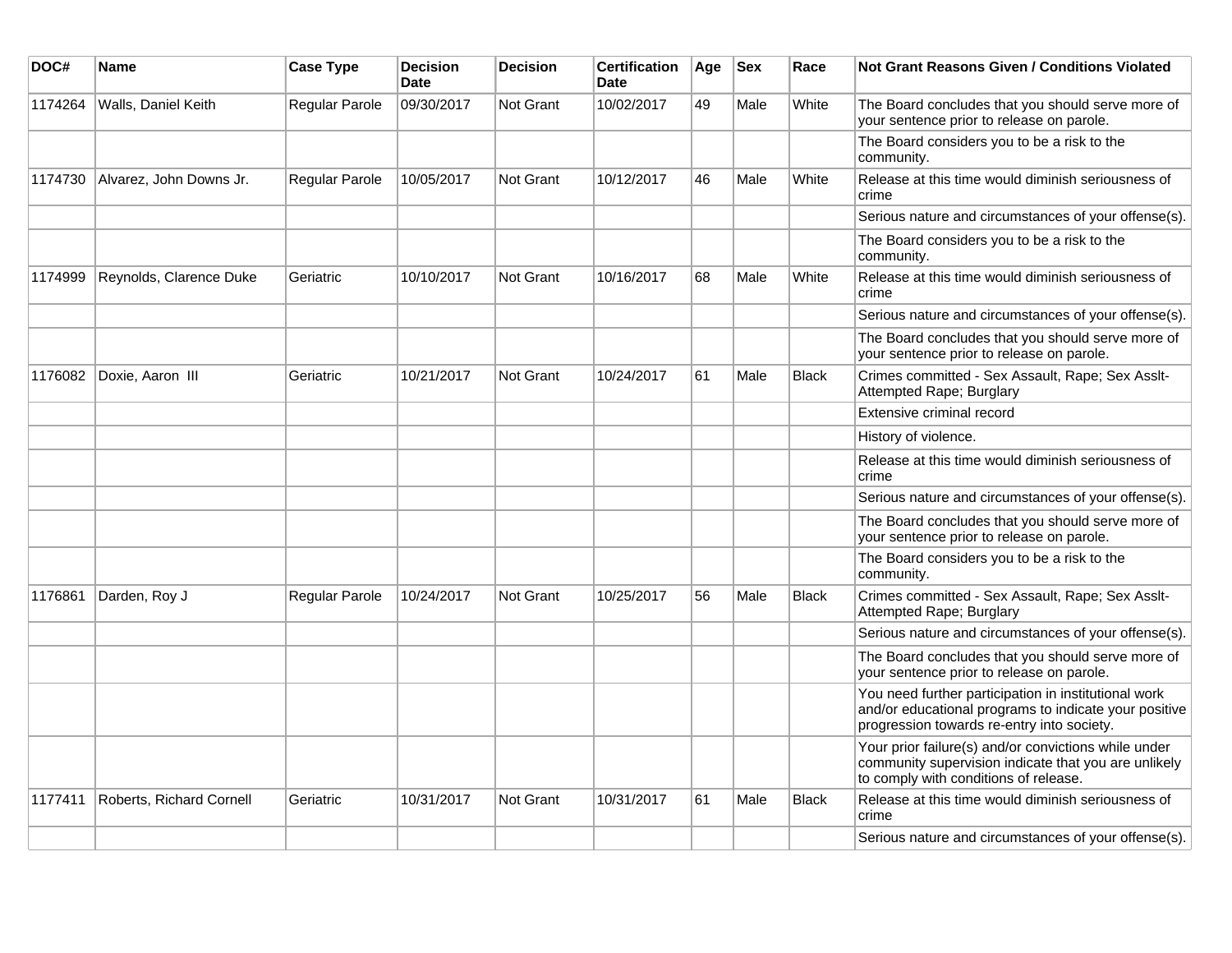| DOC#    | <b>Name</b>                                | <b>Case Type</b> | <b>Decision</b><br>Date | <b>Decision</b>  | <b>Certification</b><br>Date | Age | <b>Sex</b>   | Race         | <b>Not Grant Reasons Given / Conditions Violated</b>                                                                                                        |
|---------|--------------------------------------------|------------------|-------------------------|------------------|------------------------------|-----|--------------|--------------|-------------------------------------------------------------------------------------------------------------------------------------------------------------|
| 1181070 | Dunnigan, Vernon Edward                    | Regular Parole   | 09/30/2017              | Not Grant        | 10/02/2017                   | 70  | Male         | White        | Considering your offense and your institutional<br>records, the Board concludes that you should serve<br>more of your sentence before being paroled.        |
|         |                                            |                  |                         |                  |                              |     |              |              | Crimes committed - Penetrate W/Inanimate Object;<br>Sexual Assault/Battery-Misd; Sodomy                                                                     |
|         |                                            |                  |                         |                  |                              |     |              |              | Release at this time would diminish seriousness of<br>crime                                                                                                 |
|         |                                            |                  |                         |                  |                              |     |              |              | Serious nature and circumstances of your offense(s).                                                                                                        |
|         |                                            |                  |                         |                  |                              |     |              |              | The Board considers you to be a risk to the<br>community.                                                                                                   |
|         |                                            |                  |                         |                  |                              |     |              |              | Your prior failure(s) and/or convictions while under<br>community supervision indicate that you are unlikely<br>to comply with conditions of release.       |
| 1181196 | Odell, Lauren T                            | Regular Parole   | 10/26/2017              | Not Grant        | 10/30/2017                   | 49  | Female White |              | Release at this time would diminish seriousness of<br>crime                                                                                                 |
|         |                                            |                  |                         |                  |                              |     |              |              | Serious nature and circumstances of your offense(s).                                                                                                        |
|         |                                            |                  |                         |                  |                              |     |              |              | The Board concludes that you should serve more of<br>your sentence prior to release on parole.                                                              |
| 1181499 | Foster, Roger Edward                       | Regular Parole   | 09/30/2017              | <b>Not Grant</b> | 10/02/2017                   | 54  | Male         | <b>Black</b> | History of violence.                                                                                                                                        |
|         |                                            |                  |                         |                  |                              |     |              |              | Release at this time would diminish seriousness of<br>crime                                                                                                 |
|         |                                            |                  |                         |                  |                              |     |              |              | Serious nature and circumstances of your offense(s).                                                                                                        |
| 1181647 | Inman, Robert Eugene                       | Regular Parole   | 10/05/2017              | Not Grant        | 10/11/2017                   | 57  | Male         | White        | No Interest in Parole                                                                                                                                       |
| 1181916 | Diggs, Rafael Da'Dora Juwan Regular Parole |                  | 10/13/2017              | <b>Not Grant</b> | 10/16/2017                   | 54  | Male         | <b>Black</b> | Considering your offense and your institutional<br>records, the Board concludes that you should serve<br>more of your sentence before being paroled.        |
|         |                                            |                  |                         |                  |                              |     |              |              | Crimes committed - Aggravated Sexual Battery; Sex<br>Asslt-Attempted Rape; Robbery                                                                          |
|         |                                            |                  |                         |                  |                              |     |              |              | Serious nature and circumstances of your offense(s).                                                                                                        |
|         |                                            |                  |                         |                  |                              |     |              |              | The Board concludes that you should serve more of<br>your sentence prior to release on parole.                                                              |
|         |                                            |                  |                         |                  |                              |     |              |              | The Board considers you to be a risk to the<br>community.                                                                                                   |
|         | 1182252   Baskerville, Harvey Lee          | Regular Parole   | 10/07/2017              | Not Grant        | 10/16/2017                   | 43  | Male         | <b>Black</b> | Crimes committed - Homicide-1st Degree; Homicide-<br>2Nd-Degree; Robbery                                                                                    |
|         |                                            |                  |                         |                  |                              |     |              |              | Release at this time would diminish seriousness of<br>crime                                                                                                 |
|         |                                            |                  |                         |                  |                              |     |              |              | Serious nature and circumstances of your offense(s).                                                                                                        |
|         |                                            |                  |                         |                  |                              |     |              |              | You need further participation in institutional work<br>and/or educational programs to indicate your positive<br>progression towards re-entry into society. |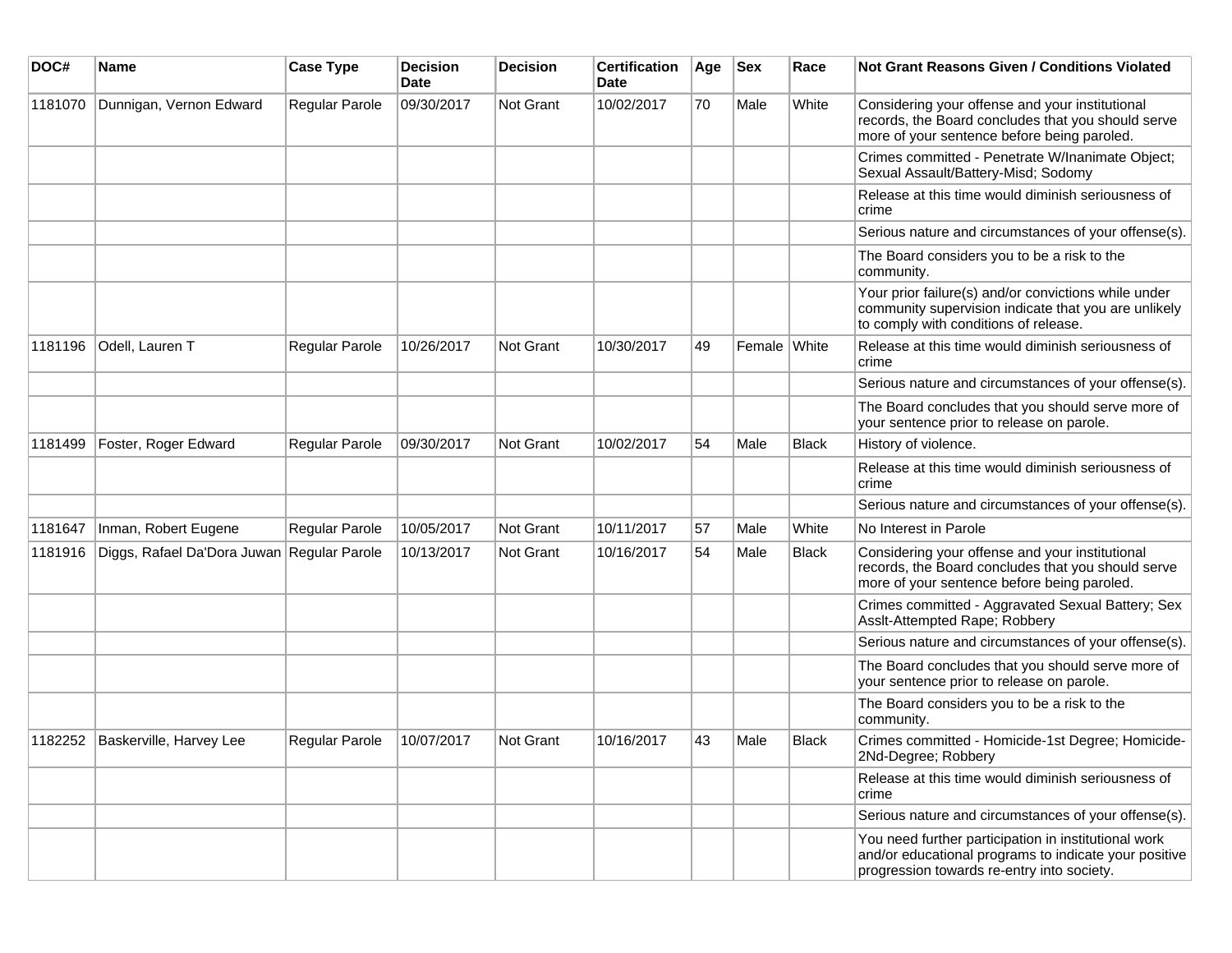| DOC#    | Name                      | <b>Case Type</b> | <b>Decision</b><br><b>Date</b> | <b>Decision</b>  | <b>Certification</b><br><b>Date</b> | Age | <b>Sex</b> | Race         | <b>Not Grant Reasons Given / Conditions Violated</b>                                                                                             |
|---------|---------------------------|------------------|--------------------------------|------------------|-------------------------------------|-----|------------|--------------|--------------------------------------------------------------------------------------------------------------------------------------------------|
| 1182252 | Baskerville, Harvey Lee   | Regular Parole   | 10/07/2017                     | Not Grant        | 10/16/2017                          | 43  | Male       | <b>Black</b> | You need to show a longer period of stable<br>adjustment.                                                                                        |
|         |                           |                  |                                |                  |                                     |     |            |              | Your record of institutional infractions indicates a<br>disregard for rules and that you are not ready to<br>conform to society.                 |
| 1184837 | Mosley, Harry Leo Jr.     | Geriatric        | 10/31/2017                     | <b>Not Grant</b> | 10/31/2017                          | 62  | Male       | <b>Black</b> | History of substance abuse.                                                                                                                      |
|         |                           |                  |                                |                  |                                     |     |            |              | Release at this time would diminish seriousness of<br>crime                                                                                      |
|         |                           |                  |                                |                  |                                     |     |            |              | Serious nature and circumstances of your offense(s).                                                                                             |
|         |                           |                  |                                |                  |                                     |     |            |              | The Board concludes that you should serve more of<br>your sentence prior to release on parole.                                                   |
|         |                           |                  |                                |                  |                                     |     |            |              | The Board considers you to be a risk to the<br>community.                                                                                        |
| 1188316 | Evangelista, Otilioubaldo | Geriatric        | 10/02/2017                     | Not Grant        | 10/11/2017                          | 63  | Male       | <b>Black</b> | Release at this time would diminish seriousness of<br>crime                                                                                      |
|         |                           |                  |                                |                  |                                     |     |            |              | Serious nature and circumstances of your offense(s).                                                                                             |
| 1189336 | Davis, James Thomas       | Geriatric        | 10/30/2017                     | <b>Not Grant</b> | 10/31/2017                          | 62  | Male       | <b>Black</b> | Crimes committed - Carnal Know: Of Child 13-14Y:<br>W/O Force; Aggravated Sexual Battery: Victim <13<br>Yrs; Rape: Intercourse W/ Victim <13 Yrs |
|         |                           |                  |                                |                  |                                     |     |            |              | Release at this time would diminish seriousness of<br>crime                                                                                      |
|         |                           |                  |                                |                  |                                     |     |            |              | Serious nature and circumstances of your offense(s).                                                                                             |
|         |                           |                  |                                |                  |                                     |     |            |              | The Board considers you to be a risk to the<br>community.                                                                                        |
| 1190772 | Bethea, Michael Alexande  | Geriatric        | 10/22/2017                     | <b>Not Grant</b> | 10/25/2017                          | 65  | Male       | <b>Black</b> | Crimes committed - Robbery: Bank Or Bank Type<br>Institution; Robbery: Bank Or Bank Type Institution;<br>Robbery: Bank Or Bank Type Institution  |
|         |                           |                  |                                |                  |                                     |     |            |              | Poor institutional adjustment (for example,<br>motivation/attitude, unfavorable reports, lack of<br>program involvement, etc.)                   |
|         |                           |                  |                                |                  |                                     |     |            |              | Release at this time would diminish seriousness of<br>crime                                                                                      |
|         |                           |                  |                                |                  |                                     |     |            |              | Serious nature and circumstances of your offense(s).                                                                                             |
| 1193347 | Warren, Earl Dawson Jr.   | Geriatric        | 10/26/2017                     | <b>Not Grant</b> | 10/31/2017                          | 63  | Male       | White        | Crimes committed - Murder: 1st Degree;<br>(Conspiracy)Murder: 1st Degree;<br>(Attempted)Malicious Wounding                                       |
|         |                           |                  |                                |                  |                                     |     |            |              | Release at this time would diminish seriousness of<br>crime                                                                                      |
|         |                           |                  |                                |                  |                                     |     |            |              | The Board concludes that you should serve more of<br>your sentence prior to release on parole.                                                   |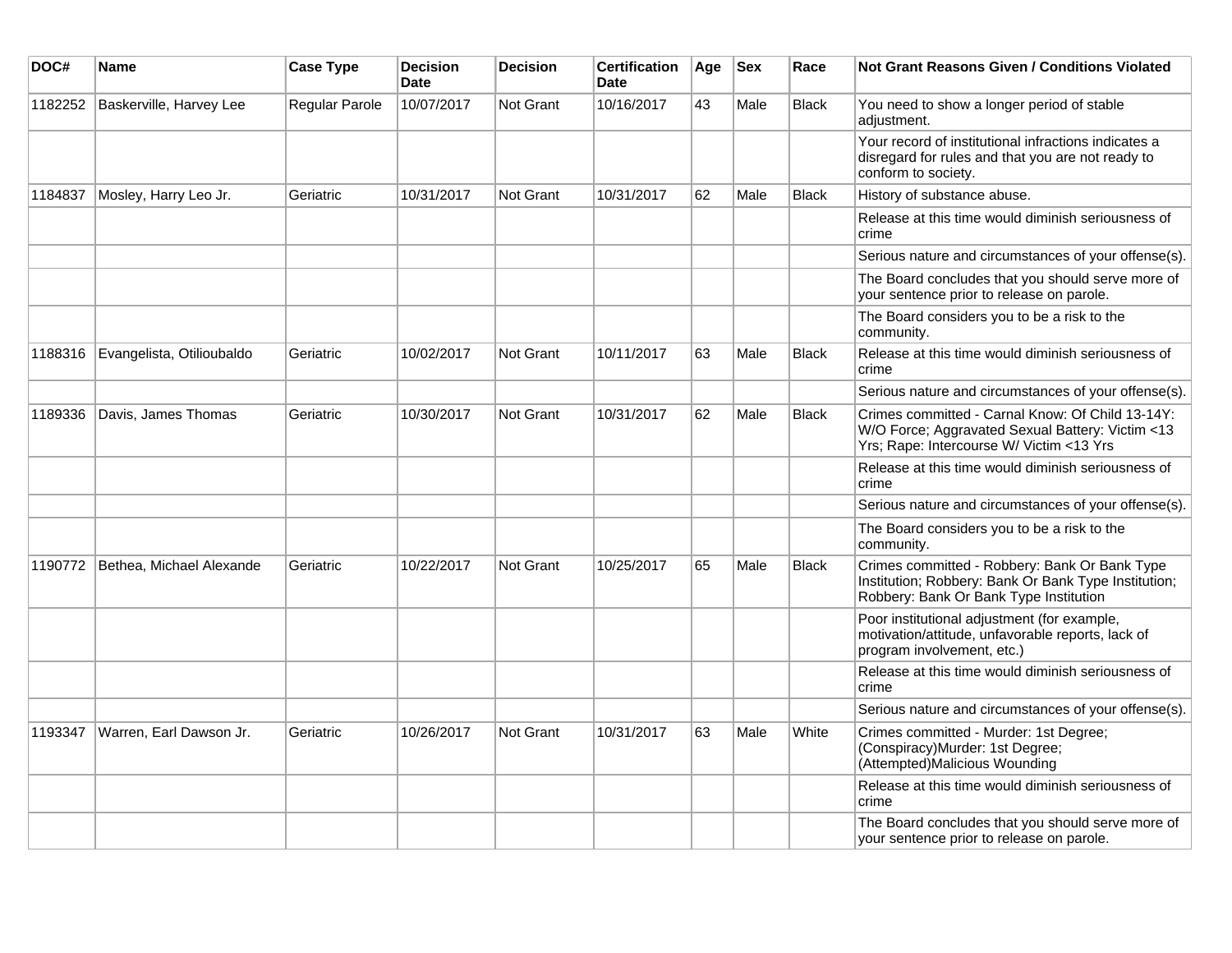| DOC#    | Name                      | <b>Case Type</b> | <b>Decision</b><br><b>Date</b> | <b>Decision</b>  | <b>Certification</b><br><b>Date</b> | Age | <b>Sex</b> | Race         | <b>Not Grant Reasons Given / Conditions Violated</b>                                                                                                          |
|---------|---------------------------|------------------|--------------------------------|------------------|-------------------------------------|-----|------------|--------------|---------------------------------------------------------------------------------------------------------------------------------------------------------------|
| 1194274 | Rhinehart, Kent Charles   | Geriatric        | 10/22/2017                     | Not Grant        | 10/25/2017                          | 65  | Male       | White        | Crimes committed - Aggravated Sexual Battery:<br>Victim <13 Yrs; Aggravated Sexual Battery: Victim<br><13 Yrs; Aggravated Sexual Battery: Victim <13 Yrs      |
|         |                           |                  |                                |                  |                                     |     |            |              | Release at this time would diminish seriousness of<br>crime                                                                                                   |
|         |                           |                  |                                |                  |                                     |     |            |              | Serious nature and circumstances of your offense(s).                                                                                                          |
|         |                           |                  |                                |                  |                                     |     |            |              | The Board considers you to be a risk to the<br>community.                                                                                                     |
| 1196126 | Booth, Calvin F           | Geriatric        | 10/07/2017                     | <b>Not Grant</b> | 10/16/2017                          | 65  | Male       | White        | Crimes committed - Object Sexual Penetration: By<br>Force Or Helpless; Sodomy: By Force Or Victim<br>Helplessness; Sodomy: By Force Or Victim<br>Helplessness |
|         |                           |                  |                                |                  |                                     |     |            |              | Release at this time would diminish seriousness of<br>crime                                                                                                   |
|         |                           |                  |                                |                  |                                     |     |            |              | Serious nature and circumstances of your offense(s).                                                                                                          |
| 1310260 | Woodson, Charles Thomas   | Regular Parole   | 10/11/2017                     | Not Grant        | 10/16/2017                          | 45  | Male       | <b>Black</b> | No Interest in Parole                                                                                                                                         |
| 1416069 | Gayles, Charles           | Geriatric        | 10/07/2017                     | Not Grant        | 10/16/2017                          | 72  | Male       | <b>Black</b> | Crimes committed - Rape: Intercourse W/ Victim <13<br>Yrs                                                                                                     |
|         |                           |                  |                                |                  |                                     |     |            |              | Release at this time would diminish seriousness of<br>crime                                                                                                   |
|         |                           |                  |                                |                  |                                     |     |            |              | Serious nature and circumstances of your offense(s).                                                                                                          |
|         |                           |                  |                                |                  |                                     |     |            |              | The Board concludes that you should serve more of<br>your sentence prior to release on parole.                                                                |
|         |                           |                  |                                |                  |                                     |     |            |              | The Board considers you to be a risk to the<br>community.                                                                                                     |
| 1429726 | Holt, Stephen Foster      | Geriatric        | 10/08/2017                     | <b>Not Grant</b> | 10/11/2017                          | 71  | Male       | White        | Release at this time would diminish seriousness of<br>crime                                                                                                   |
|         |                           |                  |                                |                  |                                     |     |            |              | Serious nature and circumstances of your offense(s).                                                                                                          |
|         |                           |                  |                                |                  |                                     |     |            |              | The Board considers you to be a risk to the<br>community.                                                                                                     |
| 1437496 | Washington, Ernest Donald | Geriatric        | 10/25/2017                     | <b>Not Grant</b> | 10/26/2017                          | 68  | Male       | <b>Black</b> | Release at this time would diminish seriousness of<br>crime                                                                                                   |
|         |                           |                  |                                |                  |                                     |     |            |              | Serious nature and circumstances of your offense(s).                                                                                                          |
|         |                           |                  |                                |                  |                                     |     |            |              | The Board concludes that you should serve more of<br>your sentence prior to release on parole.                                                                |
|         |                           |                  |                                |                  |                                     |     |            |              | The Board considers you to be a risk to the<br>community.                                                                                                     |
| 1443212 | Newbill, Rufus Clark      | Geriatric        | 10/02/2017                     | <b>Not Grant</b> | 10/11/2017                          | 69  | Male       | <b>Black</b> | Release at this time would diminish seriousness of<br>crime                                                                                                   |
|         |                           |                  |                                |                  |                                     |     |            |              | Serious nature and circumstances of your offense(s).                                                                                                          |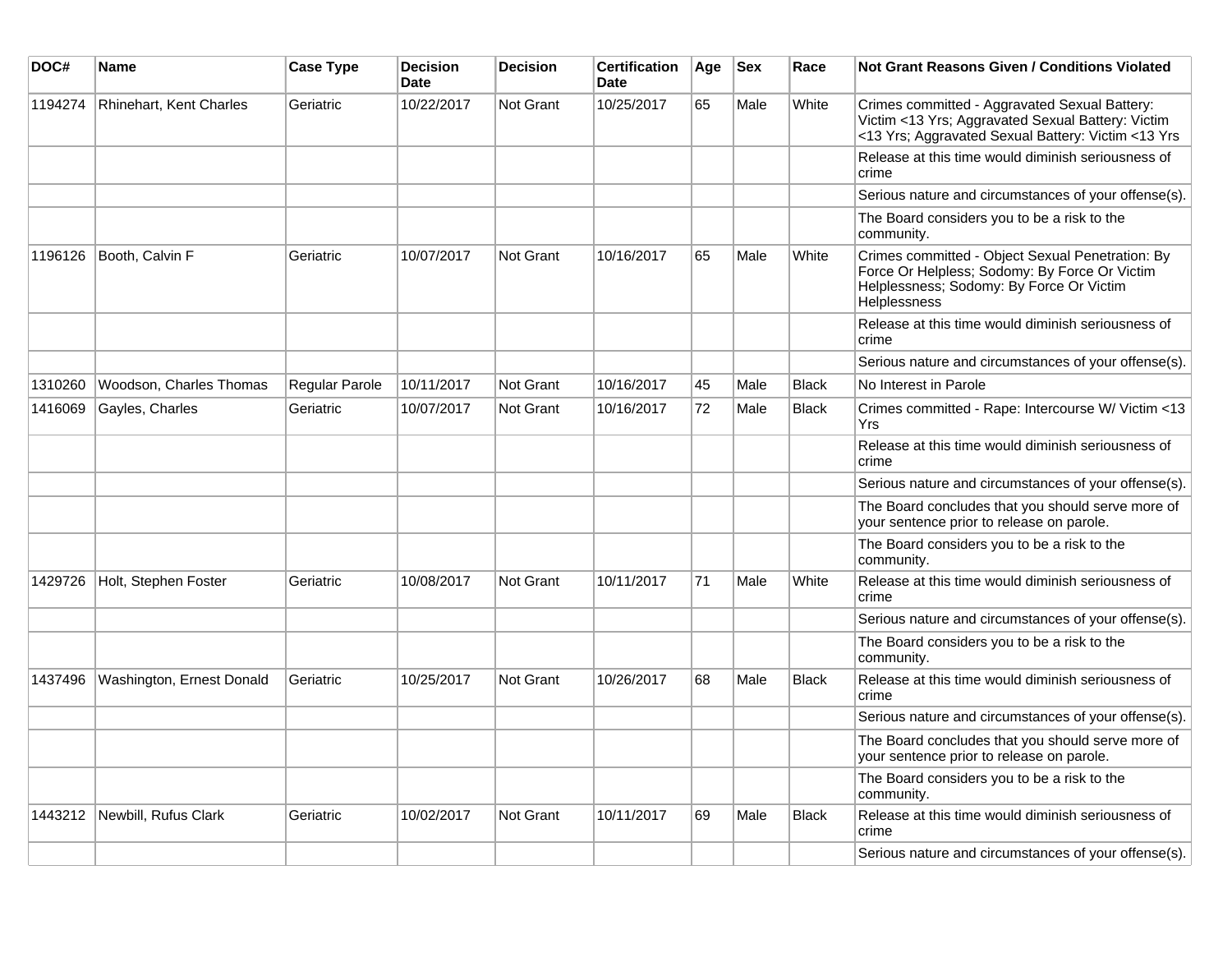| DOC#    | <b>Name</b>                           | <b>Case Type</b> | <b>Decision</b><br>Date | <b>Decision</b>  | <b>Certification</b><br><b>Date</b> | Age | <b>Sex</b> | Race         | <b>Not Grant Reasons Given / Conditions Violated</b>                                                                                                        |
|---------|---------------------------------------|------------------|-------------------------|------------------|-------------------------------------|-----|------------|--------------|-------------------------------------------------------------------------------------------------------------------------------------------------------------|
| 1443212 | Newbill, Rufus Clark                  | Geriatric        | 10/02/2017              | <b>Not Grant</b> | 10/11/2017                          | 69  | Male       | <b>Black</b> | The Board considers you to be a risk to the<br>community.                                                                                                   |
| 1446072 | Erb, Dennis Craig Sr.                 | Geriatric        | 10/10/2017              | Not Grant        | 10/11/2017                          | 66  | Male       | White        | Release at this time would diminish seriousness of<br>crime                                                                                                 |
|         |                                       |                  |                         |                  |                                     |     |            |              | Serious nature and circumstances of your offense(s).                                                                                                        |
|         |                                       |                  |                         |                  |                                     |     |            |              | The Board considers you to be a risk to the<br>community.                                                                                                   |
| 1452812 | Combs-Lafleur, Steven Henri Geriatric |                  | 10/17/2017              | <b>Not Grant</b> | 10/19/2017                          | 68  | Male       | White        | Crimes committed - Murder: 1st Degree                                                                                                                       |
|         |                                       |                  |                         |                  |                                     |     |            |              | History of violence.                                                                                                                                        |
|         |                                       |                  |                         |                  |                                     |     |            |              | Release at this time would diminish seriousness of<br>crime                                                                                                 |
|         |                                       |                  |                         |                  |                                     |     |            |              | Serious nature and circumstances of your offense(s).                                                                                                        |
|         |                                       |                  |                         |                  |                                     |     |            |              | The Board concludes that you should serve more of<br>your sentence prior to release on parole.                                                              |
| 1626487 | Young, Dominique Lorenzo              | Regular Parole   | 10/08/2017              | <b>Not Grant</b> | 10/16/2017                          | 20  | Male       | <b>Black</b> | Crimes committed - Manslaughter: Involuntary;<br>Manslaughter: Involuntary                                                                                  |
|         |                                       |                  |                         |                  |                                     |     |            |              | Release at this time would diminish seriousness of<br>crime                                                                                                 |
|         |                                       |                  |                         |                  |                                     |     |            |              | Serious nature and circumstances of your offense(s).                                                                                                        |
|         |                                       |                  |                         |                  |                                     |     |            |              | The Board concludes that you should serve more of<br>your sentence prior to release on parole.                                                              |
|         |                                       |                  |                         |                  |                                     |     |            |              | You need to show a longer period of stable<br>adjustment.                                                                                                   |
| 1694351 | Grubb, Leslie Jay                     | Regular Parole   | 10/17/2017              | <b>Not Grant</b> | 10/18/2017                          | 69  | Male       | White        | Crimes committed - Sodomy: Non-Forcible; Sodomy:<br>Non-Forcible; Sodomy: Non-Forcible                                                                      |
|         |                                       |                  |                         |                  |                                     |     |            |              | Release at this time would diminish seriousness of<br>crime                                                                                                 |
|         |                                       |                  |                         |                  |                                     |     |            |              | The Board concludes that you should serve more of<br>your sentence prior to release on parole.                                                              |
|         |                                       |                  |                         |                  |                                     |     |            |              | The Board considers you to be a risk to the<br>community.                                                                                                   |
| 1716755 | Head, George Tyler                    | Regular Parole   | 10/26/2017              | <b>Not Grant</b> | 10/31/2017                          | 21  | Male       | White        | Considering your offense and your institutional<br>records, the Board concludes that you should serve<br>more of your sentence before being paroled.        |
|         |                                       |                  |                         |                  |                                     |     |            |              | Extensive criminal record                                                                                                                                   |
|         |                                       |                  |                         |                  |                                     |     |            |              | Release at this time would diminish seriousness of<br>crime                                                                                                 |
|         |                                       |                  |                         |                  |                                     |     |            |              | You need further participation in institutional work<br>and/or educational programs to indicate your positive<br>progression towards re-entry into society. |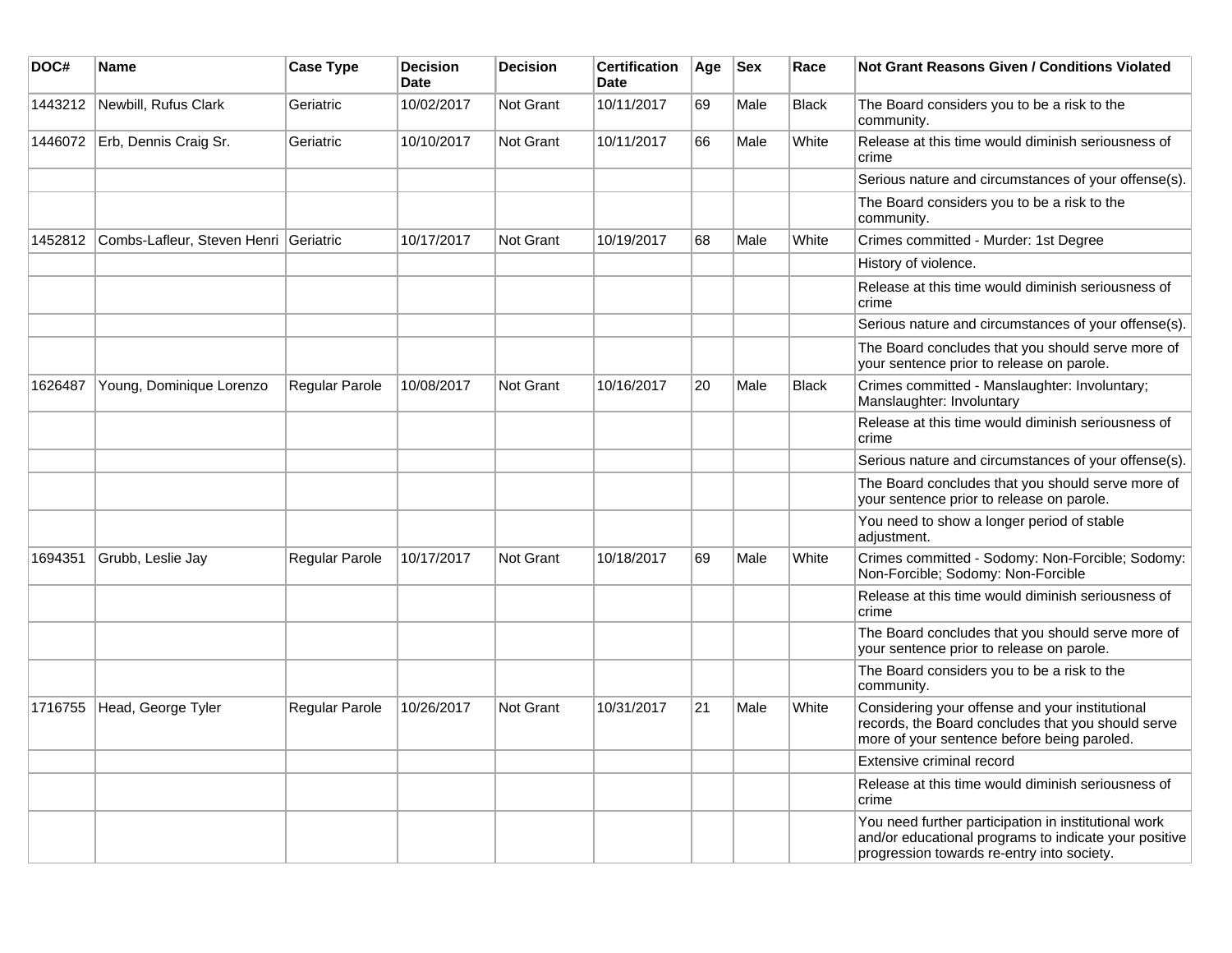| DOC#    | Name                    | <b>Case Type</b> | <b>Decision</b><br><b>Date</b> | <b>Decision</b> | <b>Certification</b><br><b>Date</b> | Age | <b>Sex</b> | Race         | Not Grant Reasons Given / Conditions Violated                                                                                                               |
|---------|-------------------------|------------------|--------------------------------|-----------------|-------------------------------------|-----|------------|--------------|-------------------------------------------------------------------------------------------------------------------------------------------------------------|
| 1716755 | Head, George Tyler      | Regular Parole   | 10/26/2017                     | Not Grant       | 10/31/2017                          | 21  | Male       | White        | You need to show a longer period of stable<br>adjustment.                                                                                                   |
| 1737843 | Davis, Aleel Monque     | Regular Parole   | 10/09/2017                     | Not Grant       | 10/16/2017                          | 21  | Male       | <b>Black</b> | Release at this time would diminish seriousness of<br>crime                                                                                                 |
|         |                         |                  |                                |                 |                                     |     |            |              | Serious nature and circumstances of your offense(s).                                                                                                        |
|         |                         |                  |                                |                 |                                     |     |            |              | The Board concludes that you should serve more of<br>your sentence prior to release on parole.                                                              |
|         |                         |                  |                                |                 |                                     |     |            |              | You need further participation in institutional work<br>and/or educational programs to indicate your positive<br>progression towards re-entry into society. |
|         |                         |                  |                                |                 |                                     |     |            |              | Your record indicates a serious disregard for the<br>property rights of others.                                                                             |
| 1761209 | Gallo, Luis Alberto     | Regular Parole   | 10/07/2017                     | Not Grant       | 10/12/2017                          | 20  | Male       | White        | Extensive criminal record                                                                                                                                   |
|         |                         |                  |                                |                 |                                     |     |            |              | Poor institutional adjustment (for example,<br>motivation/attitude, unfavorable reports, lack of<br>program involvement, etc.)                              |
|         |                         |                  |                                |                 |                                     |     |            |              | Release at this time would diminish seriousness of<br>crime                                                                                                 |
|         |                         |                  |                                |                 |                                     |     |            |              | Serious nature and circumstances of your offense(s).                                                                                                        |
|         |                         |                  |                                |                 |                                     |     |            |              | The Board considers you to be a risk to the<br>community.                                                                                                   |
|         |                         |                  |                                |                 |                                     |     |            |              | You need further participation in institutional work<br>and/or educational programs to indicate your positive<br>progression towards re-entry into society. |
| 1778244 | Ayushbaatar, Batbagana  | Regular Parole   | 10/13/2017                     | Not Grant       | 10/16/2017                          | 21  | Male       | White        | Considering your offense and your institutional<br>records, the Board concludes that you should serve<br>more of your sentence before being paroled.        |
|         |                         |                  |                                |                 |                                     |     |            |              | Release at this time would diminish seriousness of<br>crime                                                                                                 |
|         |                         |                  |                                |                 |                                     |     |            |              | The Board considers you to be a risk to the<br>community.                                                                                                   |
|         |                         |                  |                                |                 |                                     |     |            |              | You need further participation in institutional work<br>and/or educational programs to indicate your positive<br>progression towards re-entry into society. |
|         |                         |                  |                                |                 |                                     |     |            |              | Your record indicates a serious disregard for the<br>property rights of others.                                                                             |
| 1784528 | Gadson, Khabir Marquise | Regular Parole   | 10/13/2017                     | Not Grant       | 10/16/2017                          | 19  | Male       | Black        | Release at this time would diminish seriousness of<br>crime                                                                                                 |
|         |                         |                  |                                |                 |                                     |     |            |              | Serious nature and circumstances of your offense(s).                                                                                                        |
|         |                         |                  |                                |                 |                                     |     |            |              | You need further participation in institutional work<br>and/or educational programs to indicate your positive<br>progression towards re-entry into society. |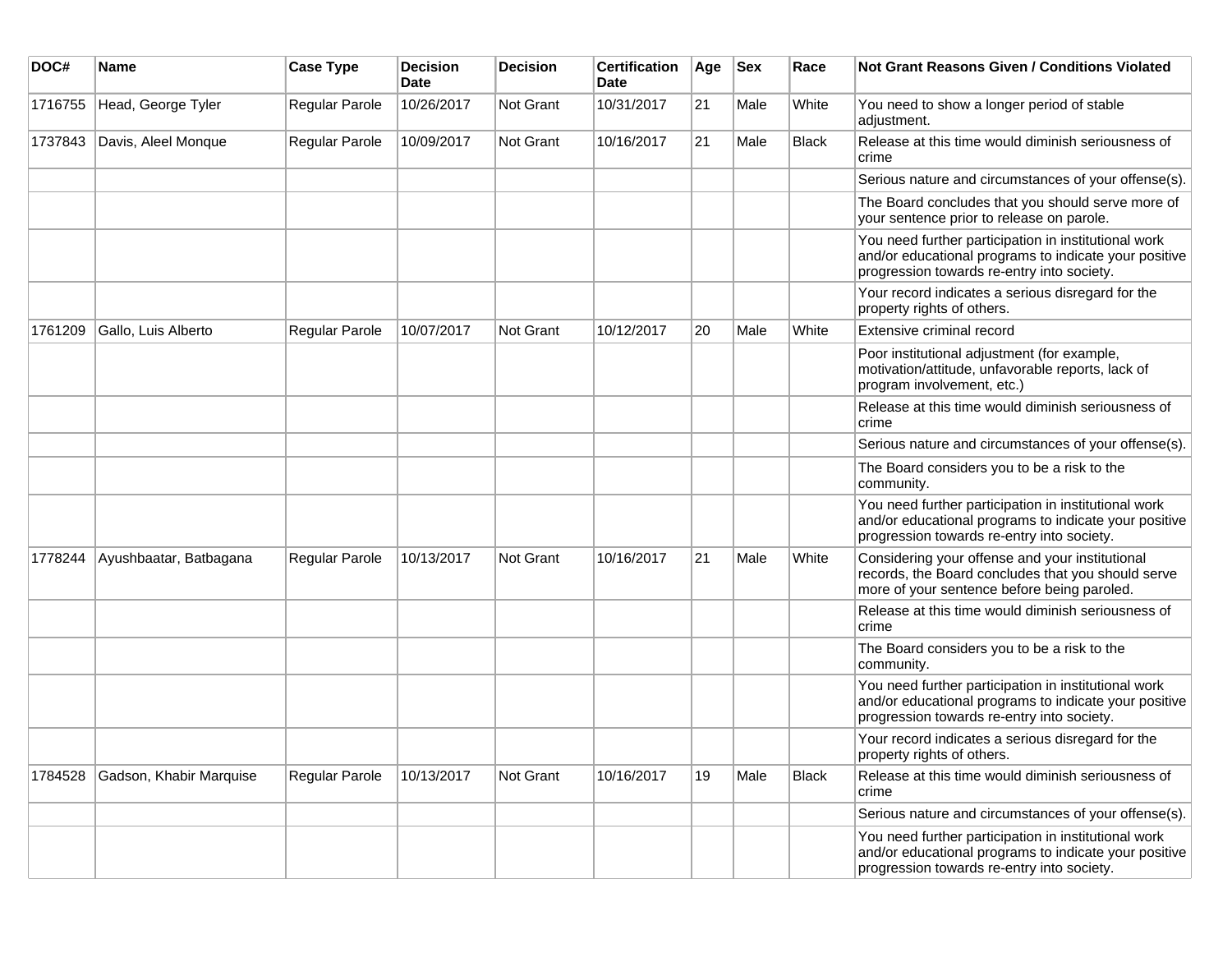| DOC#    | <b>Name</b>              | <b>Case Type</b>      | <b>Decision</b><br><b>Date</b> | Decision  | <b>Certification</b><br><b>Date</b> | Age | <b>Sex</b> | Race         | <b>Not Grant Reasons Given / Conditions Violated</b>                                                                                                        |
|---------|--------------------------|-----------------------|--------------------------------|-----------|-------------------------------------|-----|------------|--------------|-------------------------------------------------------------------------------------------------------------------------------------------------------------|
| 1784528 | Gadson, Khabir Marquise  | Regular Parole        | 10/13/2017                     | Not Grant | 10/16/2017                          | 19  | Male       | <b>Black</b> | You need to show a longer period of stable<br>adjustment.                                                                                                   |
|         |                          |                       |                                |           |                                     |     |            |              | Your prior failure(s) and/or convictions while under<br>community supervision indicate that you are unlikely<br>to comply with conditions of release.       |
|         |                          |                       |                                |           |                                     |     |            |              | Your record of institutional infractions indicates a<br>disregard for rules and that you are not ready to<br>conform to society.                            |
| 1842275 | Keeling, Dennis Jerone   | <b>Regular Parole</b> | 10/26/2017                     | Not Grant | 10/31/2017                          | 21  | Male       | <b>Black</b> | Release at this time would diminish seriousness of<br>crime                                                                                                 |
|         |                          |                       |                                |           |                                     |     |            |              | Serious nature and circumstances of your offense(s).                                                                                                        |
|         |                          |                       |                                |           |                                     |     |            |              | The Board considers you to be a risk to the<br>community.                                                                                                   |
|         |                          |                       |                                |           |                                     |     |            |              | You need further participation in institutional work<br>and/or educational programs to indicate your positive<br>progression towards re-entry into society. |
| 1007643 | Lawrence, Darren Monwell | Violation<br>Hearing  | 10/25/2017                     | Revoke    | 10/26/2017                          | 47  | Male       | <b>Black</b> | 06. I will follow the Probation and Parole Officer's<br>instructions and will be truthful, cooperative, and<br>report as instructed.                        |
|         |                          |                       |                                |           |                                     |     |            |              | 08. I will not unlawfully use, possess or distribute<br>controlled substances or related paraphernalia.                                                     |
| 1012343 | Watson, Ellis            | Violation<br>Hearing  | 10/16/2017                     | Revoke    | 10/18/2017                          | 70  | Male       | <b>Black</b> |                                                                                                                                                             |
|         |                          |                       |                                |           |                                     |     |            |              | 01. I will obey all Federal, State and local laws and<br>ordinances.                                                                                        |
| 1019391 | Ball, Vernon Orville Jr. | Violation<br>Hearing  | 10/13/2017                     | Revoke    | 10/18/2017                          | 50  | Male       | <b>Black</b> |                                                                                                                                                             |
|         |                          |                       |                                |           |                                     |     |            |              | 01. I will obey all Federal, State and local laws and<br>ordinances.                                                                                        |
| 1036577 | Robinson, Sherman Earl   | Violation<br>Hearing  | 09/27/2017                     | Revoke    | 10/05/2017                          | 58  | Male       | <b>Black</b> |                                                                                                                                                             |
|         |                          |                       |                                |           |                                     |     |            |              | 01. I will obey all Federal, State and local laws and<br>ordinances.                                                                                        |
| 1047943 | Snipes, Robert Lee       | Violation<br>Hearing  | 10/16/2017                     | Revoke    | 10/18/2017                          | 47  | Male       | <b>Black</b> |                                                                                                                                                             |
|         |                          |                       |                                |           |                                     |     |            |              | 01. I will obey all Federal, State and local laws and<br>ordinances.                                                                                        |
| 1072067 | Davis, Marshall Lee Jr.  | Violation<br>Hearing  | 09/28/2017                     | Revoke    | 10/06/2017                          | 63  | Male       | <b>Black</b> |                                                                                                                                                             |
|         |                          |                       |                                |           |                                     |     |            |              | 01. I will obey all Federal, State and local laws and<br>ordinances.                                                                                        |
| 1078533 | Foskey, Resean Markell   | Violation<br>Hearing  | 09/28/2017                     | Revoke    | 10/08/2017                          | 41  | Male       | <b>Black</b> |                                                                                                                                                             |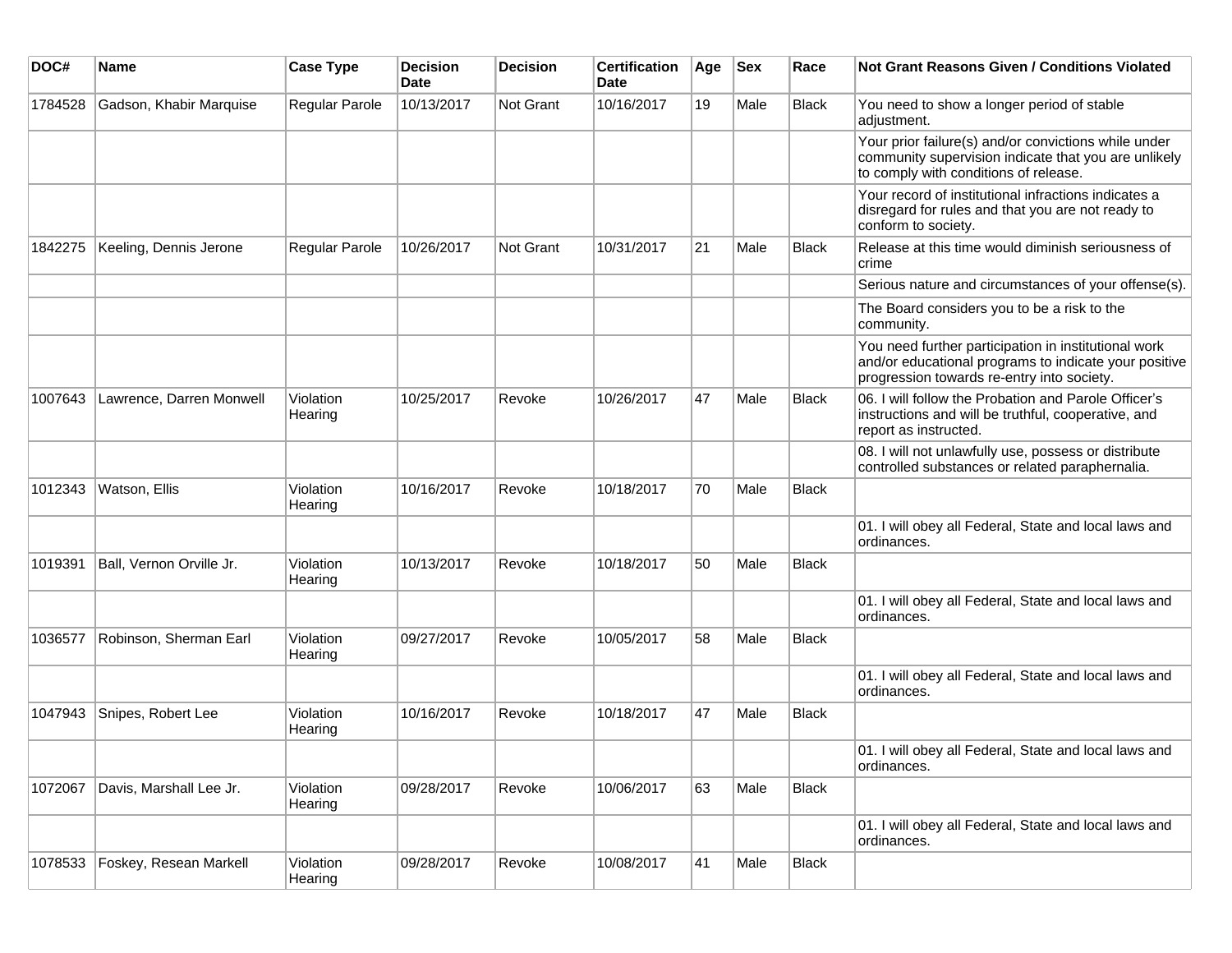| DOC#    | Name                        | <b>Case Type</b>     | <b>Decision</b><br><b>Date</b> | <b>Decision</b> | <b>Certification</b><br>Date | Age | <b>Sex</b> | Race         | <b>Not Grant Reasons Given / Conditions Violated</b>                                                                                                                                                                                                                                         |
|---------|-----------------------------|----------------------|--------------------------------|-----------------|------------------------------|-----|------------|--------------|----------------------------------------------------------------------------------------------------------------------------------------------------------------------------------------------------------------------------------------------------------------------------------------------|
| 1078533 | Foskey, Resean Markell      | Violation<br>Hearing | 09/28/2017                     | Revoke          | 10/08/2017                   | 41  | Male       | <b>Black</b> | 06. I will follow the Probation and Parole Officer's<br>instructions and will be truthful, cooperative, and<br>report as instructed.                                                                                                                                                         |
|         |                             |                      |                                |                 |                              |     |            |              | 08. I will not unlawfully use, possess or distribute<br>controlled substances or related paraphernalia.                                                                                                                                                                                      |
| 1083335 | Winston, Latimer            | Violation<br>Hearing | 10/16/2017                     | Revoke          | 10/18/2017                   | 46  | Male       | Black        |                                                                                                                                                                                                                                                                                              |
|         |                             |                      |                                |                 |                              |     |            |              | 06. I will follow the Probation and Parole Officer's<br>instructions and will be truthful, cooperative, and<br>report as instructed.                                                                                                                                                         |
|         |                             |                      |                                |                 |                              |     |            |              | 10. I will not change my residence without the<br>permission of the Probation and Parole Officer. I will<br>not leave the State of Virginia or travel outside of a<br>designated area without permission of the Probation<br>and Parole Officer.                                             |
|         |                             |                      |                                |                 |                              |     |            |              | 11. I will not abscond from supervision. I understand<br>I will be considered an absconder when my<br>whereabouts are no longer known to my supervising<br>officer. I freely, voluntarily and intelligently waive<br>any right I may have to extradition if arrested outside<br>of Virginia. |
| 1122012 | Harris, Henry Lewis Jr.     | Violation<br>Hearing | 10/17/2017                     | Revoke          | 10/19/2017                   | 53  | Male       | <b>Black</b> | 11. I will not abscond from supervision. I understand<br>I will be considered an absconder when my<br>whereabouts are no longer known to my supervising<br>officer. I freely, voluntarily and intelligently waive<br>any right I may have to extradition if arrested outside<br>of Virginia. |
| 1140232 | Haskins, Terry Edward       | Violation<br>Hearing | 10/16/2017                     | Revoke          | 10/19/2017                   | 56  | Male       | Black        |                                                                                                                                                                                                                                                                                              |
|         |                             |                      |                                |                 |                              |     |            |              | 01. I will obey all Federal, State and local laws and<br>ordinances.                                                                                                                                                                                                                         |
| 1154597 | Mcpherson, Charles Gene Jr. | Violation<br>Hearing | 09/29/2017                     | Revoke          | 10/06/2017                   | 58  | Male       | White        | 01. I will obey all Federal, State and local laws and<br>ordinances.                                                                                                                                                                                                                         |
|         |                             |                      |                                |                 |                              |     |            |              | 04. I will report in person or by telephone to the<br>Probation and Parole office listed below within three<br>working days of my release from incarceration, and<br>as otherwise instructed thereafter.                                                                                     |
|         |                             |                      |                                |                 |                              |     |            |              | 06. I will follow the Probation and Parole Officer's<br>instructions and will be truthful, cooperative, and<br>report as instructed.                                                                                                                                                         |
|         |                             |                      |                                |                 |                              |     |            |              | 10. I will not change my residence without the<br>permission of the Probation and Parole Officer. I will<br>not leave the State of Virginia or travel outside of a<br>designated area without permission of the Probation<br>and Parole Officer.                                             |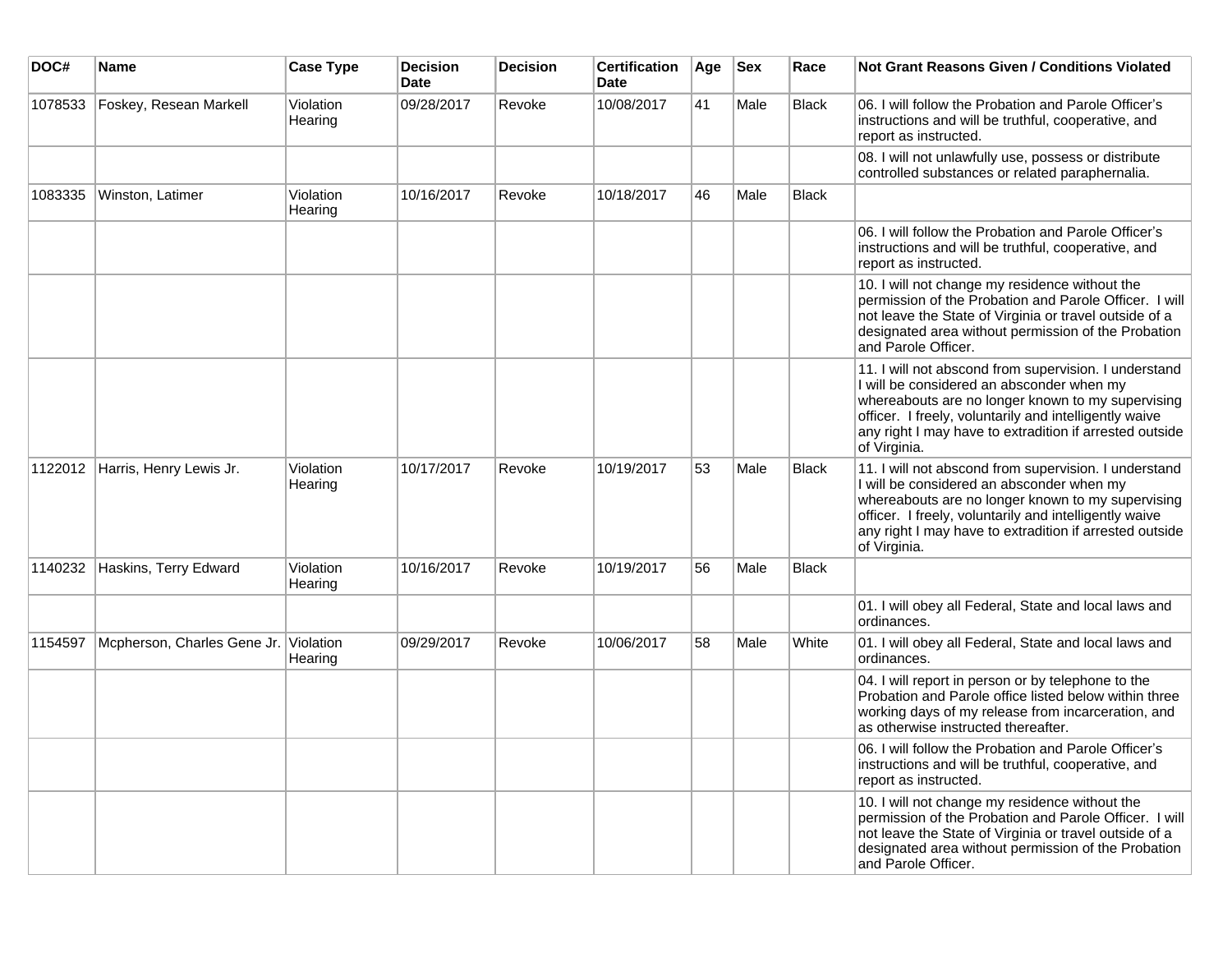| DOC#    | Name                                  | <b>Case Type</b>     | <b>Decision</b><br><b>Date</b> | <b>Decision</b> | <b>Certification</b><br><b>Date</b> | Age | <b>Sex</b> | Race         | <b>Not Grant Reasons Given / Conditions Violated</b>                                                                                                                                                                                                                                         |
|---------|---------------------------------------|----------------------|--------------------------------|-----------------|-------------------------------------|-----|------------|--------------|----------------------------------------------------------------------------------------------------------------------------------------------------------------------------------------------------------------------------------------------------------------------------------------------|
| 1154597 | Mcpherson, Charles Gene Jr. Violation | Hearing              | 09/29/2017                     | Revoke          | 10/06/2017                          | 58  | Male       | White        | 11. I will not abscond from supervision. I understand<br>I will be considered an absconder when my<br>whereabouts are no longer known to my supervising<br>officer. I freely, voluntarily and intelligently waive<br>any right I may have to extradition if arrested outside<br>of Virginia. |
| 1155449 | Robinson, Gary Joe                    | Violation<br>Hearing | 10/17/2017                     | Revoke          | 10/19/2017                          | 49  | Male       | Black        |                                                                                                                                                                                                                                                                                              |
|         |                                       |                      |                                |                 |                                     |     |            |              | 06. I will follow the Probation and Parole Officer's<br>instructions and will be truthful, cooperative, and<br>report as instructed.                                                                                                                                                         |
|         |                                       |                      |                                |                 |                                     |     |            |              | 10. I will not change my residence without the<br>permission of the Probation and Parole Officer. I will<br>not leave the State of Virginia or travel outside of a<br>designated area without permission of the Probation<br>and Parole Officer.                                             |
|         |                                       |                      |                                |                 |                                     |     |            |              | 11. I will not abscond from supervision. I understand<br>I will be considered an absconder when my<br>whereabouts are no longer known to my supervising<br>officer. I freely, voluntarily and intelligently waive<br>any right I may have to extradition if arrested outside<br>of Virginia. |
| 1181767 | Bell, James William Jr.               | Violation<br>Hearing | 09/28/2017                     | Revoke          | 10/08/2017                          | 42  | Male       | <b>Black</b> |                                                                                                                                                                                                                                                                                              |
|         |                                       |                      |                                |                 |                                     |     |            |              | 01. I will obey all Federal, State and local laws and<br>ordinances.                                                                                                                                                                                                                         |
| 1182591 | Ewell, Louis Drewer                   | Violation<br>Hearing | 10/16/2017                     | Revoke          | 10/18/2017                          | 63  | Male       | White        |                                                                                                                                                                                                                                                                                              |
|         |                                       |                      |                                |                 |                                     |     |            |              | 07. I will not use alcoholic beverages to the extent<br>that it disrupts or interferes with my employment or<br>orderly conduct.                                                                                                                                                             |
| 1202699 | Martin, Courtney Shauntae             | Violation<br>Hearing | 10/26/2017                     | Revoke          | 10/27/2017                          | 32  | Male       | <b>Black</b> |                                                                                                                                                                                                                                                                                              |
|         |                                       |                      |                                |                 |                                     |     |            |              | 01. I will obey all Federal, State and local laws and<br>ordinances.                                                                                                                                                                                                                         |
|         |                                       |                      |                                |                 |                                     |     |            |              | 06. I will follow the Probation and Parole Officer's<br>instructions and will be truthful, cooperative, and<br>report as instructed.                                                                                                                                                         |
|         |                                       |                      |                                |                 |                                     |     |            |              | 08. I will not unlawfully use, possess or distribute<br>controlled substances or related paraphernalia.                                                                                                                                                                                      |